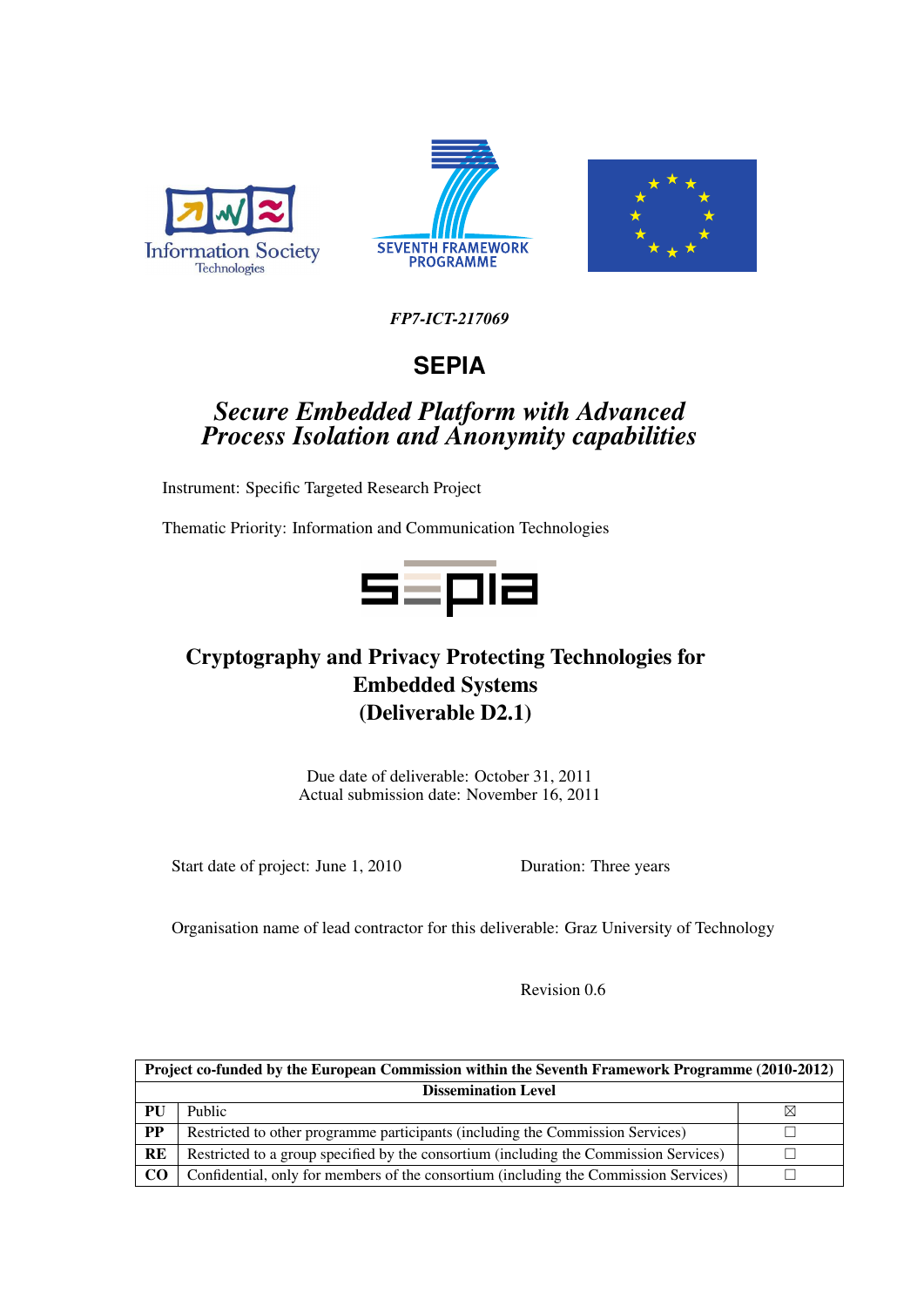Notices For information, contact Kurt Dietrich, e-mail: Kurt.Dietrich@iaik.tugraz.at.

This document is intended to fulfill the obligations of the SEPIA project concerning deliverable D2.1, described in contract number 217069.

The information in this document is provided "as is", and no guarantee or warranty is given that the information is fit for any particular purpose. The user thereof uses the information at its sole risk and liability.

c Copyright SEPIA 2011. All rights reserved.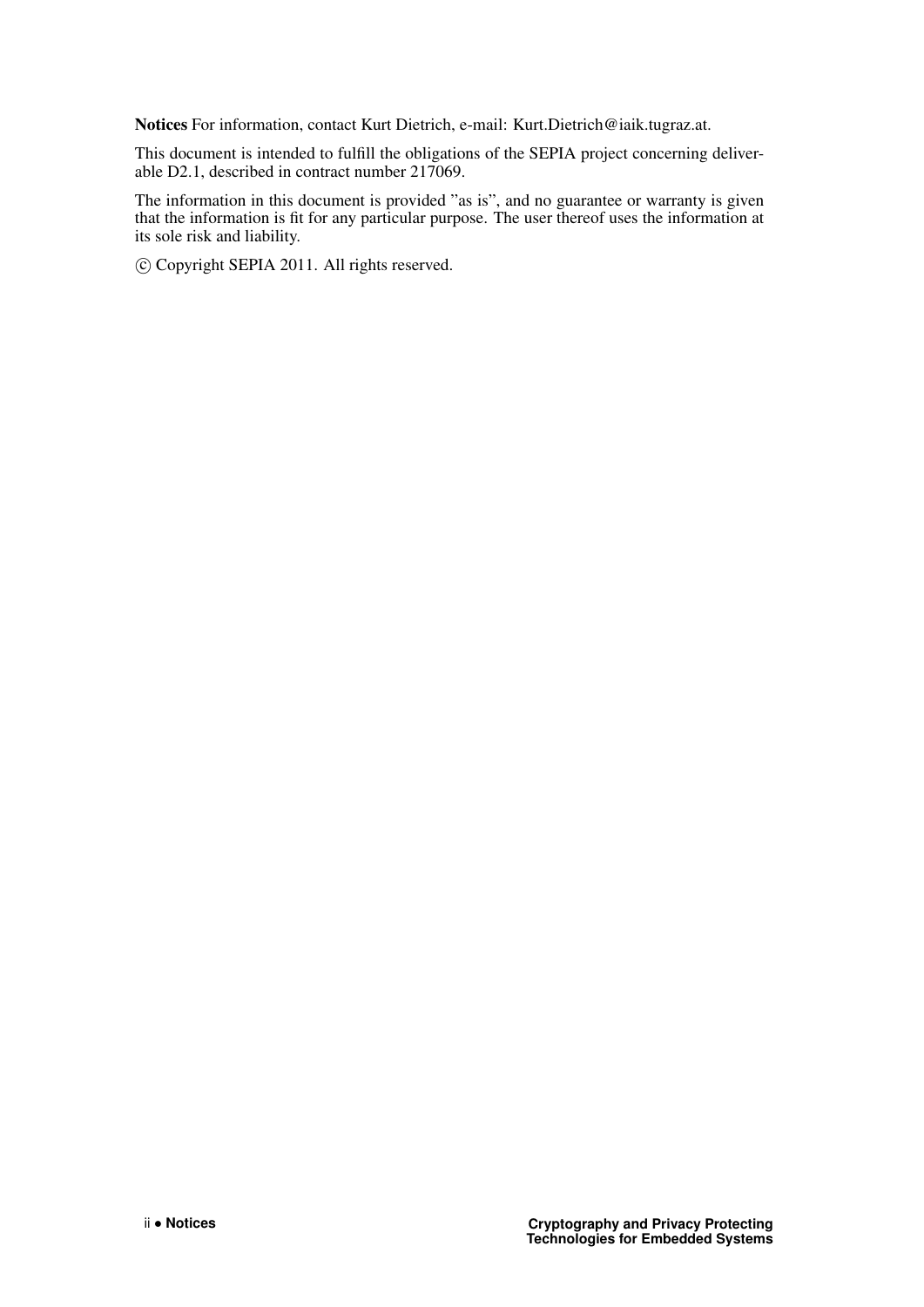| <b>Version</b> | <b>Date</b> | <b>Description and reason</b> | <b>Author</b> | <b>Affected</b><br>sec-<br>tions |
|----------------|-------------|-------------------------------|---------------|----------------------------------|
| 0.1            | 14.09.2011  | initial draft                 | Kurt Dietrich | all                              |
| 0.2            | 04.10.2011  | added input from IFX          | Kurt Dietrich | Section 5                        |
| 0.3            | 05.10.2011  | added input from ARM          | Kurt Dietrich | Section 4                        |
| 0.4            | 06.10.2011  | added new latex layout        | Kurt Dietrich | all                              |
| 0.5            | 06.10.2011  | fixed table layout            | Kurt Dietrich | all                              |
| 0.6            | 06.10.2011  | incorporated comments from    | Kurt Dietrich | all                              |
|                |             | G&D                           |               |                                  |

# Table of Revisions

# **Authors, Beneficiary**

Kurt Dietrich (TUG) Matthias Junk (IFX) Gregory Conti (ARM)

# **List of Abbreviations**

BCC: Brickell-Camenisch-Chen BBS: Boneh-Boyen-Shacham DAA: Direct Anonymous Attestation DSA: Digital Signature Algorithm ECC: Elliptic Curve Cryptography EK: Endorsement Key HUK: Hardware Unique Key MMU: Memory Management Unit NV: Non volatile PBC: Pairing-based cryptography PCA: Privacy CA PKCS: Public Key Cryptography Standard PSS: Probabilistic Signature Scheme RSA: Rivest Shamir Adleman SoC: System on chip SCP: System Control and Power sub-system TCG: Trusted Computing Group TEE: Trusted Execution Environment TLS: Transport layer security UEFI: Unified Extensible Firmware Interface URL: Uniform resource Locator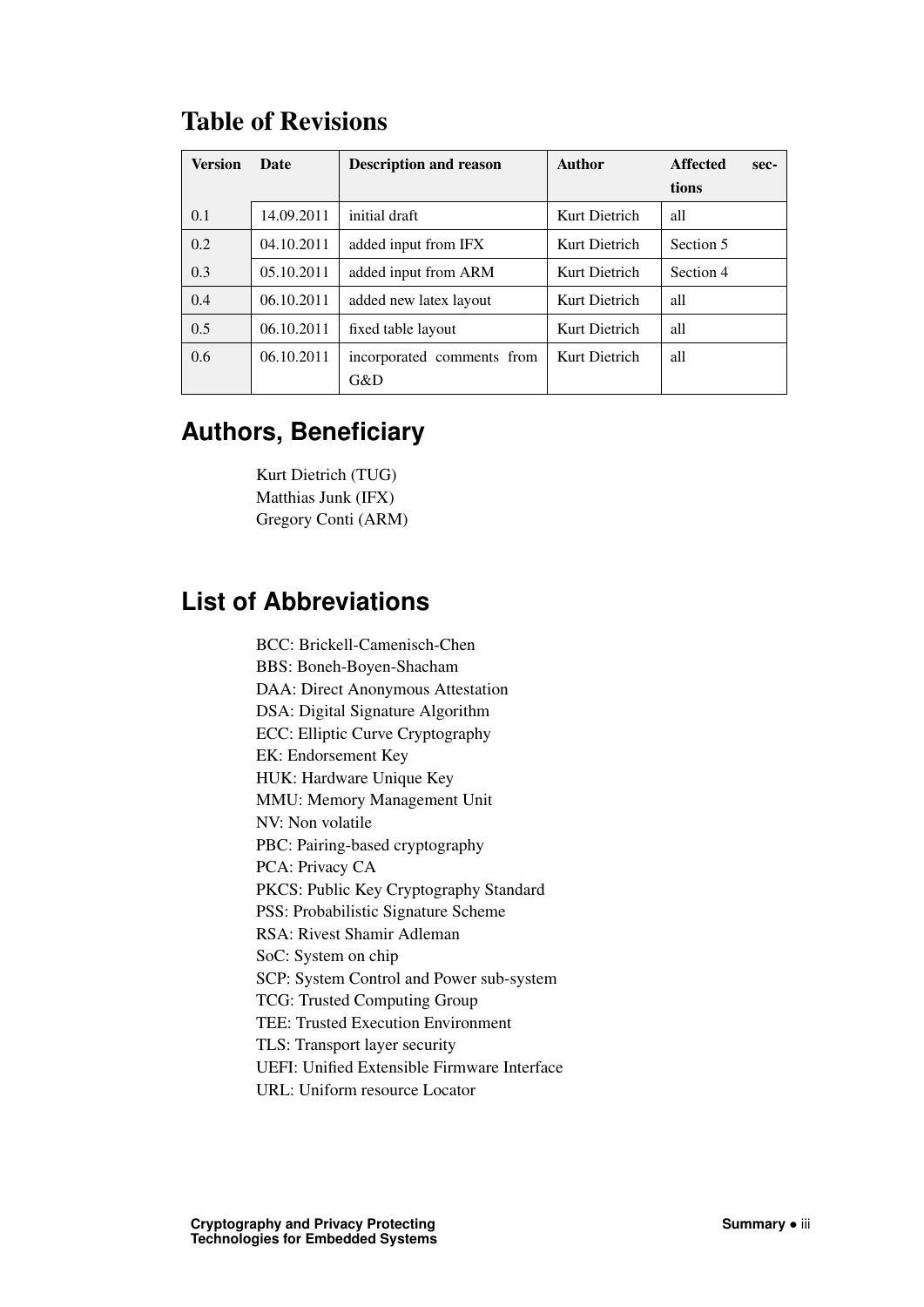# **Table of Contents**

|   |     |                                                               | iii          |
|---|-----|---------------------------------------------------------------|--------------|
|   |     |                                                               | iii          |
|   |     |                                                               | iii          |
|   |     |                                                               | iv           |
|   |     |                                                               | vi           |
|   |     |                                                               |              |
|   |     |                                                               | 1            |
|   |     |                                                               | 1            |
|   |     |                                                               | 1            |
|   |     |                                                               | 1            |
| 1 |     |                                                               | $\mathbf{1}$ |
| 2 |     | Privacy Enhancing Technologies for Embedded Systems           | 5            |
|   | 2.1 | Analysis of existing privacy enhancing technologies           | 5            |
|   | 2.2 |                                                               | 13           |
| 3 |     |                                                               |              |
|   | 3.1 |                                                               |              |
| 4 |     |                                                               |              |
|   | 4.1 |                                                               |              |
|   | 4.2 |                                                               |              |
|   | 4.3 | ARM cryptographic instruction set extension overview 42       |              |
| 5 |     |                                                               |              |
|   | 5.1 |                                                               |              |
|   | 5.2 | Security IC Optimisation for the SEPIA Reference Platform  45 |              |
|   | 5.3 | Security IC Optimisation for the SEPIA PET Application  48    |              |
| 6 |     |                                                               |              |
|   | 6.1 |                                                               |              |
|   | 6.2 |                                                               |              |
|   | 6.3 |                                                               |              |
|   | 6.4 |                                                               |              |
| 7 |     |                                                               |              |
| 8 |     |                                                               |              |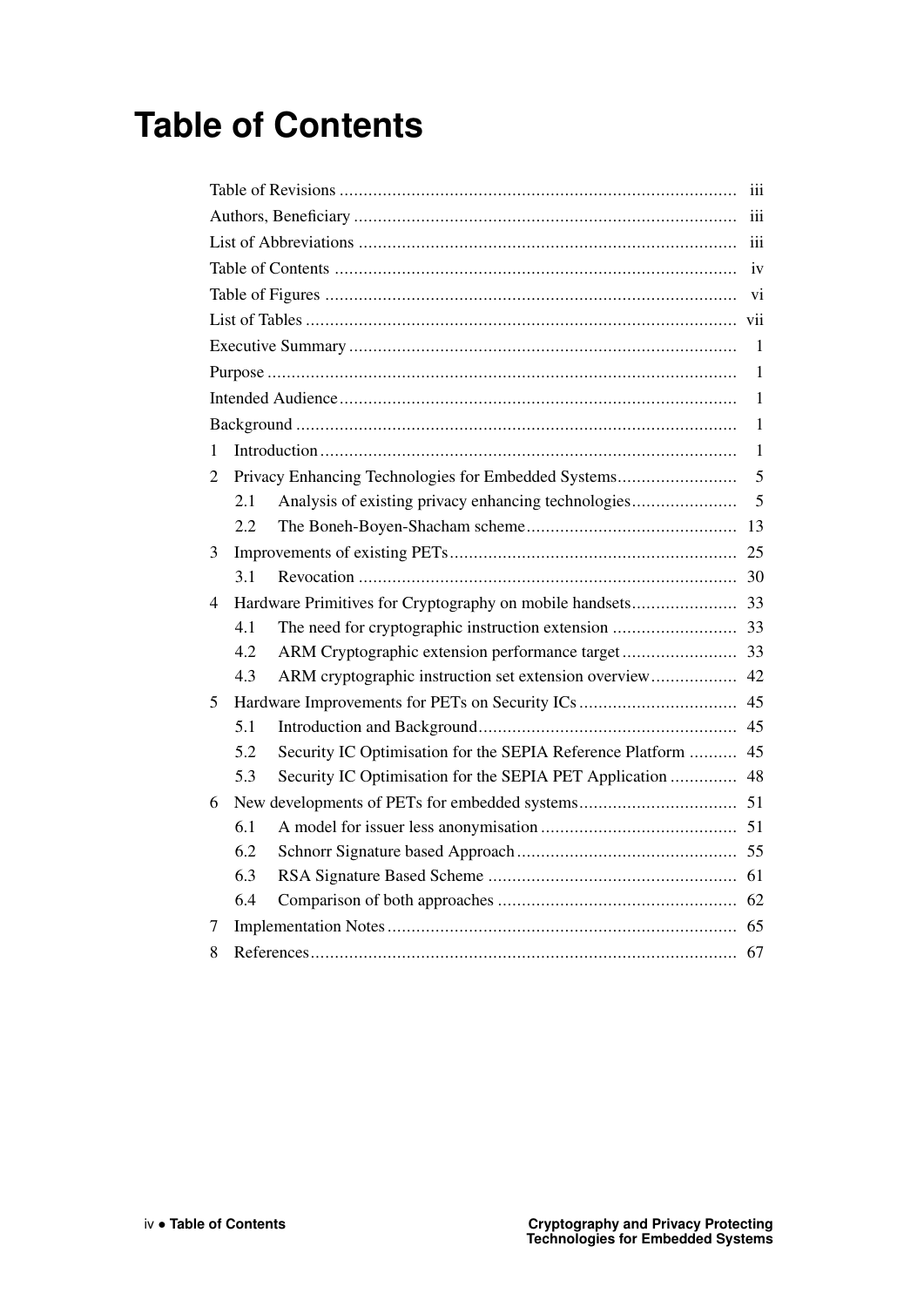# **Table of Figures**

| $\mathbf{1}$   |                                                                  |    |
|----------------|------------------------------------------------------------------|----|
| $\overline{2}$ | Integration of the DAA library in the JCA Architecture  11       |    |
| 3              |                                                                  |    |
| $\overline{4}$ |                                                                  |    |
| 5              |                                                                  |    |
| 6              |                                                                  |    |
| 7              |                                                                  |    |
| 8              |                                                                  |    |
| 9              |                                                                  |    |
| 10             | ARM Performance targets for 64Bytes AES128 Encryption from       | 35 |
| 11             | AES128 Performance expectation for IPSEC on smallest packets  37 |    |
| 12             | ARM Performance targets for 64Bytes SHA256 Hashing from DDR 39   |    |
| 13             | SHA256 Performance expectation for IPSEC on smallest packets 41  |    |
| 14             |                                                                  | 43 |
| 15             | SHA256 round and schedule operations overview  44                |    |
| 16             |                                                                  |    |
| 17             |                                                                  |    |
| 18             |                                                                  |    |
| 19             |                                                                  |    |
| 20             |                                                                  |    |
| 21             |                                                                  |    |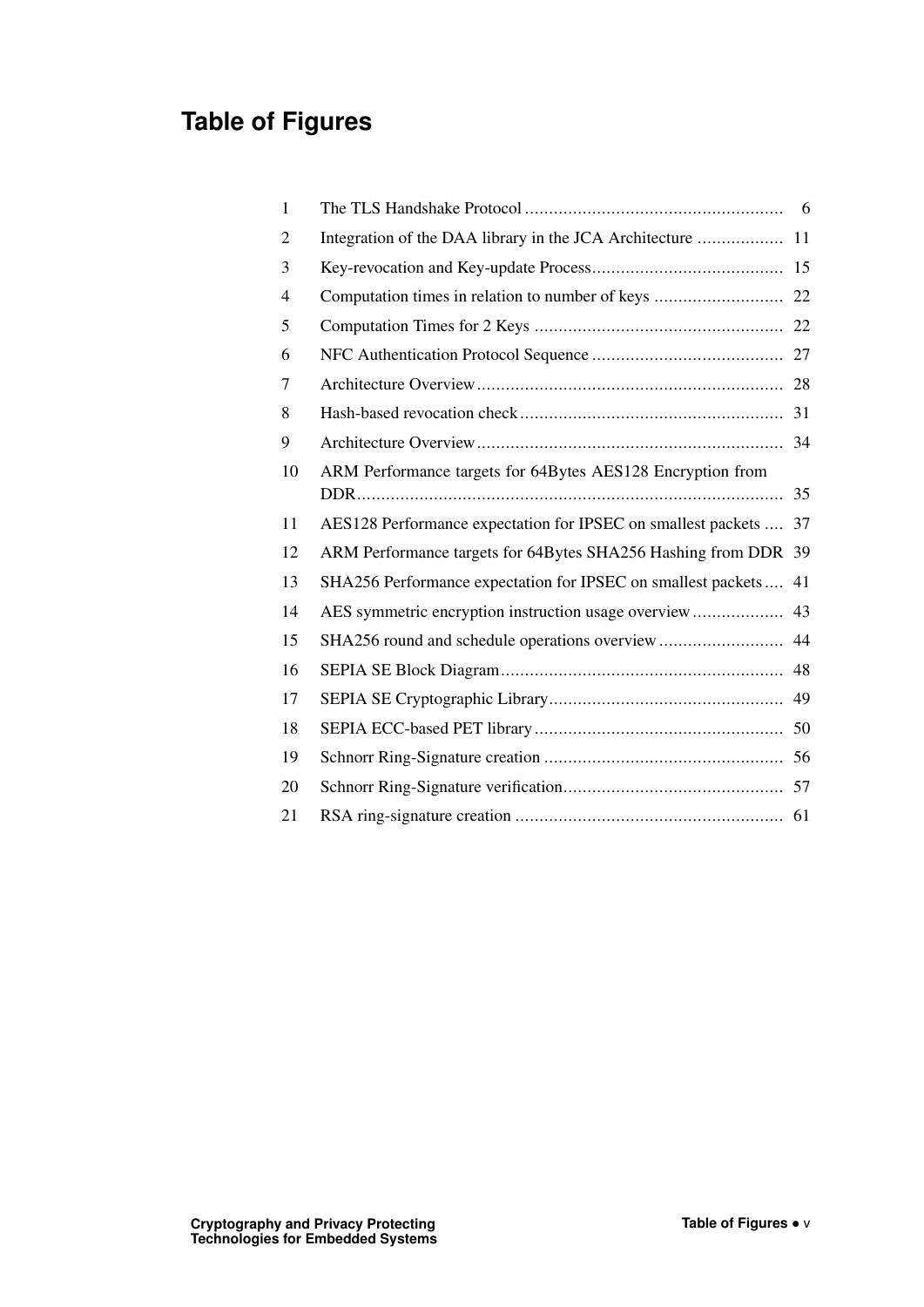# **List of Tables**

| 1  | Performance of the Join Protocol with Intel TPMs    | 9  |
|----|-----------------------------------------------------|----|
| 2  |                                                     |    |
| 3  | Comparison of the DAA Performance of different TPMs | 10 |
| 4  |                                                     |    |
| 5  |                                                     |    |
| 6  |                                                     |    |
| 7  |                                                     |    |
| 8  |                                                     |    |
| 9  |                                                     |    |
| 10 |                                                     |    |
| 11 |                                                     |    |
| 12 |                                                     |    |
| 13 |                                                     |    |
| 14 |                                                     |    |
| 15 |                                                     |    |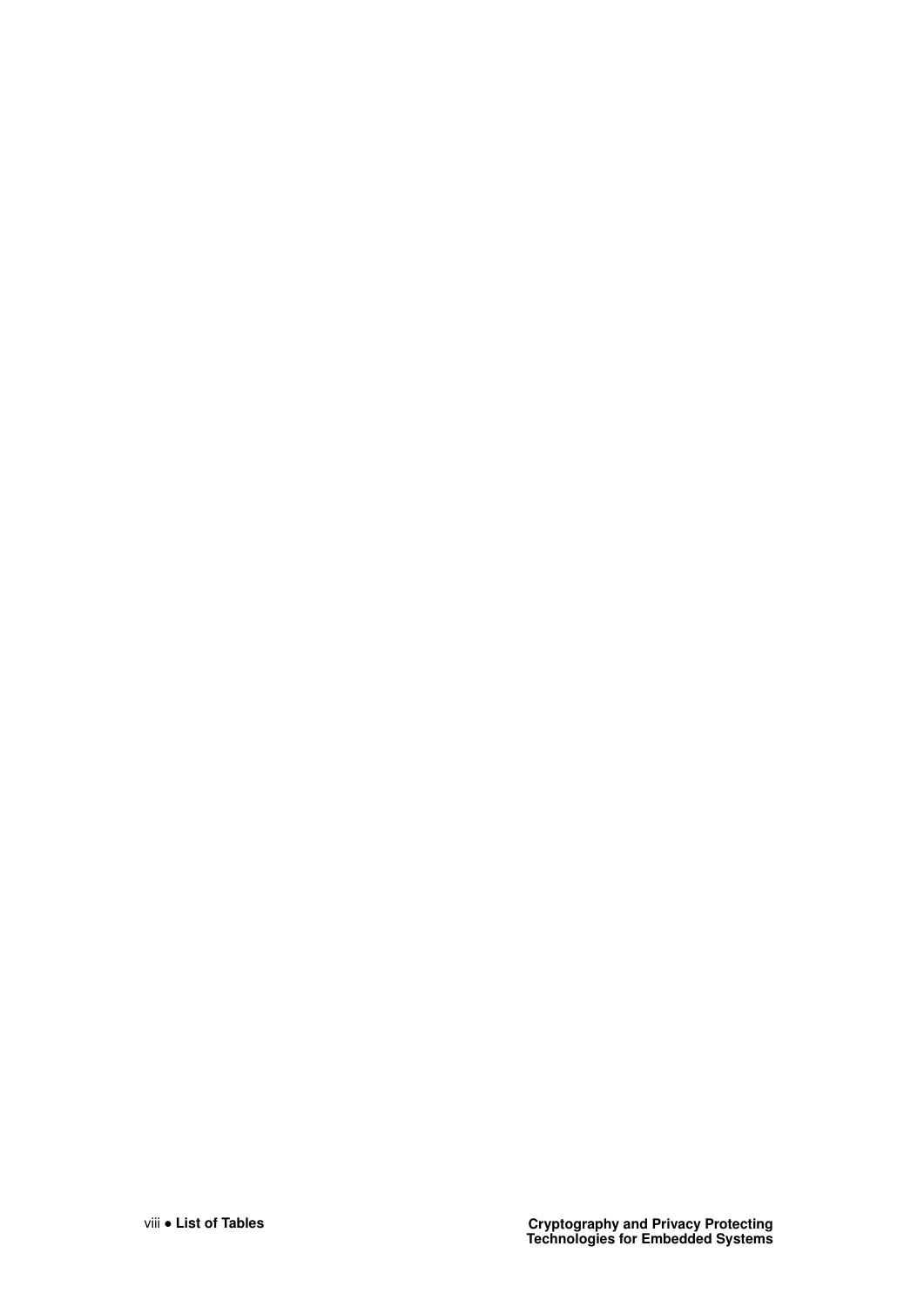## **Executive Summary**

Anonymity and privacy protecting mechanisms are becoming more and more important. The anonymity of platforms and the privacy of users operating in the Internet are major concerns of current research activities. In this deliverable, we analyse how privacy protecting technologies and anonymous credential systems can be efficiently used on mobile devices. To achieve this goal, we investigate existing protocols, in analyse their efficiency in different use-cases. Furthermore, we analyse how these technologies can be ported to mobile environments and propose optimizations in order to increase their efficiency. Finally, we propose new paradigms for privacy enhancing technologies that include new models for anonymity protection respectively new schemes based on advanced cryptographic primitives.

## **Purpose**

The aim of deliverable D2.1 is to provide an overview of existing privacy enhancing technologies that are based on anonymous signature schemes. The main focus lies on the Direct Anonymous Attestation (DAA) scheme which is the first and till now only standardised anonymisation scheme. Moreover, it is implemented in the current Trusted Platform Module (TPM) and is therefore, available on many computing platforms. However, in-depth analysis of the applicability of these scheme in real word scenarios and further, on mobile devices are missing. Consequently, deliverable D1.2 focuses on investigation and optimization of the DAA scheme and the underlying cryptographic building blocks.

# **Intended Audience**

This document is intended to explain the fundamentals of privacy enhancing technologies and the role of security ICs and cryptographic hardware accelerators for privacy protection. It explains the interaction of these components and provides an overview of the requirements the privacy enhancing technologies lay on the security components of the SEPIA platform.

## **Background**

Privacy enhancing technologies are an emerging technology. The SEPIA platform is the first mobile platform that actually takes these technologies into account right from the start in its design phase.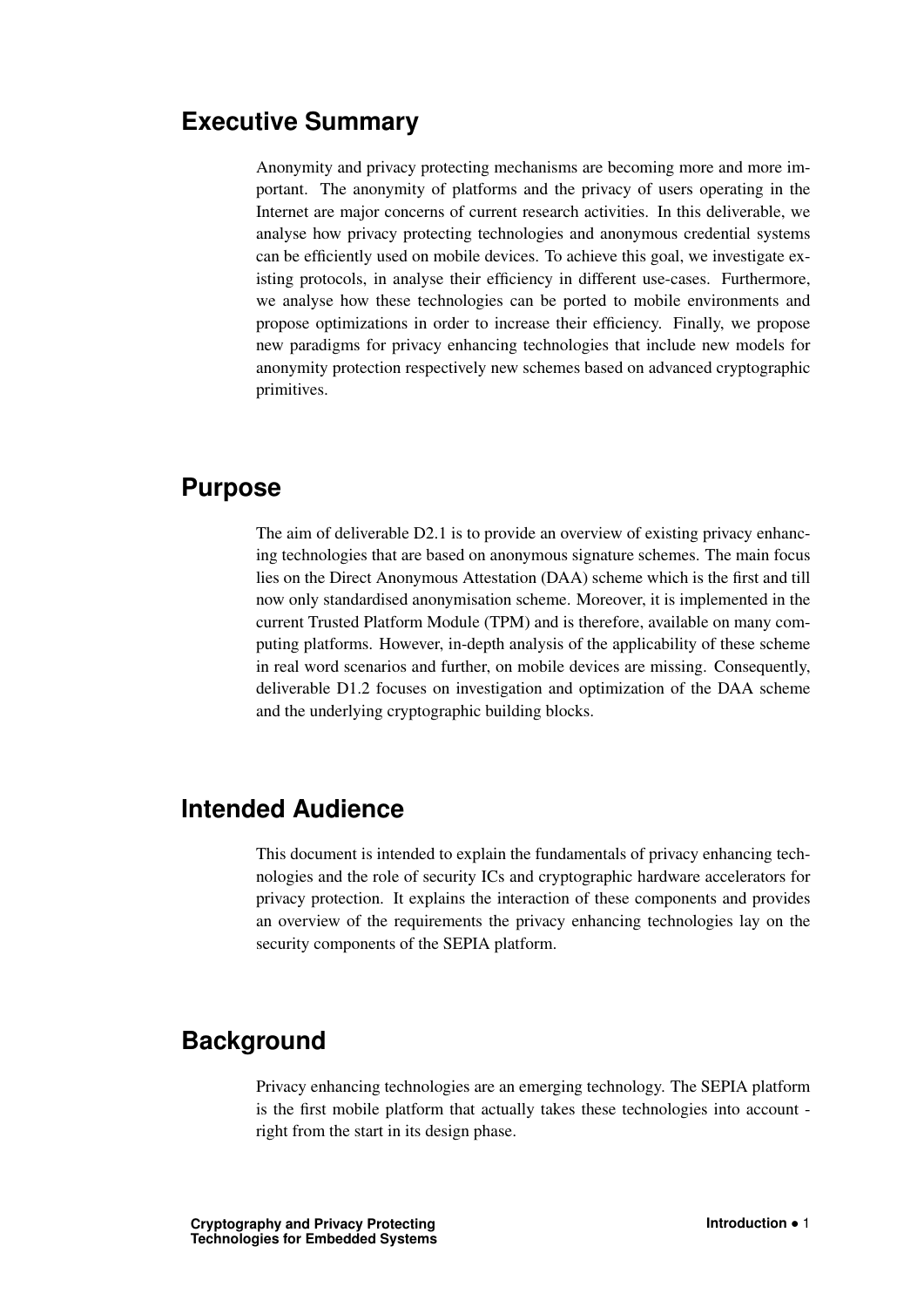# **1 Introduction**

Anonymity and privacy protecting mechanisms are becoming more and more important. The anonymity of platforms and the privacy of users operating in the Internet are major concerns of current research activities. Although different techniques for protecting anonymity exist, mobile platforms are still missing adequate support for these technologies. In D2.1, we analyze how privacy enhancing technologies (PETs) and anonymous credential systems can be used on mobile systems.

As a starting point, we focus on the Direct Anonymous Attestation (DAA) scheme proposed by the Trusted Computing Group (TCG) as it is the first and only scheme that has gone through a standardization process so-far. Anonymity has been a major topic in Trusted Computing since its beginnings. In order to achieve anonymity protection for trusted platforms, two different concepts have been introduced by the TCG: the PrivacyCA (PCA) scheme and the Direct Anonymous Attestation scheme, both allowing trusted platforms to hide their identity when operating over the Internet. Both schemes address the problem that arises when performing public key operations. When doing such operations, a platform can always be tracked and identified by public keys and certificates that are associated with it. Both schemes address this problem, however, with different methods.

The first scheme is based on remote certification of public keys. The platform creates a temporary key-pair for each new transaction. Prior to the transaction, the public part of the key-pair has to be sent to the PCA for certification. A verifier who receives information that was signed with such a temporary key is able to verify the signature and the authenticity of the key, but he only sees the certificate from the PCA and cannot link the signature to the originating platform.

However, this approach has some severe drawbacks. Every newly created key pair has to be sent to the PCA, thereby requiring the PCA to be permanently available. Moreover, the PCA could record and store all certification requests from the single platforms and the PCA would be able to link the issued certificates to the requesting platform. This fact opens a big security leak in case the PCA gets compromised. An adversary could use this information to link transactions and signatures to single platforms. Furthermore, it is not specified how often such a certified key may be used. If the certified key is re-used for different operations, an adversary that is able to track the operations that are performed with this key could link the different signatures to the originating platform. In addition, the revocation of such credentials is still an unsolved problem. There are no mechanisms specified for revoking the certificates and if the PCA decides not to store the certification information, there is no way of revealing the real identity of the corresponding platform in case of fraud.

In order to overcome these problems, the TCG introduced another scheme. The Direct Anonymous Attestation scheme relies on local certification, thereby omitting the need for a remote party to certify the keys. It is based on a group signature scheme and Zero-Knowledge proofs, allowing each platform to create signatures on behalf of a group which can be verified by a single group-public key. The advantage of this scheme over the previously discussed one is that no on-line connection to a third party is required. Moreover, different signatures created by the same platform cannot be linked to this certain platform - not even by the group manager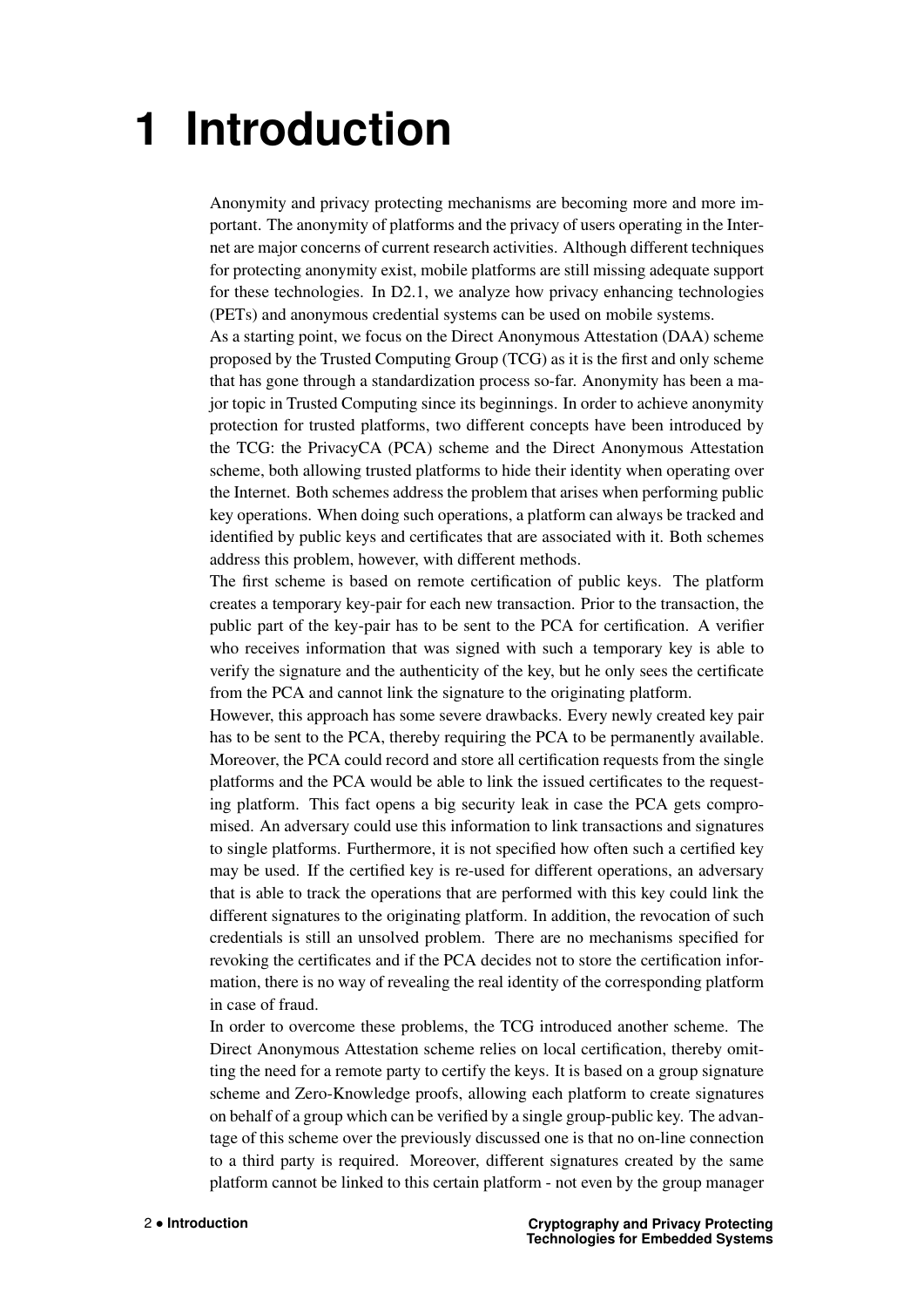which is responsible for issuing group credentials to each platform of the group. In case the issuer becomes compromised, the adversary only gets knowledge that a certain platform is part of the group managed by the issuer, other information is not stored by the group manager. With only this information, it is not possible to link any signature that has been created before the compromise happened or any signature that will be created afterwards, to a single platform. Another advantage of this scheme is that it supports the unmasking of a platform's real identity based on certain events and conditions in case of misuse. However, this scheme is based on complex cryptographic computations, making it hard to use on resource constrained devices. Moreover, the scheme requires a tamper resistant storage device for protection of the group credentials and DAA keys. These credentials must not be copied or moved to a different platform as they are issued to a specific platform. A more detailed discussion of the DAA scheme and its revocation mechanism is given in Section 2.1.

The document is organized as follows: In Section 2 , we provide a discussion of the efficiency of the standardized DAA scheme and analyze possible improvements of the protocol for mobile phones. Section 3 provides a discussion of cryptographic hardware acceleration on for mobile handsets CPUs. In Section 4 , the discussion is continued and extended to security ICs and optimizations for PETs. Finally, in Sections 5 and 6 , we discuss novel PET schemes involving elliptic-curve and pairing-based cryptography and give an outlook on future developments in PET research.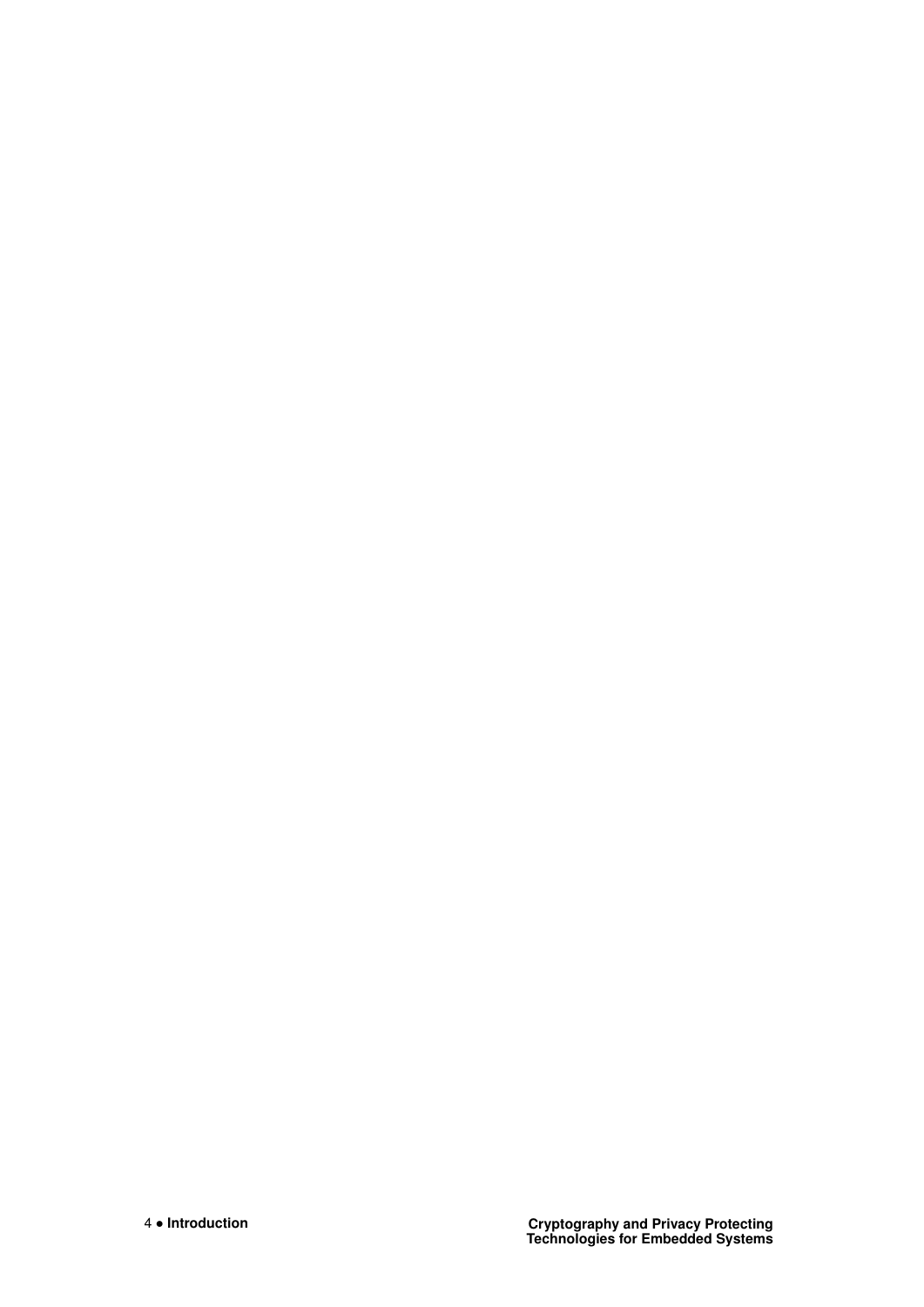# **2 Privacy Enhancing Technologies for Embedded Systems**

# **2.1 Analysis of existing privacy enhancing technologies**

The support for DAA is an integral part of all TPMs since version 1.2. As TPMs are available on many desktop and notebook platforms, the question arises whether these scheme can be applied for applications and technologies other than trusted computing such as mobile-banking, mobile-government or location-based privacy. In order to analyze the efficiency of the currently standardized DAA protocol, we focus on the authentication use-case. Basically, this use-case involves the authentication of a device or person (aka. entity) against a service or service provider while hiding the real identity.

One such technology where privacy protection can effectively be applied is the Transport Layer Security protocol (RFC5246) which is used in many systems to establish secure and authenticated connections.

**Related Work** Several ideas for integrating anonymity protection into transport layer security have been published. Latze et. al. propose to use the TPM for identity distribution, authentication and session key distribution and have defined an Extensible Authentication Protocol (EAP) extension in order to integrate the Trusted Computing and TPM related information [7]. Although the protocol supports anonymous authentication, it is based on the PCA scheme and not on DAA. Moreover, this document is currently work-in-progress and is tagged to be in an "experimental" status.

**Test Environment** For our investigations, we used several TPM Spec. 1.2 compliant TPMs, a TLS library and a crypto library. We focus on the DAA scheme for providing anonymity in secure channels and apply modifications to the cryptoand TLS library in order to provide support for DAA. Moreover, we developed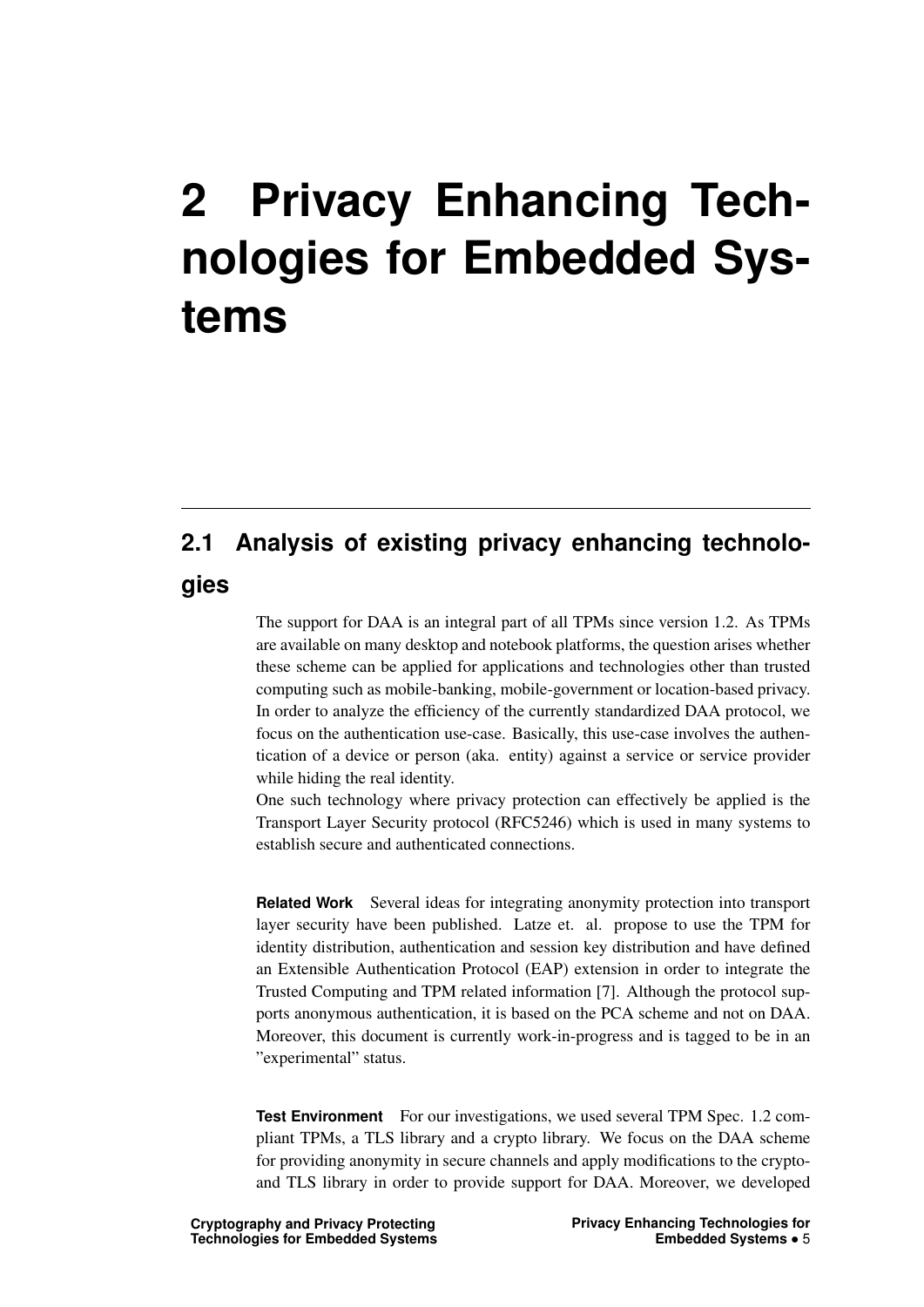a communications library that contains the required commands and structure for invoking the DAA features of the TPM.

This approach allows us also to use our test setup on embedded systems and mobile phones which are going to be equipped with TPMs in the near future [32].

The DAA library is based on the DAA scheme which we will address as BCC05 [20], named after its authors (Brickel, Camenish, Chen) and its year of publication. In contrast to the DAA scheme defined by the TCG (which we will refer to as BCC04) in the TPM 1.2 specification, we use the BCC05 scheme because it is a performance optimized scheme that requires less parameters and less computations than the BCC04 scheme. Nevertheless, both schemes can be used with the DAA features from TPMs without any modifications of the TPM. A discussion about the differences between BCC04 and BCC05 and the security of the BCC05 scheme can be found in [20]. Furthermore, we give performance measurement values demonstrating the performance that can be achieved using this technique in combination with currently available TPMs. Our DAA library is developed in the Java programming language and is designed to fit into the Java Cryptography Architecture (JCA), allowing easy use of the DAA scheme for developers that are not familiar with DAA and Trusted Computing. The design of the libraries and the over-all architecture of our test set-up can also be seen a novel approach for integrating anonymous digital signatures into standard cryptographic frameworks.

**TLS Client Authentication** TLS provides a feature that allows a server to request authentication information from clients that want to connect to it. This feature is called client authentication. Figure 1 shows the basic flow of a TLS handshake.



Figure 1: The TLS Handshake Protocol

The messages marked with  $(*)$  are required for client authentication which works as follows: The server sends the client a list with certificate authorities (CAs), which it accepts. The client selects a CA and returns a Certificate message that contains the client's certificate, which then certifies its authentication key. The CertificateVerify message contains a signature on the hash of the handshake messages sent so far. By verifying the signature - the hash can be computed by the server as it knows all messages that have been exchanged with the client - and by verifying the client's certificate plus the corresponding certificate chain, the server can validate the client's authentication information (RFC5246).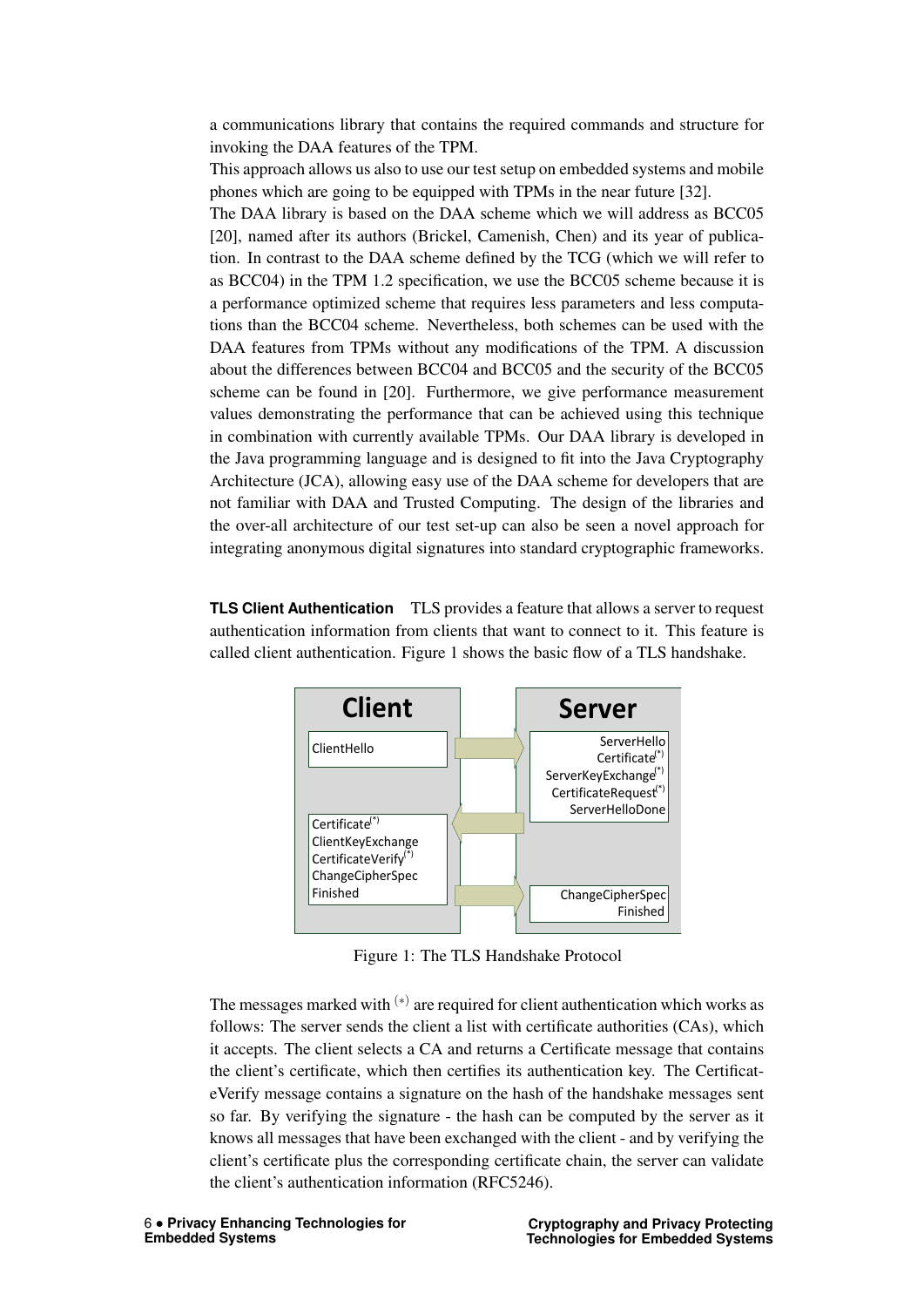**Direct Anonymous Attestation** The DAA protocol is basically a group signature scheme based on Zero-Knowledge proofs. Instead of showing a credential to a verifier like in common PKI systems, the creator of a DAA signature computes a proof that it is in possession of certain group credentials. A detailed discussion is out of scope of this document, hence, we focus on a high-level discussion of the basic protocols Join and Sign.

Before a platform can create anonymous signatures on behalf of a group, it has to join the group and obtain credentials from the group manager. Moreover, the TPM contains the secret keys  $_f$ 0,  $f_1$ , v' (the key f is separated in two parts for performance reasons, ν is split into ν' and ν" in order to provide a shared value to do the split computation between host and TPM) that are created during the Join phase. During the join process, the client proves knowledge of  $f_0$ ,  $f_1$  to the group manager. The group manager computes the credentials  $(A, e, v'')$  where e is a random prime and  $v''$  a random integer and computes a proof that A was generated correctly. The client verifies the proof on A and verifies that e is a prime in a certain interval.

After successful execution of the Join protocol, the client has obtained the credentials  $(A, e, v = v' + v'')$  which represent a signature on the keys  $f_0, f_1$  that are stored in the TPM. Moreover, the TPM has obtained a value ν and the platform has obtained a value  $v''$  which allows the TPM to create a DAA signature  $\sigma$  together with the platform. Details how this is achieved can be found in Section 2.1.

However, before a client may enter a group, the client and its TPM might have to be authenticated depending on the issuer policy, unless arbitrary clients are allowed to enter the group. Generally, the issuer could have a list of endorsement keys (EK) from the platforms that are allowed to join. The basic approach to identify which TPM the issuer is talking to and whether the TPM is genuine TPM or not, is to encrypt a challenge with the TPM's EK. The TPM then computes the hash of the challenge and a previously committed value. The issuer can now, by verifying the computed hash, determine if the TPM he is communicating with is a registered platform. Moreover, with the EK's certificate, the issuer can determine the vendor of the TPM and whether the TPM is a genuine one or not. This step is executed during the Join phase. The Join protocol is not part of the TLS protocol and has to be executed before a client can use anonymous TLS authentication. The issuer does not have to be the target TLS server, it can be any server, however, the client and the TLS server have to trust the issuer and its public key. When the platform has obtained all required credentials, it is ready to create DAA signatures. A signature is computed by host and TPM, allowing tooutsource most of the computations to the host platform and relieving the resource limited TPMs.

The DAA scheme can be used in two different modes of anonymity: total anonymity and pseudonymity. When using total anonymity, the creator of a DAA signature cannot be identified. This has impact on the revocation check, as malicious platforms and compromised

TPMs can also not be detected. When using pseudonymity, a verifier can detect if different signatures stem from the same platform, however, he is not able to identify the platform. How the pseudonymity mode can be used for credential revocation is discussed in the following Paragraph.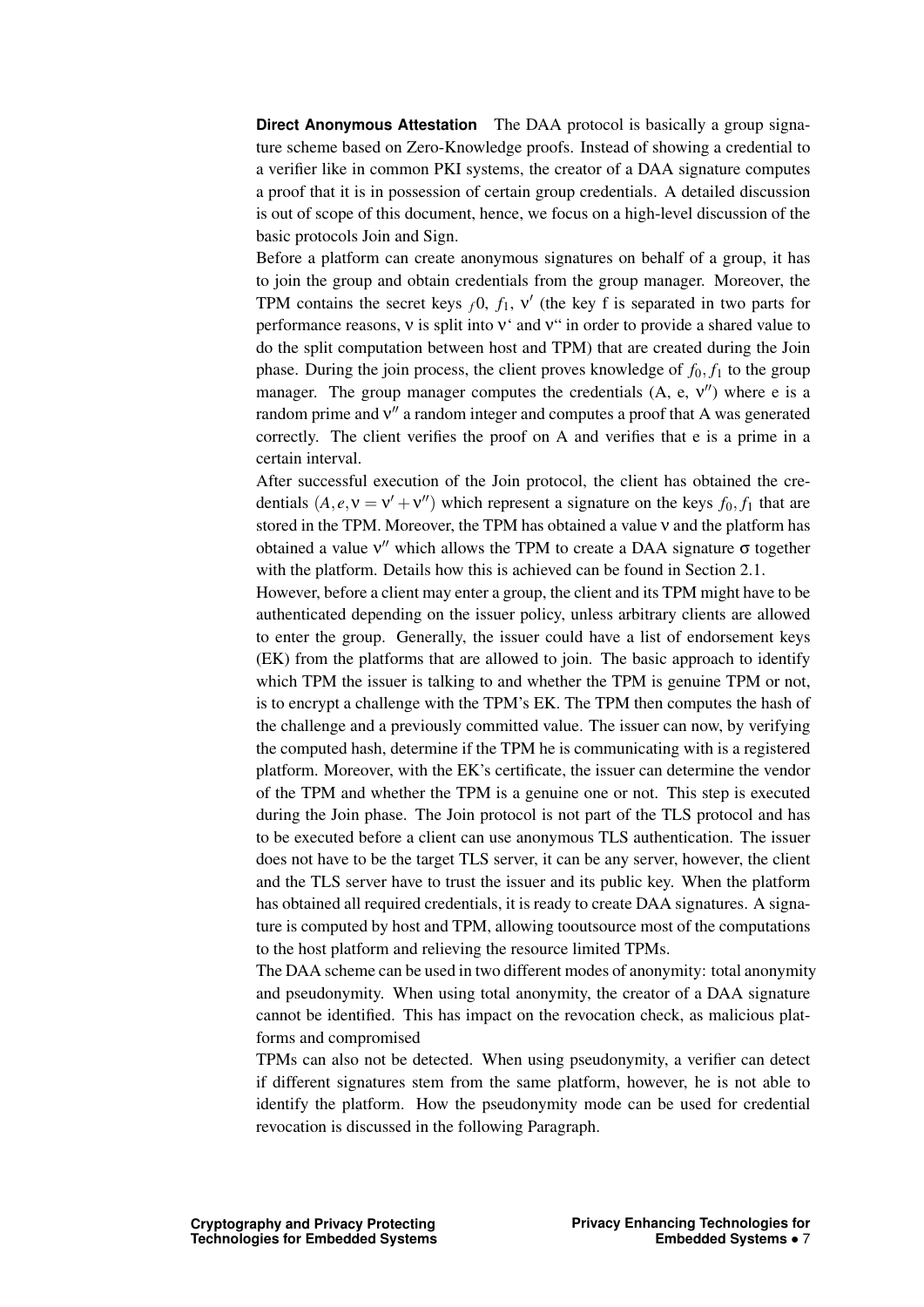#### **Credential Revocation**

Revocation of credentials is an essential feature of common public key infrastructures. Credentials may be revoked for different reasons e.g. loss of the private key, change of the owner's name etc. The DAA scheme also provides a revocation mechanism called rogue tagging. If a TPM is compromised and the DAA credentials  $f_0$  and  $f_1$  become public, a verifier can detect the malicious TPM according to its pseudonym. The pseudonym depends on a basename that is defined by the verifier.

With this basename, a signer can compute its pseudonym which can be compared by the verifier with a list of pseudonyms that is computed from the list of compromised DAA keys. However, such lists can get very large as every TPM may generate an arbitrary number of different keys. A more sophisticated revocation mechanism can be establish by involving an *Attribute Revocation Authority* (ARA) [34]. The ARA is a trusted third party that can revoke the anonymity of platforms. The client encrypts its identity with the public key of the ARA. A verifier can then forward this encrypted identity which it received from a signer. By decrypting the identity, the ARA, and only the ARA, can see the signer's identity and reveal it to the verifier.

**The Authentication Scheme** In order to keep the implementation for our demonstrator small and simple, we do not implement the TLS extension framework. We, therefore, modify the handshake messages directly as we also want to use the demonstrator on resource constrained mobile devices.

For example, the basename for rogue tagging that is sent by the verifier is appended to the ServerHello message. Further revisions of the implementation might include support for the TLS extension framework. As discussed in Section "'TLS Client Authentication"' the TLS client, if requested by the server, sends its certificate together with a signature  $h_m = H(m \text{essages})$  on the handshake messages sent so far. Thus, the server can authenticate the client and the client's key. Typically, the credential is a X.509 certificate signed by a certification authority (CA). With the DAA scheme and a TPM, it is possible to create and certify a temporary key locally on the client by signing it with a DAA signature instead of using a certificate from a CA to authenticate it. In our prototype, we only sign the key and send the key plus the DAA signature to the host instead of a X.509 certificate and the according chain. The certificate has no value in this case as it must not contain any information (e.g. subject or serial number) that might compromise the platform's anonymity. The signature on  $h_m$  is done by the temporary key, as discussed in the introduction Section.

Another approach could be to sign *h<sup>m</sup>* directly with a DAA signature, however, the results from Table 2 clearly show that this is not a good approach with common TPMs (except the Intel TPM). The low performance of TPMs prohibits the direct use of the DAA scheme for signing information that is used imminently. A better approach is to create temporary keys and sign and certify them prior to opening a TLS channel. The authentication key can be a public key of any common signature scheme - it may be a RSA key, an ECC or DH key parameters. For extra security - note that when using the discussed pre-certification, the certified key might be stolen from the platform before it can be used - the temporary authentication key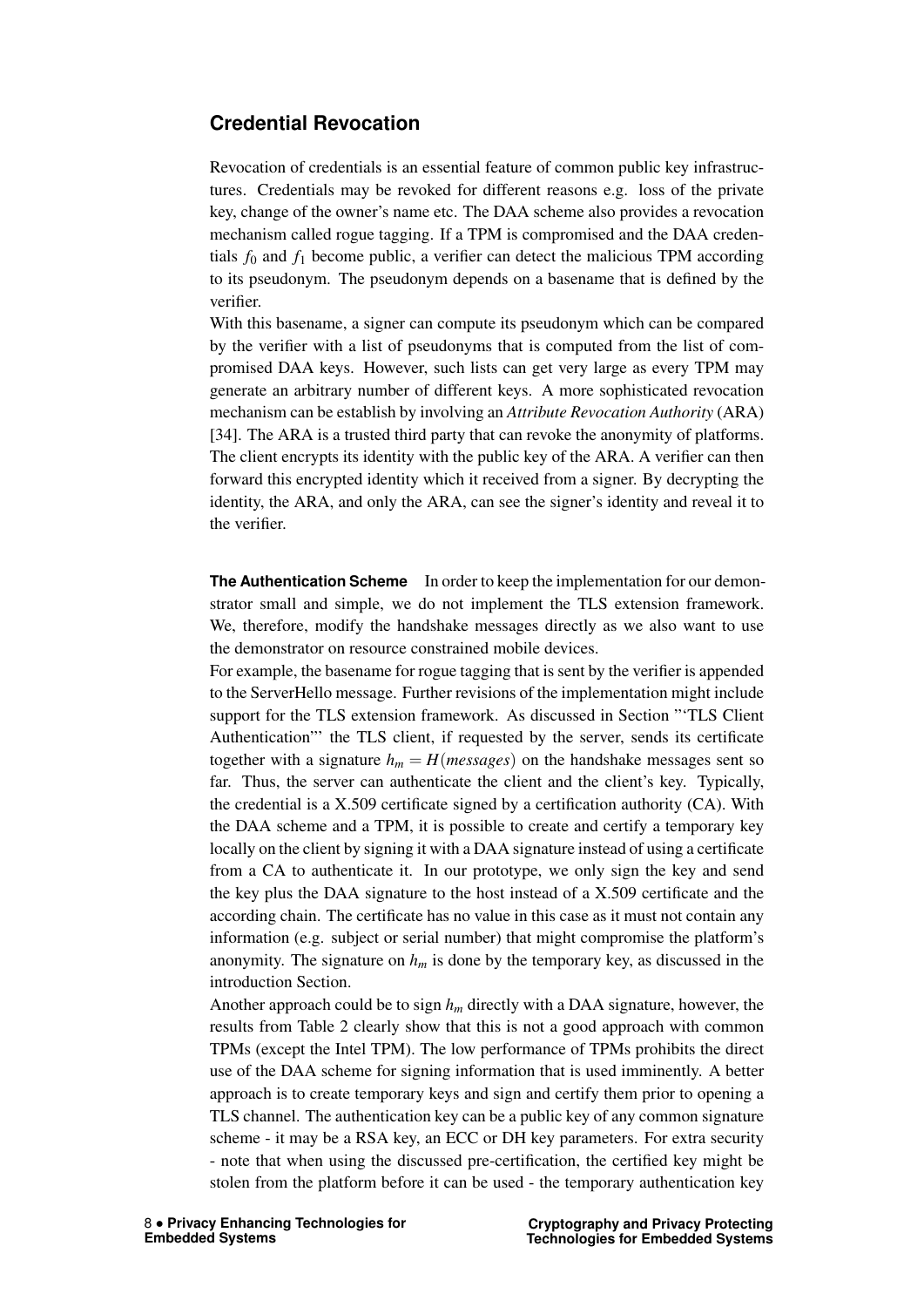could be created and secured by the TPM. The TPM also provides support for RSA signatures and RSA key-pair generation. These features can be used to create temporary keys and to sign *hm*. In this case, the TPM provides additional security as it can create, store and operate with the temporary key in a secure and tamper resistant environment. The speed of this sign operation is between one and two seconds which is sufficient for the signature of the client authentication.

#### **Implementation Aspects**

In order to demonstrate our results, we developed a library that provides the cryptographic operations for the BBC05 scheme and the DAA commands as defined in the TPM command specification. In detail, we implemented the following TPM commands: TPM DAA Sign, TPM DAA Join, TPM FlushSpecific, TPM OIAP, TPM Terminate Handle and the following structures: TPM DAA ISSUER, TPM NONCE.

Support for the modular arithmetic operations, the RSA-OAEP encryption scheme and the DAA protocol operations is provided by the IAIK-JCE-MicroEdition [27]. Details of our implementation of the cryptographic functions and the BCC05 scheme can be found in [10]. The DAA scheme is basically a signature scheme like RSA or ECDSA. Consequently, it can be integrated into existing security or cryptographic software frameworks like the Java Cryptographic Architecture. The development of a JCA provider for our DAA library allows to abstract the complex API definitions in the TSS specification and makes it accessible to developers that are not familiar with Trusted Computing. Access to the different TPMs is provided by the Linux kernel module drivers from the specific vendors. The TPM is mapped into the user space via the /dev/tpm device alias. This device can then be accessed by a Java java.io.RandomAccessFile object in order to send and receive TPM commands.

## **Performance Evaluation**

The DAA scheme involves complex mathematical computations, hence, it is of interest which performance can be achieved with currently deployed TPMs. Table 1 shows the performance of the Join protocol on a Intel PC that is equipped with an Infineon TPM 1.2 (rev. 1.2.3.16). The performance values were measured on a HP Compaq dc7900 platform with an Intel Pentium Dual Core CPU E5200 2,5 GHz, a SUN 1.6 Java virtual machine (64 bit) and a Debian Linux operating system with a 2.6.30-1 Kernel (64 bit).

| <b>DAA Join</b>        | Host     | <b>TPM</b> | Host+TPM   | <b>Issuer</b> |
|------------------------|----------|------------|------------|---------------|
| <b>TPM</b> $1.2_{INF}$ | 144,8 ms | 56.7 s     | 56.8 s     | 712 ms        |
| <b>Emulator</b>        | 144,8 ms | 372,8 ms   | $517,6$ ms | 712 ms        |

Table 1: Performance of the Join Protocol with Intel TPMs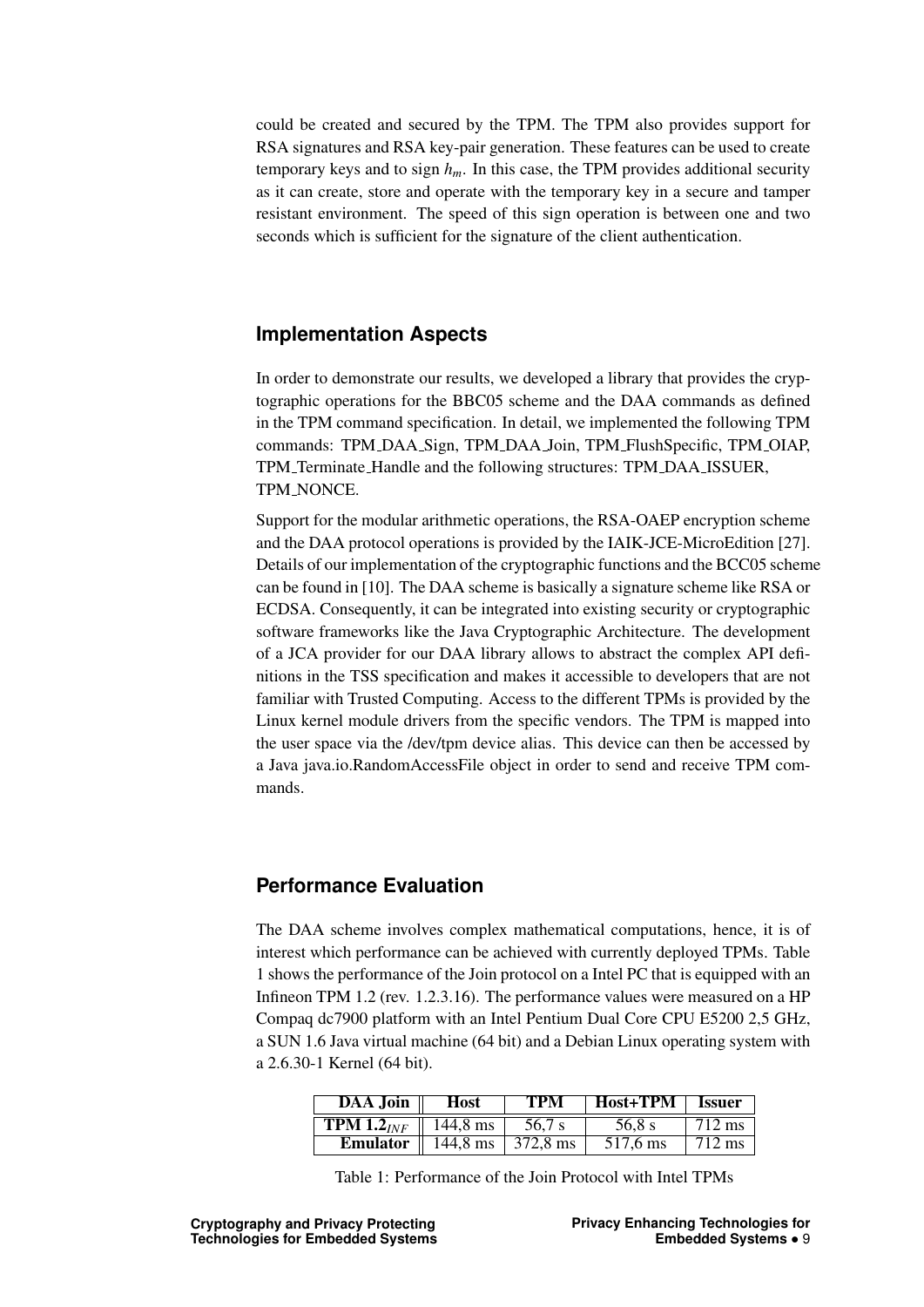A verification of a DAA signature takes about half the time required for signature creation and does not require a TPM. All results presented in this Section represent the average measurement values of 100 executions of the *Join* and the *Sign* protocol. We have also performed tests with TPMs from ST Micro and Intel. The results

| DAA Sign   Host                                        |                 | $\vert$ TPM $\vert$ Host + TPM |
|--------------------------------------------------------|-----------------|--------------------------------|
| <b>TPM 1.2</b> <sub><i>INF</i></sub>   300 ms   37,7 s |                 | 38.0 s                         |
| <b>Emulator</b> $\parallel$ 300 ms                     | $67 \text{ ms}$ | 367 ms                         |

Table 2: Performance of DAA signature creation with Intel TPMs

are shown in Table 3 which clearly demonstrate the performance advantage of the Intel TPM. This advantage results from the different hardware used to host the TPM functionality. While the ST Micro TPM is basically a smart card controller that is attached to the PC's motherboard via the LPC bus [14], the Intel TPM is located in the Intel motherboard chipset (i.e. the Intel 82801JDO Controller Hub (ICH10DO)) itself [15].

|                         | <b>TPM</b> $\parallel$ <b>ST</b> Micro 1.2 (rev 3.11) | <b>Intel 1.2</b> (rev $5.2$ ) |  |  |
|-------------------------|-------------------------------------------------------|-------------------------------|--|--|
| DAA Join                | 44.55 s                                               | 7.64 s                        |  |  |
| <b>DAA Sign</b>         | 33.38 s                                               | 4.66 s                        |  |  |
| Eval. Board             | Intel DQ965GF                                         | Intel DQ45CB                  |  |  |
| <b>Operating System</b> | Ubuntu v2.6.31-19 32 bit                              | Ubuntu v2.6.31.12-0.1 64 bit  |  |  |

Table 3: Comparison of the DAA Performance of different TPMs

Most of the time is consumed by the modular exponentiations and the paramter handling. As the TPM implementors want to save as much TPM resources as possible, the parameters obtained during the Join protocol are stored - encrypted with the EK - outside the TPM. For example, the DAA keys  $f_0, f_1, v_0$  and  $v_1$  have to be loaded into the TPM for each single DAA signature operation which takes about 1.5 seconds for each parameter on the ST Micro TPM. Each modular exponentiation requires about 2 to 8 seconds. The exact sequence of operations can be found in [33].

#### **Integration into the JCA Architecture**

The TCG has specified an API for using the DAA features on trusted platforms. However, this specification is rather complex and is - even for developers that are familiar with Trusted Computing - hardly accessible. As mentioned before, the DAA scheme is basically a signature scheme, hence, it is well suited for integration in the Java Cryptography Architecture Framework (JCA) [29]. The advantage of using such a common framework is that for creating signatures, the same API, independent from the signature scheme can be used. Figure 2 shows how our DAA implementation is integrated into the JCA framework. The application uses the iSaSiLk library [26] in order to open a secure channel.

The library uses the JCA framework to request a certain algorithm implementation according to the TLS session parameters that have been negotiated during the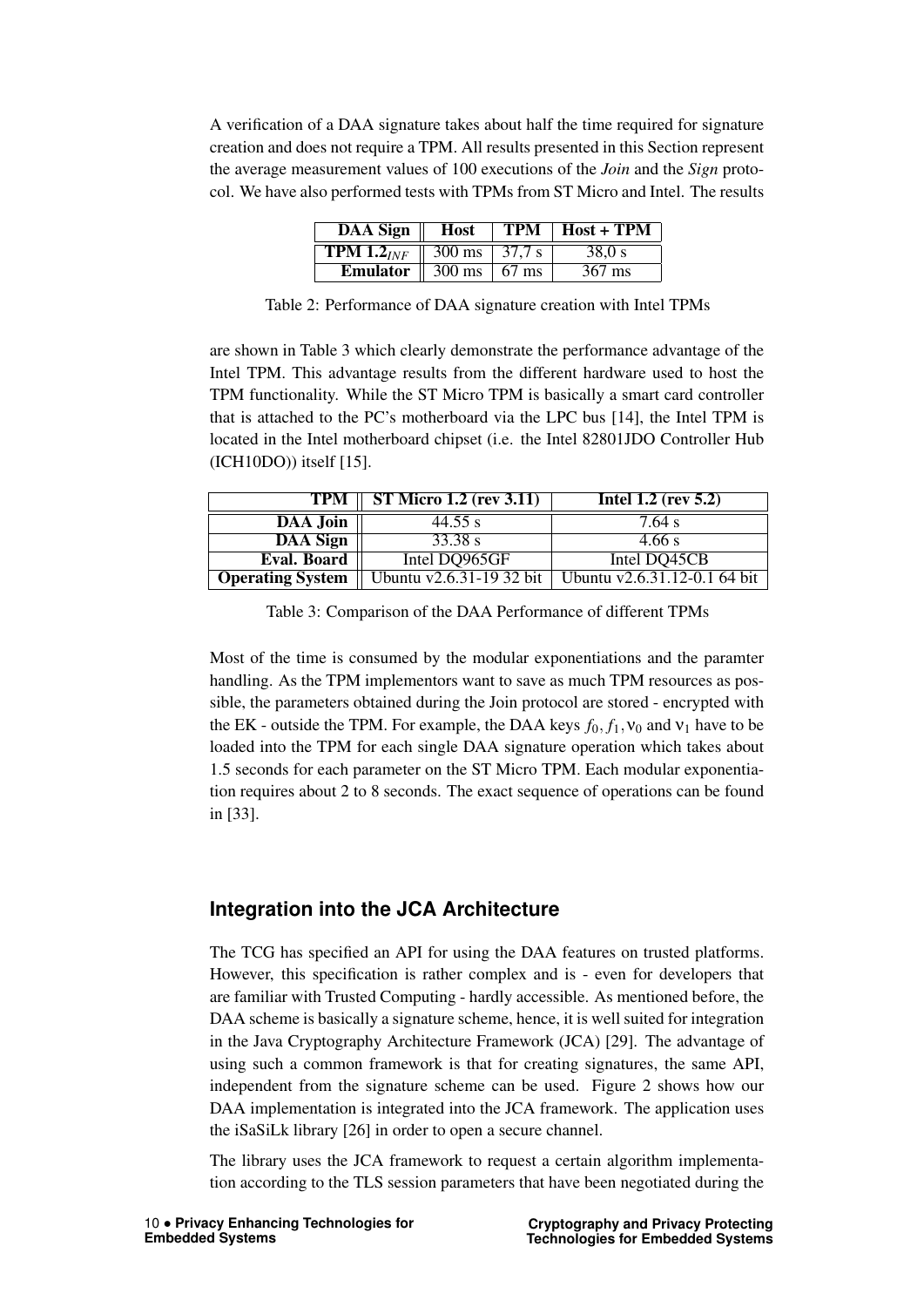

Figure 2: Integration of the DAA library in the JCA Architecture

TLS handshake. The algorithm implementation can be either a software implementation of the algorithm or an interface to some hardware device. Our DAA signature implementation consists of two parts: the host part and the TPM part. Both parts are abstracted by the signature class API. The host part performs the DAA computations that can be done in software while the TPM part handles the communication with the TPM. For using the DAA sign function of the TPM, the TPM DAA Sign [34] command is sent several times in sequence with different parameters to the TPM.

From the application's point of view, the algorithm can be initialized via the common Signature API by defining the algorithm and algorithm parameters. The same approach can be applied to use the RSA implementation in the TPM (TPM RSA in Figure 2). Moreover, the JCA framework allows different DAA schemes to be used with the same API. For example, the BBC04 scheme could be added to the framework as an alternative to BCC05. In our implementation, the computation of the DAA signature is done according to the BCC05 scheme algorithm which works as follows:

- 1. If a *basename* is included in the ServerHello request, the verifier requests rogue tagging and the host computes  $\zeta = H(basename)^{(\Gamma-1)/\rho} \mod \Gamma$  which is sent to the TPM.
- 2. The host part of the signature class computes:  $T = AS_0^{w_0}S_1^{w_1} \text{ mod } n$  with  $w_{0,1} \in \{0,1\}^{l_n + l_{\phi}}$
- 3. The TPM computes  $N_V = \zeta^{f_0 + f_1 * 2^{104}}$  mod Γ. Host and TPM can now compute the "signature of knowledge":
- 4. The TPM computes:  $\tilde{T}_t = R_0^{r_{f_0}} R_1^{r_{f_1}} S_0^{r_{v_0}} S_1^{r_{v_1}}$  mod *n* with  $r_{f_0}$ ,  $r_{f_1}$  of size  $l_f$  +  $l_{\phi} + l_H$  bits and  $r_{V_{(0,1)}}$  with length  $l_n + l_{\phi} + l_H$ .  $\tilde{N}_V = \zeta^{\tilde{r}_f} \mod \Gamma$
- 5.  $\tilde{T}_t$  and  $\tilde{N}_V$  are returned to the host which computes:  $\tilde{T} = \tilde{T}_t T^{r_e} S_0^{r_{V_0}} S_1^{r_{V_1}}$  mod *n* where  $\tilde{T}_t$  is the input from the computation process that was performed in the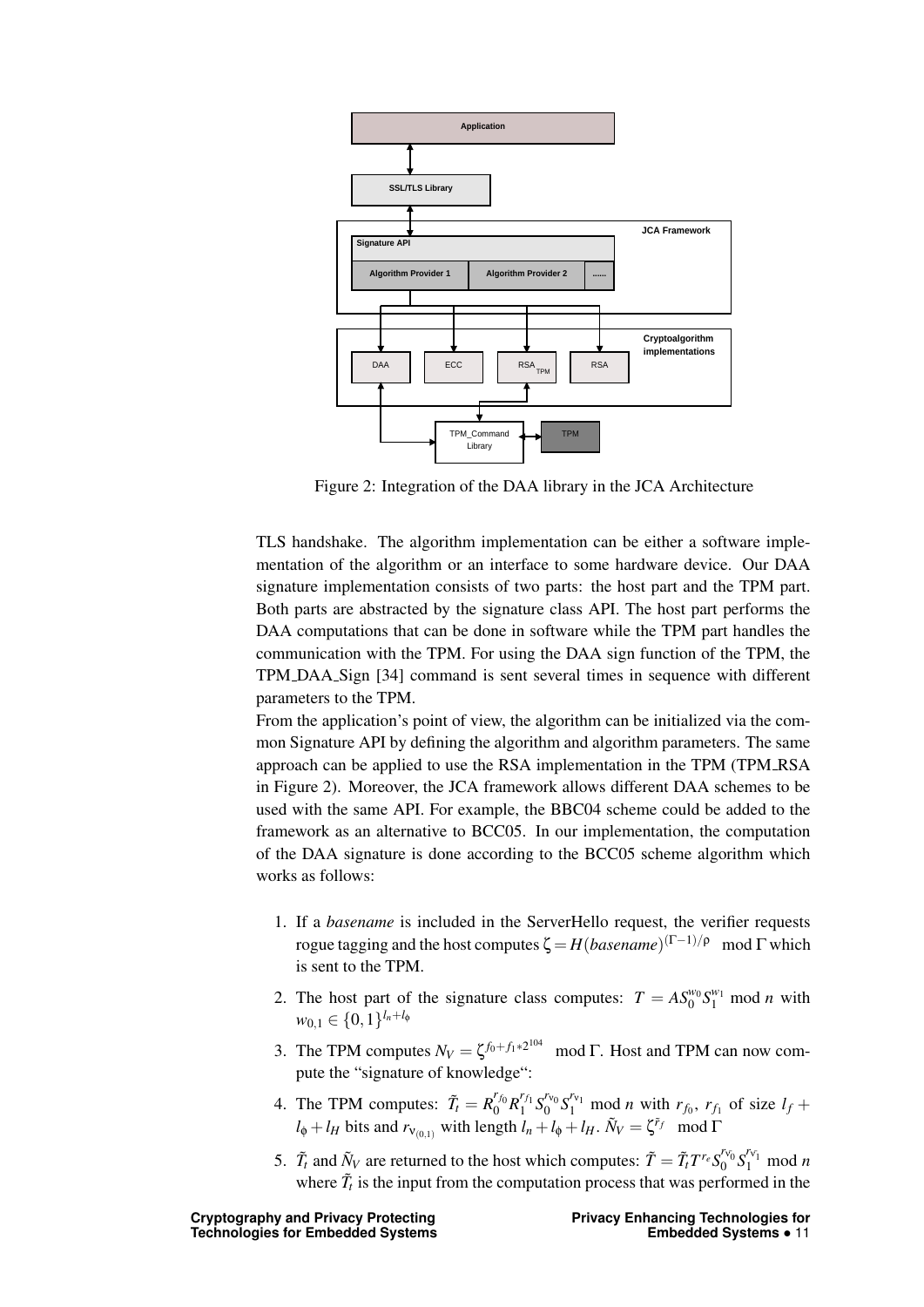**TPM.** The random parameter  $r_e$  is of size  $\{0,1\}^{l'_e+l_\phi+l_H}$  whereas  $r_{\bar{v}_0}$  and  $r_{\bar{v}_1}$ are of size  $\{0, 1\}^{(l_e + l_n + 2l_{\phi} + l_H + 1)/2}$  bits.

- 6. Moreover, the host part computes:  $c_h = H((n||R_0||R_1||S_0||S_1||Z||\gamma||\Gamma||\rho)||\zeta||T$  $\|N_V\| \tilde{T} \|\tilde{N}_V\| \|n_v\|$
- 7. The TPM selects a random  $n_t \in \{0, 1\}^{l_{\phi}}$ , computes  $c = H(H(c_h||n_t)||b||m)$ and  $s_{v_0} = r_{v_0} + c * v_0$ ,  $s_{v_1} = r_{v_1} + c * v_1$ ,  $s_{f_0} = r_{f_0} + c * f_0$  and  $s_{f_1} = r_{f_1} + c * f_1$ where  $b$  is a parameter that defines whether the authenticated data is a key that was loaded into the TPM or some arbitrary data.
- 8. The host part computes  $s_e = r_e + c * (e 2^{l_e 1})$  and  $s_{\bar{v_0}} = s_{v_0} + r_{\bar{v_0}} c w_0 e$ ,  $s_{\bar{v_1}} = s_{v_1} + r_{\bar{v_1}} - c w_1 e$
- 9. Finally, the host assembles the signature  $\sigma = (\zeta, T, N_v, c, n_t, (s_{\bar{v}_0}, s_{\bar{v}_1}, s_{f_0}, s_{f_1}, s_{f_e}))$ . The signature  $\sigma$  can now be verfied by the public key  $PK_I = (n, R_0, R_1, Z, \gamma, \Gamma, \rho)$ .

Note that the parameter *S* is separated into  $S_0 = S$  and  $S_1 = S^{2^t}$  and  $v = v_0 + v_1 * 2^t$ as the crypto co-processor of the TPM cannot compute the modular exponentiations if the exponent is larger than the modulus *n*.

The computation of the signature is separated between host and TPM, prohibiting that the credentials  $(A, e, v'')$  that are stored on the platform can be copied and used on a different platform. The following listing gives an overview on how a signature object using the DAA algorithm can be initiated and used. Prior to creating a DAA signature, the signature object has to be initialized with several parameters (via the signature.setParams(...) method). Some of the parameters are acquired during the Join phase and are encrypted with the TPM's endorsement key. The parameters include: TPM authentication information, the public part of the EK, issuer parameters, the encrypted values  $enc_{EK}(v_0)$ ,  $enc_{EK}(v_1)$ , the encrypted DAA keys  $enc_{EK}(daaBlobKey)$  (i.e. group specific credentials that are bound to a specific TPM) and the *basename* and a nonce  $n<sub>v</sub>$  from the verifier.

```
Signature signature = Signature.getInstance("DAA/BCC05"
, "Provider";
signature.initsign();signature.setParams (daaParams);
signature.update( "Test data".getBytes());
byte [] sig Value = signature . sign ();
```
[Listing 1. Example Code]

The result of the *sign*() method is a DAA signature σ on the message *m*. The verification process is handled in a similar way by the same class. However, the signature object is initialized in verification mode and the task does not involve a TPM. The resulting implementation consisting of TPM commands, DAA implementation (Join and Sign protocols) and other cryptographic algorithms (RSA and RSA with OAEP, SHA1-HMAC) is about 150 kByte of size. In addition, the TLS implementation is about 120 kBytes resulting in total of 270 kBytes which allows efficient usage on mobile platforms. Performance results of our implementation on mobile devices can be found in [10].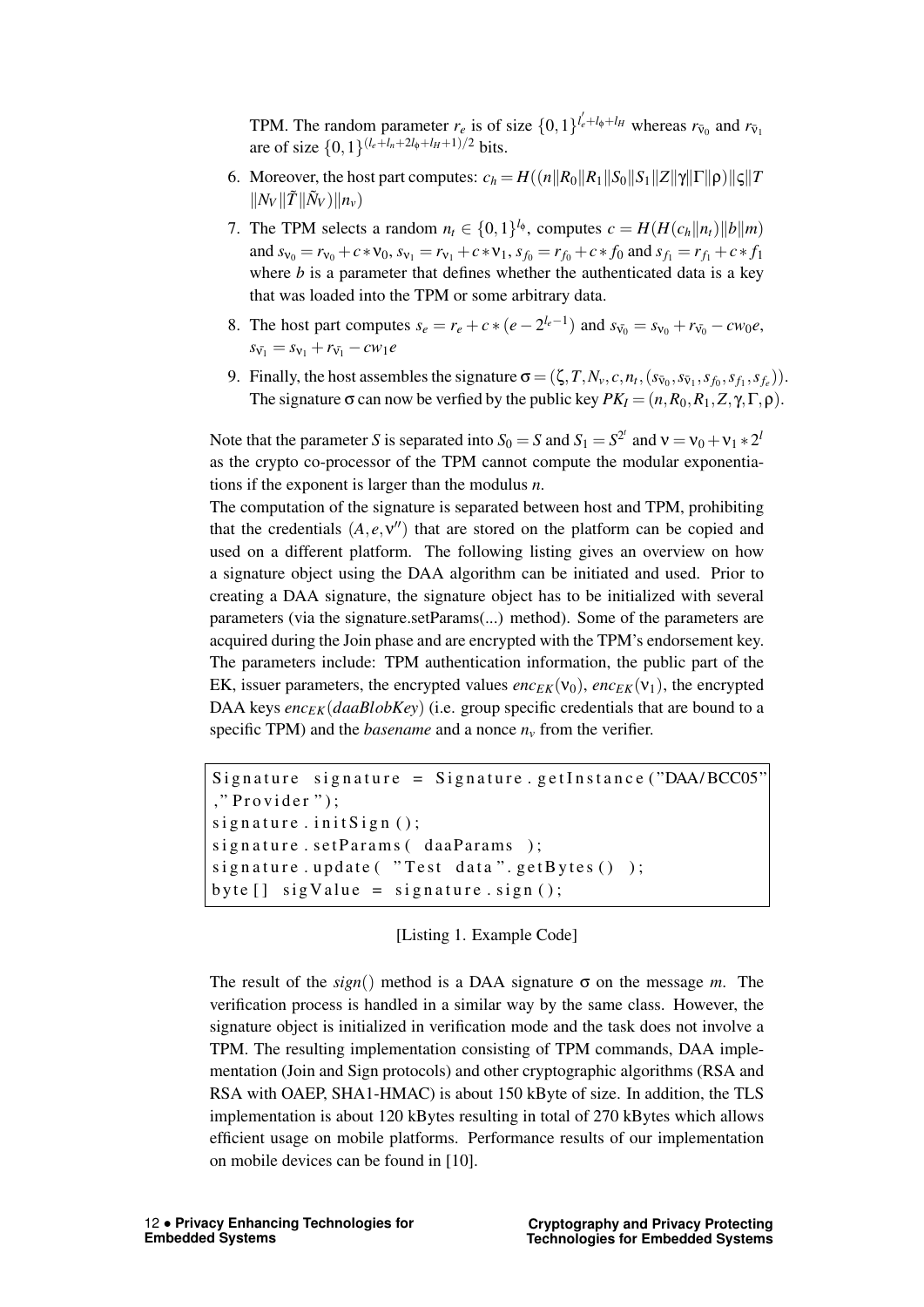#### **A Note on Specification Compliance**

In the TPM specification [33], the commands and structures for using the DAA functions of TPMs are defined. However, during our experiments we realized that the TPM vendors have different interpretations of this specification. We have tested our library with TPMs from Infineon, Atmel, Winbond, Intel, ST Micro and with the TPM emulator. Each of them has some deviations from the original specification, which result in different DAA implementations for TPMs from specific vendors. For example, the TPM emulator stays close to the specification and uses the definition from the specification which says that parameters can be encoded as parameter length plus parameter. The Infineon TPM, however, requires parameter sizes strictly to be 256 bytes long unless otherwise specified. Moreover, the emulator does not correctly check parameter sizes of the commands. Although that does not appear to a big problem, the emulator, respectively its code basis, is used in many implementations such as mobile TPMs or virtual TPMs for XEN [35]. Furthermore, the emulator does not close the join session after it has finished. The corresponding session parameters and reserved resources inside the TPM have to be flushed from the TPM manually by invoking a TPM FlushSpecific command. According to the specification, the Join session and associated resources must be freed after execution of the command. A special case are TPMs from Atmel and Winbond. During our experiments, we failed to invoke the DAA functions as these TPMs seem to deviate from the standard when it comes to verifying the issuer settings during the Join process. There are many more deviations that have to be taken into account when working with TPMs, especially when using the DAA functionality. Unfortunately, a continuative detailed discussion is out of scope of this document.

#### **Conclusion and Future Work**

In this paper, we elaborate on different topics: we discuss how a anonymous credential systems based on TPMs can be integrated into the JCA architecture and how they can be used for anonymous TLS client authentication. Moreover, we show which performance can be achieved with currently available TPMs. Although the performance of TPMs like the ST Micro or the Infineon TPM is rather slow, the fast Intel TPM allows the use of anonymous credentials in an efficient way.

## **2.2 The Boneh-Boyen-Shacham scheme**

In addition to the previously investigated DAA scheme, we investigated another anonymisation scheme invented by Boneh-Boyen-Shacham (BBS) that is based on elliptic curve cryptography. Although it is not standardized, the scheme provides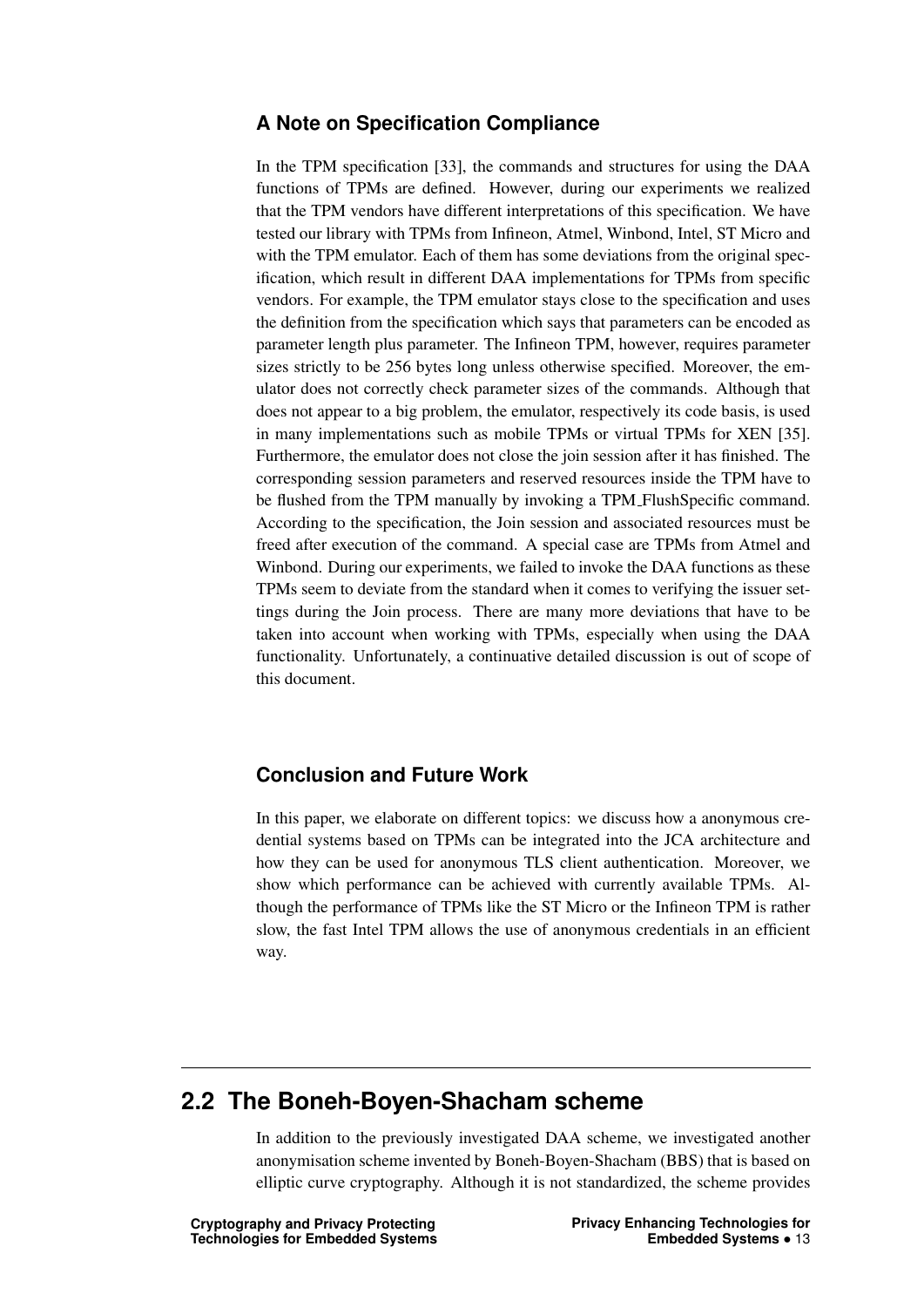an interesting revocation mewchanisms that is, in contrast to the DAA's pseudonym scheme based on key re-issuance. Therefore, we present the findings obtained from our proof-of-concept implementations of the Boney-Sacham (BBS) Signature Scheme [5]. We give an overview over the problems which arise when implementing this scheme on various platforms. Furthermore we show which cryptographic libraries can be put to use for which platform and give an insight into the signature length and the computation times of the protocol.

#### **Background**

We implemented the BBS Protocol [5] in J2SE, on a Gumstix XL6P running a Linux v.2.6.11 kernel and on a Philips LPC2138 controller. Due to the fact that the BBS Protocol requires pairings on elliptical curves only a few libraries suited our needs. For our J2SE reference implementation we made use of the jpbc opensource library [8] which is a java port of the pairing based cryptography library [17] which was the base for our implementation on a Gumstix verdex pro XL6P. For the Gumstix implementation we also needed to cross compile the gnu multiple precision arithmethic library [1] and the pbc sig library [19]. The implementation on the LPC2138 is based on the Miracl library [24].

#### **Setup**

For our proof-of-concept implementations we use a type A pairing as proposed by Lynn [18]. The generator point  $g_1 \in G1$  is randomly chosen and  $g_2 \in G2$  is set equally to it, as *G*1 and *G*2 are the same set for type A pairings. The points *u*, *v* and *h* should satisfy equation 1 (with  $\xi_1 \in \mathbb{Z}_p$  and  $\xi_2 \in \mathbb{Z}_p$  representing the secret key components of the group manager).

$$
u^{\xi_1} = v^{\xi_2} = h \tag{1}
$$

In order to get the needed points *h* is randomly chosen and taken to the power of ξ<sup>-1</sup> for *u* and ξ<sup>-1</sup> for *v*. Then the group manager randomly chooses a γ ∈  $\mathbb{Z}_p$  and computes  $w = g_2^{\gamma}$  which makes the group setup complete. For each private key a *x* is randomly chosen out of  $\mathbb{Z}_p$ . With this *x* and with the  $\gamma$  above the second private key component can be computed:  $A = g_1^{(\gamma + x)^{-1}}$  $\frac{(1+x)}{1}$ .

#### **Key Revocation**

In this section we want to outline some important details about the revocation step. Figure 3 shows the fundamental design of the revocation process. When the certification authority wants to revoke a private-key it - in case the key becomes public - stores it on a revocation list (RL). In case the key to be revoked is not up to date at revocation time the CA has to update it before inserting it into the RL.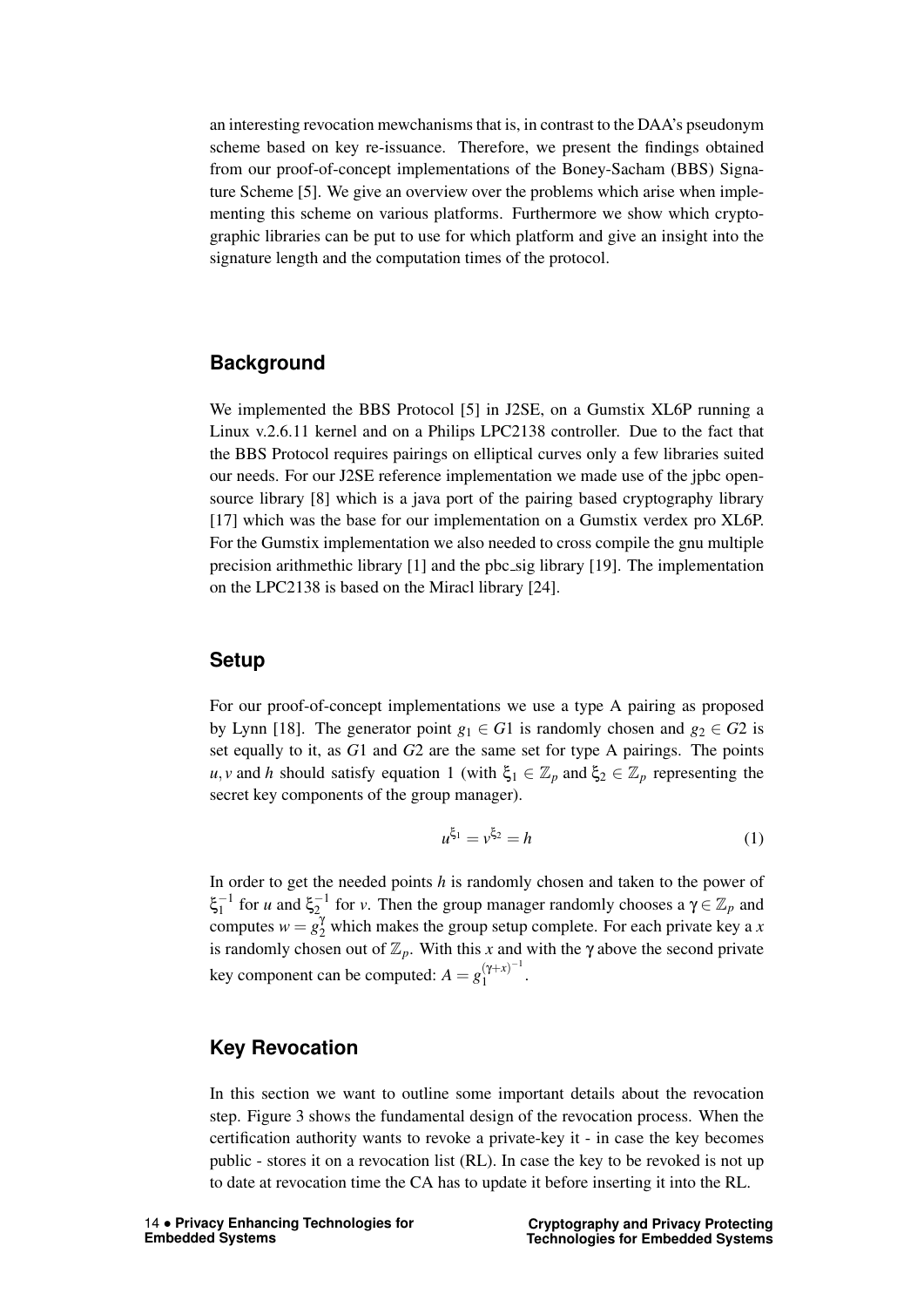The authors of the original protocol [5] propose to keep the tuple  $(\psi(A), x)$ , with  $\psi$ being a computable isomorphism from *G*2 to *G*1 ( $\psi(g2) = g1$ ), on the revocation list instead of  $(A, x)$ . Due to the fact that we have a type A [18] setup  $(\psi(g2)) =$  $g2 = g1$ ) we directly store  $(A, x)$  on the revocation list.

At the key update phase the user receives the revocation list from the CA. In order to update his private key he has to take all private keys into account which have not been considered in a previous update phase. Please note that the order of the revocations matters at update time, so the keys on the revocation list have to be processed according to their revocation time (from old to new).



Figure 3: Key-revocation and Key-update Process

#### **Signature length**

A signature over a message consists of three elliptic curve points and six large integers. This leads to the signature length presented in table 4  $(|x|)$  denotes the bit length of  $x$ ).

In our setup (160Bit Curve) an elliptical curve point needs 320 Bits and a large integer needs 160 Bits memory. So we achieve a total signature length of 1920 Bits or 240 Bytes.

#### **Setting up the Development Environment**

**J2SE** In order to set up the development environment for J2SE all you need is to have the jpbc library [8] (the jpbc library is an open-source library) on the classpath. As this setup is very simple further details are omitted.

**Gumstix** If one wants to develop software for a Gumstix controller he has two opportunities, namely setting up a qemu which emulates a Gumstix environment or developing natively on the Gumstix controller and debugging over a serial terminal. In both cases a cross compiler toolchain has to be set up. Furthermore the needed libraries have to be compiled. In the following sections we describe how to set up the needed tools.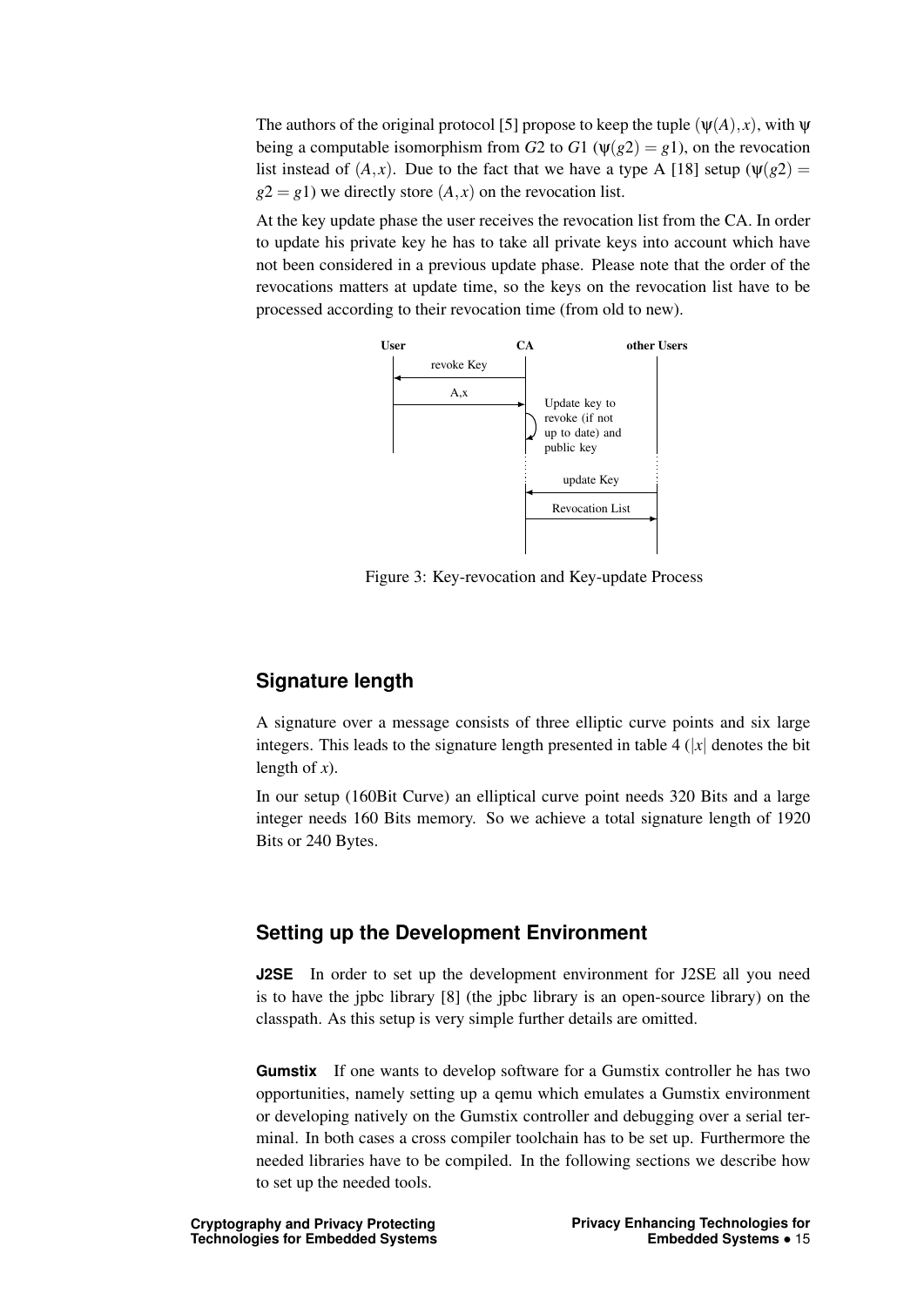| Name           | Type                          | Size                                 |
|----------------|-------------------------------|--------------------------------------|
| $T_1$          | <b>Elliptical Curve Point</b> | $ G_1 $                              |
| $T_2$          | <b>Elliptical Curve Point</b> | $ G_1 $                              |
| $T_3$          | <b>Elliptical Curve Point</b> | $ G_1 $                              |
| $\mathcal{C}$  | Large Integer                 | $ \mathbb{Z}_p $                     |
| $s_{\alpha}$   | Large Integer                 | $ \mathbb{Z}_p $                     |
| $S_{\beta}$    | Large Integer                 | $ \mathbb{Z}_p $                     |
| $S_{x}$        | Large Integer                 | $ \mathbb{Z}_p $                     |
| $S_{\delta_1}$ | Large Integer                 | $ \mathbb{Z}_p $                     |
| $s_{\delta}$   | Large Integer                 | $ \mathbb{Z}_p $                     |
|                |                               | $3\cdot  G_1 +6\cdot  \mathbb{Z}_n $ |

Table 4: Signature components and length

**Qemu** We assume that a qemu, capable of emulating arm systems, is running on your system. In order to get a gumstix image running in qemu we firstly need to obtain a u-boot image <sup>1</sup>, a root file system <sup>2</sup> and a kernel image<sup>3</sup>. If all files are on your harddisk you can create an image for qemu as shown in the following listing.

```
dd of=flash.img bs=128k count=256 if=/dev/zero
dd of=flash.img bs=128k conv=notrunc if=\$1
dd of=flash.img bs=128k conv=notrunc seek=2 if=\$2
dd of=flash.img bs=128k conv=notrunc seek=248 if=\$3
```
In order to run this image in qemu the command provided in the following listing can be used. However this script only works if the path to qemu-system-arm is on your path and the command is executed from the directory where your flash.img file is stored.

qemu-system-arm -M verdex -pflash flash.img  $-$ n o graphic  $-$ s e rial pty

Once you have started qemu using this command a terminal is is provided over /dev/pts/\*.

<sup>1</sup>http://cumulus.gumstix.org/feeds/u-boot/u-boot-verdex-400-r1604.bin, http://cumulus.gumstix.org/feeds/u-boot/u-boot-verdex-400-r1604.bin

<sup>2</sup>http://cumulus.gumstix.org/feeds/current/glibc/images/gumstix-custom-verdex/Angstromgumstix-basic-image-glibc-ipk-2007.9-test-20080512-gumstix-custom-verdex.rootfs.jffs2, http://cumulus.gumstix.org/feeds/current/glibc/images/gumstix-custom-verdex/Angstrom-gumstixbasic-image-glibc-ipk-2007.9-test-20080512-gumstix-custom-verdex.rootfs.jffs2

<sup>3</sup>http://cumulus.gumstix.org/feeds/current/glibc/images/gumstix-custom-verdex/uImage-2.6.21 r1-gumstix-custom-verdex.binhttp://cumulus.gumstix.org/feeds/current/glibc/images/gumstixcustom-verdex/uImage-2.6.21-r1-gumstix-custom-verdex.bin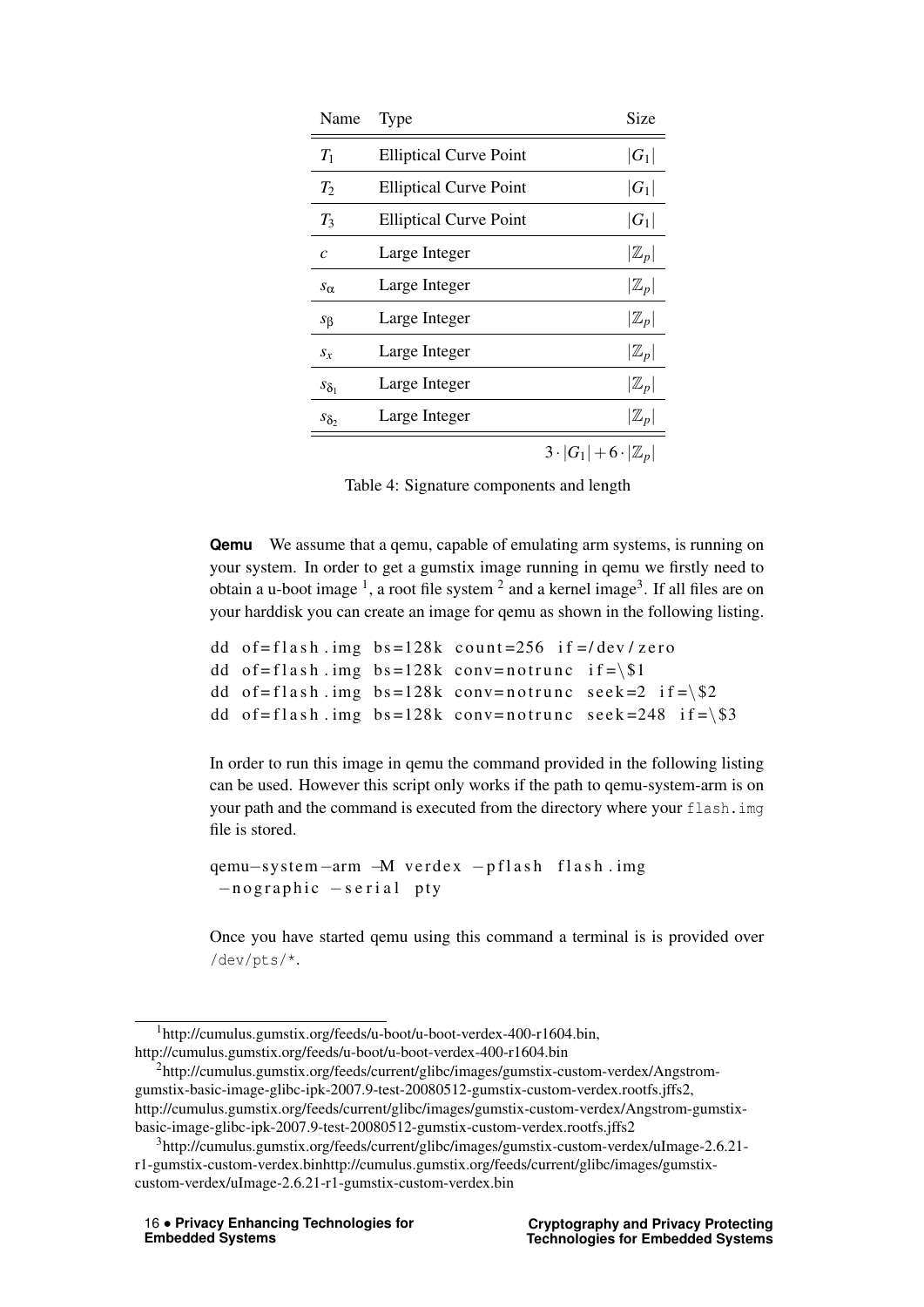#### **Establishing a connection using Kermit**

If you are running a debian flavoured linux distribution you can get Kermit over your package management system. Alternatively you can grab it from hereOnce Kermit is installed you can start it over:

k e r m i t -l / dev / DEVICE\_TO\_CONNECT\_TO

After this the connection has to be configured (see here

```
set speed 115200
s et reliable
f a s t
s et carrier –watch of f
set flow-control none
set prefixing all
set file type bin
set rec pack 4096
set send pack 4096
s et window 5
c o n n e ct
```
**Sending files** If you are connected to the Gumstix controller you can set it into receive mode by starting the program rz. After this you can go back to the kermit shell and send the file using the send command. If you are running a real device the files can be copied to the SD-Card and accessed over /mnt/card/.

#### **Cross compiler toolchain**

The provided image uses the glibc v2.5 as C library for userspace programs. As we want to omit static linkage of the libc we looked for a compiler which uses the same version of glibc. It turned out that such a compiler is part of the scratchbox project The required compiler is scratchbox-toolchain-cs2007q3-glibc2.5-arm7. Once you have installed it and the bin-folder on your path you are ready to build executeables for the gumstix image.

#### **Building the needed libraries**

In the following sections we provide the commands which are required to build the needed libraries. We assume that the bin folder of the previously installed compiler is on your path. Once all libraries are built they have to be copied to the Gumstix image. To get a program, which is built atop one of these libraries, running their path has to be provided over the environment variable LD\_LIBRARY\_PATH.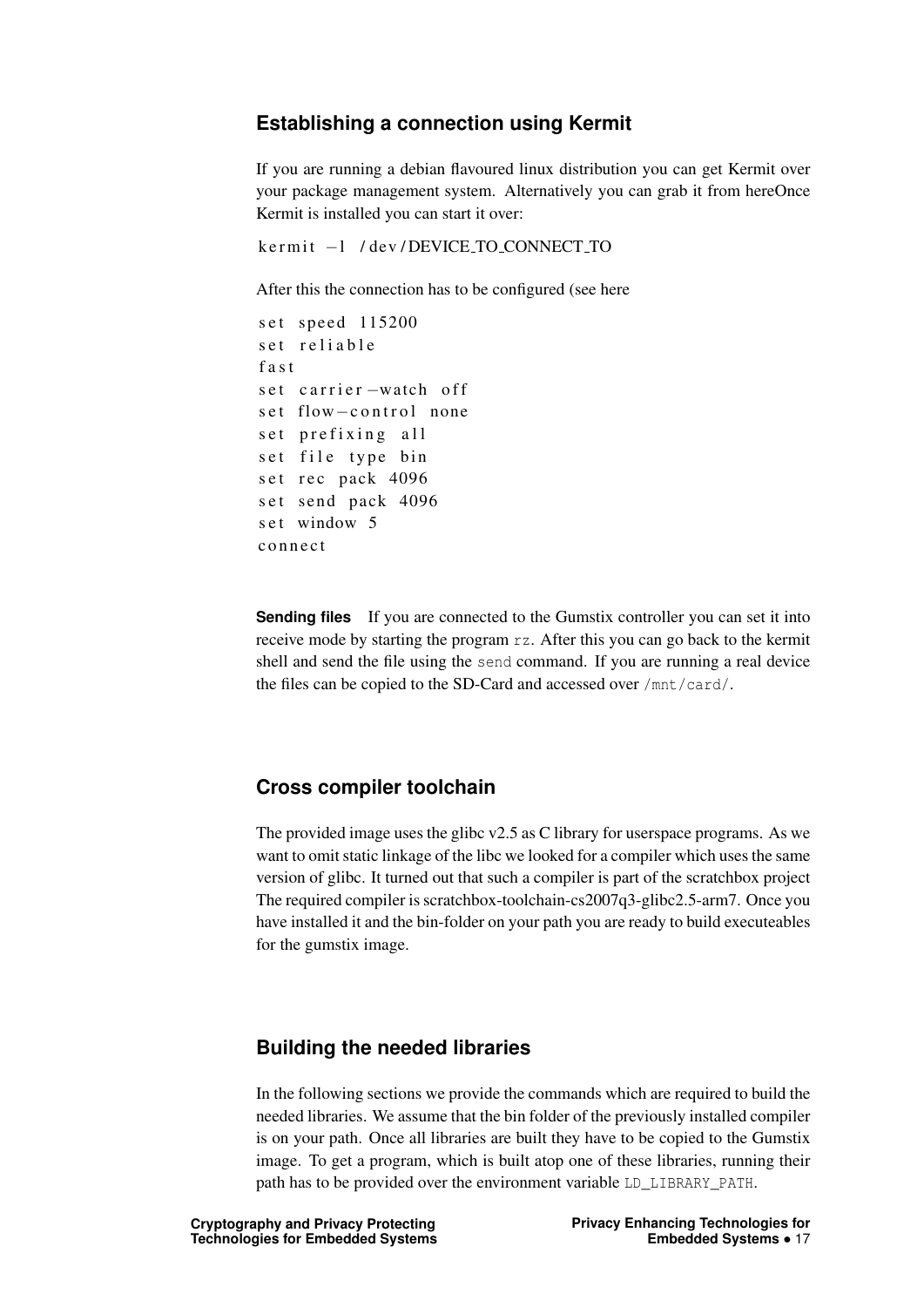#### **Building the GMP Library**

```
./ configure --host=arm-none-linux -gnueabi
−−p r e f i x =PATH TO YOUR BUILDDIR
make
make install
```
#### **Building the PBC Library**

```
./ configure --host=arm-none-linux -gnueabi
−−p r e f i x =PATH TO YOUR BUILDDIR
make
make in stall
```
#### **Building the pbc sig Library**

```
\ldots / configure -\text{host=arm-none-linux-gnueabi}−−p r e f i x =PATH TO YOUR BUILDDIR
make
make install
```
#### **Philips LPC2138 with Keil Eval Board MCB2130**

In this section we explain how to set up the needed tools and libraries for a Philips LPC2138. For our explanations we assume that there is no OS running on the target controller and the program is directly called by the startup script.

#### **Keil** *µ***Vision 4.0**

The most comfortable way to build programs for the LPC2138 is to use Keil *µ*Vision 4.0. An evaluation version can be obtained from Unfortunately the evaluation version only links executables up to 40KB code size, but there exists a quite simple workaround shown in the following paragraph.

**CodeSourcery Toolchain** Due to the 40KB issue mentioned above we make use of the CodeSourcery toolcain. A Windows-Installer can be downloaded from here

As the GNU Assembler Syntax doesn't conform to the one used by the Assembler which is shipped with  $\mu$ Vision 4.0 we have to provide our own startup script. Furthermore a own linker script has to be provided. These files are attached to the site of Application Note 199 at the Keil website. However we added some things (e.g. end symbol in linker script and sbrk in syscalls file for heap support) and therefore we recommend using the files located in our repository.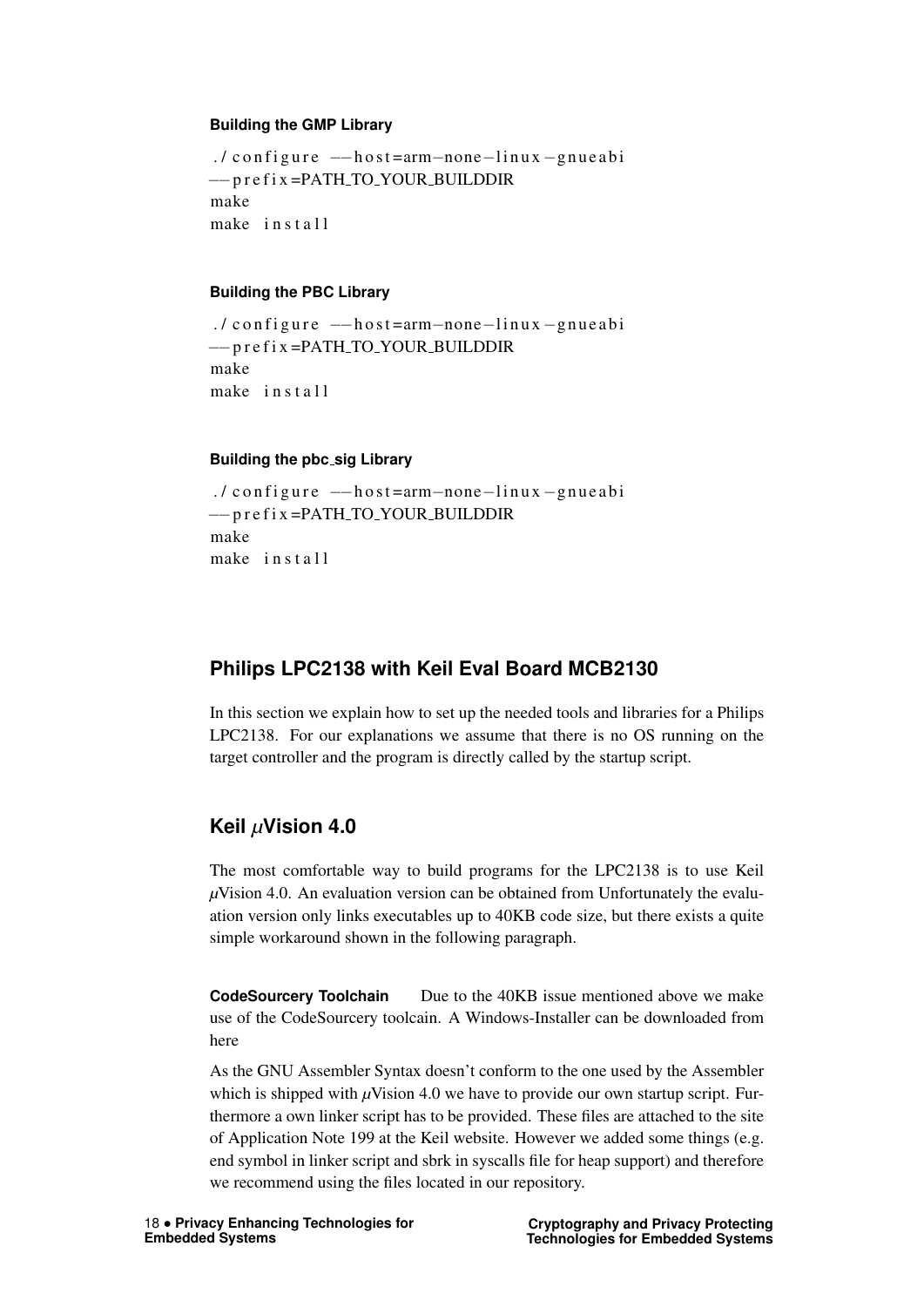Once the toolchain is installed it has to be selected in the *Components, Environment and Books* Wizard in *µ*Vision 4.0. Also the path to the linker script has to be supplied in the *LD*-Options of your target. Finally the startup-Script has to be added to your project.

#### **Syscalls, Serial**

We also provide the (slightly refined) files syscalls.c and serial.c from Application Note 199 in our repository. These files are needed for stdout over the serial port 1 and for a few other functions such as heap support. If you want to make use of these files simply add them to your project.

## **The MIRACL Library**

Due to the fact that we need to compute pairings over elliptical curves we had get a library which supports such things running on our controller. As there are only 512KB of flash memory and 32KB of ram available on the LPC2138 our decision fell on the MIRACL library, which was said to be suited for very constrained environments. The Miracl library is a C library with a few C++ high level interfaces. Owing to the thight memory constraints on the LPC2138 we had to go for a C only build. Unfortunately all the pairing functions are implemented in C++ so we had to port them to C (see pairing1.c, pairing1.h).

Moreover the MIRACL library is very flexible. There is a file  $(\text{mixed}, h)$  where all options can be specified to suit your needs and to get the maximal performance. In the following listing the mirdef - File we used is shown.

```
# define MIRACL 32
# define MR_LITTLE_ENDIAN
# define mr_utype int
# define MR_IBITS 32
# define MR LBITS 32
# define mr_dltype long long
# define mr_unsign32 unsigned int
# define mr_unsign64 unsigned long long
# define MAXBASE ((mr_small)1 < < (MIRACL-1))
# define MRALWAYS BINARY
# define MR_STRIPPED_DOWN
# define MR_SPECIAL
# define MR GENERALIZED MERSENNE
# define MR NO LAZY REDUCTION
# define MR NOASM
# define MR COMBA 5
```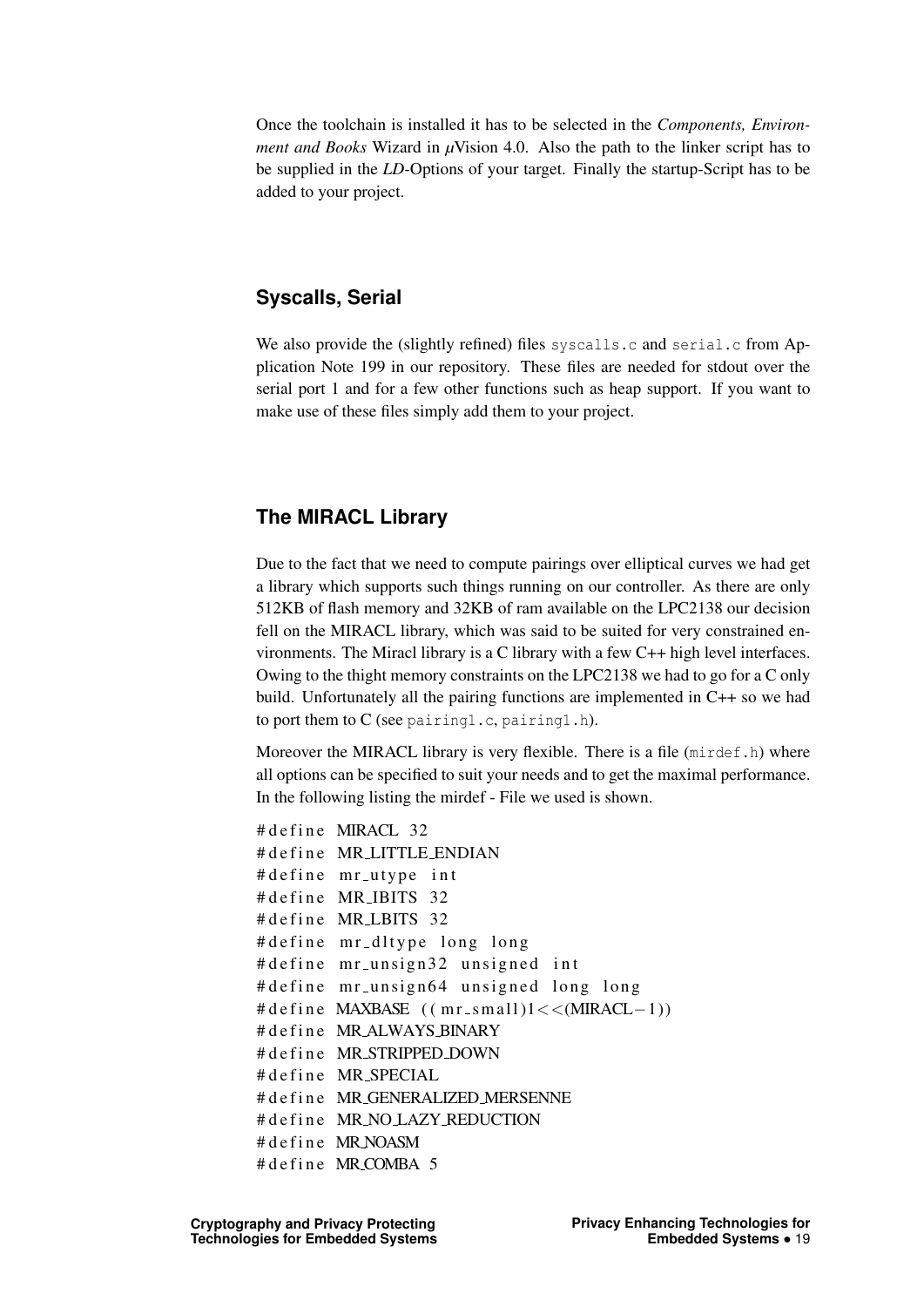**ASM optimizations** It is also possible to compile the MIRACL library with assembler optimizations. If such optimizations are available for your target platform you can do so by simply compiling and running the program mex which is distributed with the MIRACL library. For our setup we used: ./mex 5 armgcc mrcomba.

If you get the following error when you are trying to compile mrcomba.c try to disable ARM Procedure Call Standard in the compiler options for your target.

```
./mrcomba.c: In function 'comba_mult':
./mrcomba.c:118:3: error: can't find a register in class
'GENERAL REGS' while reloading 'asm'
./mrcomba.c:118:3: error: 'asm' operand has impossible
c o n s t r a i n t s
```
**Redirecting Stdout** For debugging reasons we slightly changed the mriol.c file to redirect the stdout to the serial port 1 of the controller. This file is also supplied in our git repository.

**Adding the MIRACL Library to your project** The easiest way to add the MIR-ACL library to your project is to add all files provided in the miracl port/src directory of our repository to your project. If you need some custom functionality we recommend to download the whole library from here

#### **Implementation Aspects**

#### **J2SE**

In order to have a reference implementation for our Gumstix implementation we decided on a J2SE implementation using the jpbc library [8]. As we were interested in timings on smaller hosts we do not provide any further information about this proof-of-concept implementation in this report, even though the jPBC library would be well suited for the implementation of the host part.

#### **Gumstix**

Our Gumstix implementation is written in C and is based on the pbc\_sig  $[19]$  library. This library is built upon the pbc [17] library which in turn relies on the gmp [1] library. The pbc sig library already provides an implementation of the BBS signature scheme which supports join, sign, verify and open. So all we had to do was to add revocation support.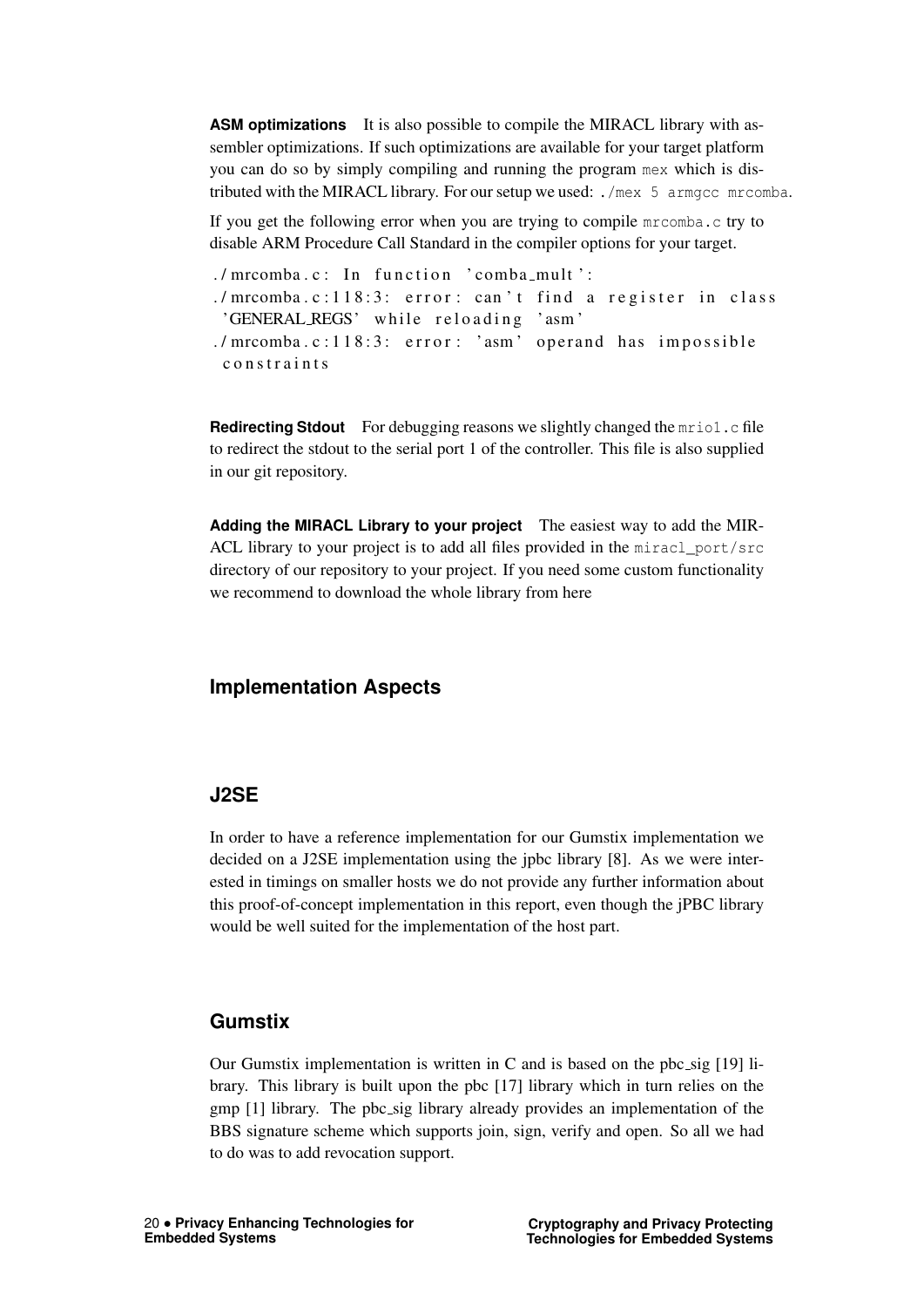## **Philips LPC 2138**

For the implementation on the Philips LPC2138 controller we make use of a C-only build of the Miracl library [24]. In order to be able to compute pairings on elliptical curves we had to port the highlevel C++ pairing functions to C (see pairing1.c, pairing1.h). We also introduced a file bbs.h containing all datatypes and function prototypes needed for our implementation of the BBS protocol.

## **Performance Evaluation**

In this section we show the performance evaluation results of our implementation of the BBS Signature Scheme [5].

#### **Gumstix**

Each timing value presented in the following section is an average over 10 runs of the particular protocol step. The computation times of Join and Revoke are cumulative times for #*Keys* joins/key revocations. The other times correspond to one Sign/Verify/Open process.

We can clearly see that all computations except Revoke and Join are independent of the key amount. Therefore we omitt the plots for these operations. As expected Join increases linear with the key amount, so we do not further investigate it. Nevertheless we want to take a closer look at the revocation step. The presented revocation values correspond to the times needed for the revocation of *n*−1 keys where the revocation of the *n*−*k*th key implicts an update of *k*−1 keys, which basically takes  $O(n!)$  time. But as in real world applications not all keys are revoked at a time update and revocation of one key can be computed in  $O(n)$  time.

Table 5 shows the computation times of each protocol step for the different number of keys. Figure 4 gives a graphical overview over our results.

| # Keys | $\mathfrak{D}$    | 5                  | 10                 | 15                 | 30                 | 50                 |
|--------|-------------------|--------------------|--------------------|--------------------|--------------------|--------------------|
| Join   | 591 <sub>ms</sub> | 893 <sub>ms</sub>  | 1395 <sub>ms</sub> | 1897 <sub>ms</sub> | 3410 <sub>ms</sub> | 5398 <sub>ms</sub> |
| Revoke | 872ms             | 2849 <sub>ms</sub> | 8986 <sub>ms</sub> | 18563ms            | 68456ms            | 185520ms           |
| Update | 288 <sub>ms</sub> | 549 <sub>ms</sub>  | $1005$ ms          | $1451 \,\rm{ms}$   | 2792ms             | 4648ms             |
| Sign   | 494ms             | 493ms              | 496ms              | 495 <sub>ms</sub>  | 499 <sub>ms</sub>  | 496ms              |
| Verify | 457ms             | 458 <sub>ms</sub>  | 460ms              | 462ms              | $463$ ms           | 459ms              |
| Open   | 716ms             | 716ms              | 719 <sub>ms</sub>  | 722ms              | 726ms              | 722ms              |

Table 5: Computation Times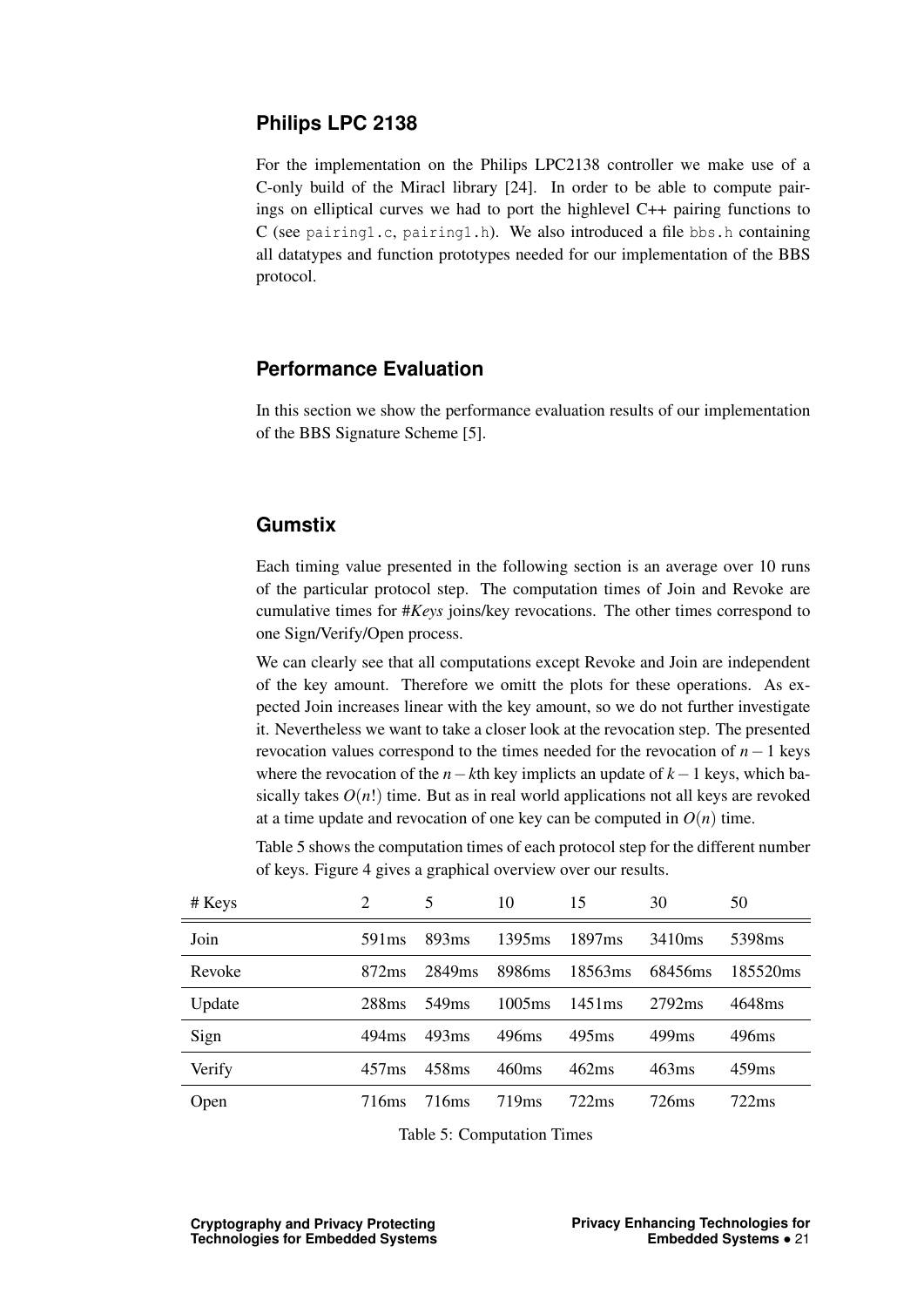

Figure 4: Computation times in relation to number of keys

## **Philips LPC 2138**

In this section we show our results for the Philips LPC2138. Due to the very limited memory we can only provide timing values for 2 Keys. Another issue was that we had no timer implementation on the LPC2138, therefore only approximate timing values are presented.

The provided times (see table 6, figure 5) correspond to a run without pairing precomputation, one with pairing precomputation and one with pairing precomputation and enabled assembler optimizations. We can see that the precomputation of the pairings saves the most time.

|                                        |     | Join Update Sign Verify Open |    |             |     |
|----------------------------------------|-----|------------------------------|----|-------------|-----|
| w/o precomputation                     |     |                              |    |             |     |
|                                        | 9s  | 2s                           |    | $11s$ $19s$ | -ls |
| w precomputation                       |     |                              |    |             |     |
|                                        | 13s | 7s                           | 7s | 15s         | -ls |
| w precomputation and ASM optimizations |     |                              |    |             |     |
|                                        | 13s | 6s                           | 6s | 14s         | 1s  |

Table 6: Computation Times for 2 Keys



Figure 5: Computation Times for 2 Keys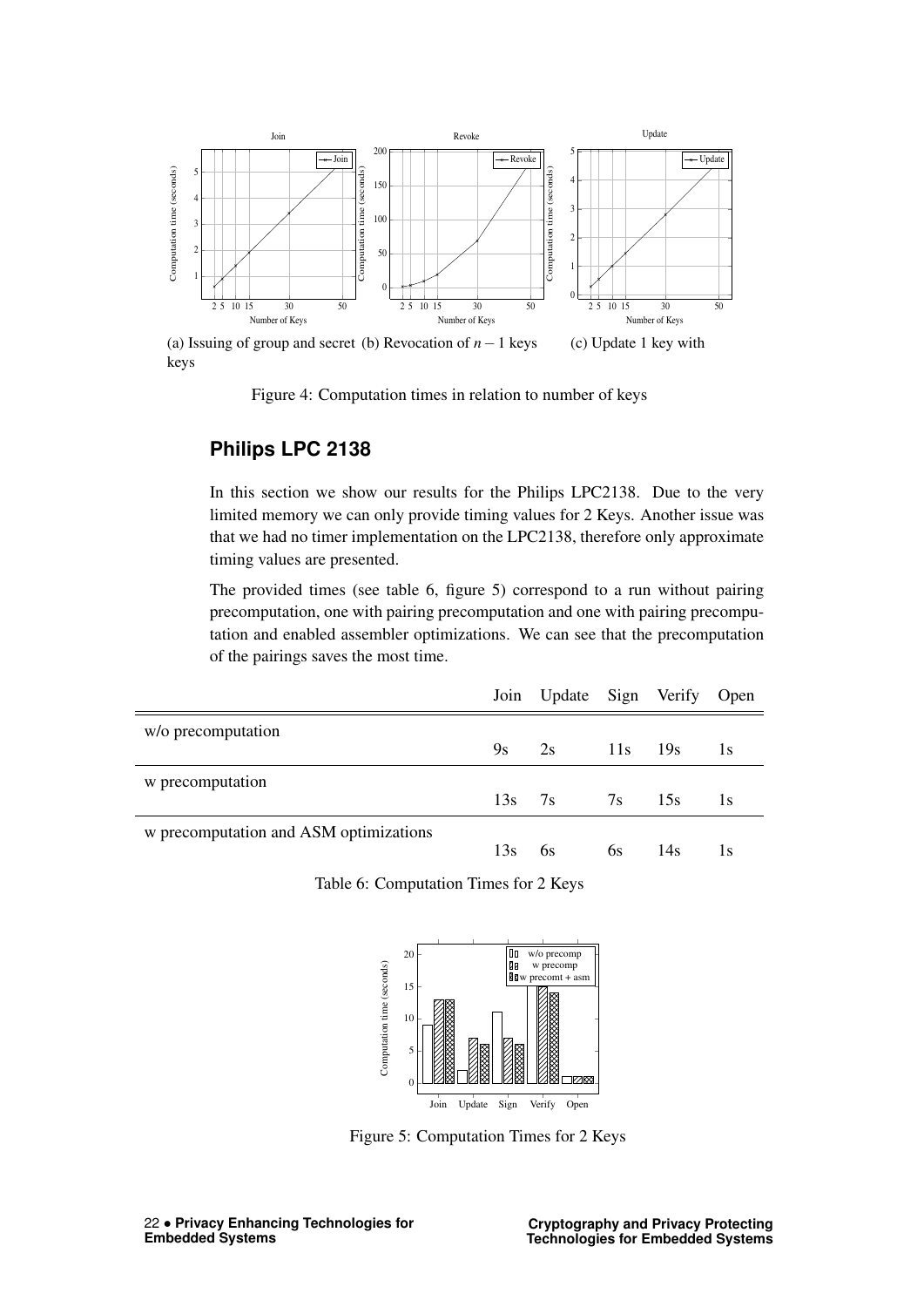## **Conclusion**

In this report we present timing aspects and other protocol related findings obtained from our BBS implementations. We can achieve signature lengths of 240 Byte using a 160 Bit type A setup [18]. Further we can see that the computation times on a Gumstix XL6P are absolutely acceptable, although a Gumstix controller might be too large for real world applications. Moreover we conclude that the computation times on the LPC2138 are acceptable if we exploit the all optimizations (precomputation, asm optimizations) as *Update* and *Sign* are fast enough and they are the only operations which would, in real world applications, be carried out on the client side in a recurring manner.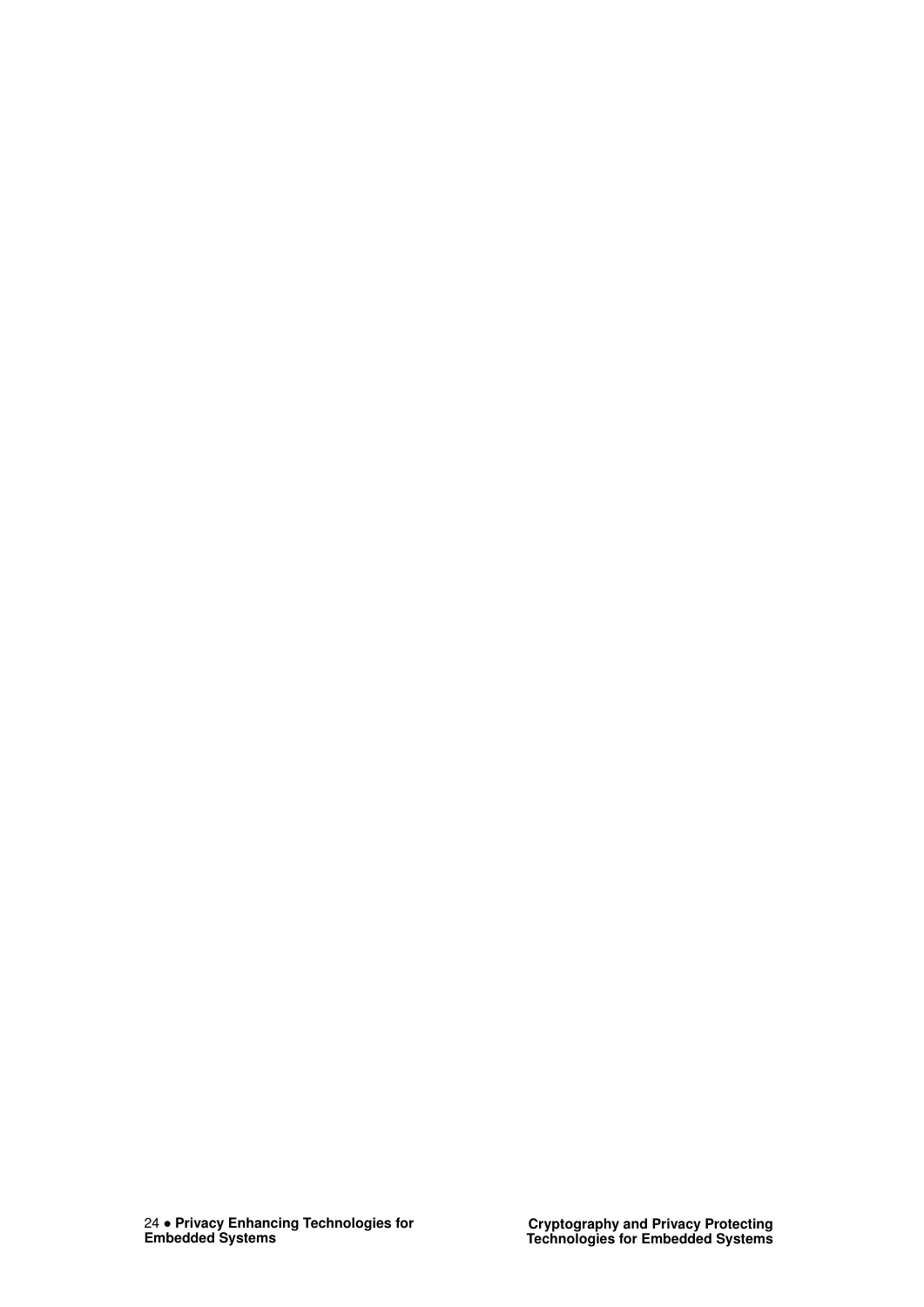# **3 Improvements of existing PETs**

In this section, we analyze how PETs can be improved in the sense of optimizing the relevant algorithmic computations. Moreover, we propose a design for implementing this modified scheme on mobile phones that are equipped with security ICs, in this case Secure Elements (SE). Furthermore, we discuss a design that allows the application of the DAA scheme for contactless, anonymous authentication scenarios, with respect to secure storage, authorized access to the DAA credentials and sufficient performance. We show how the DAA protocol has to be extended in order to realize a system which is able to compute authentication information with a reasonable performance that can be applied in real-world scenarios. In addition, we use off-the-shelf devices to demonstrate our efforts in order to support this statement. Our approach can be used to enable privacy protecting technologies on low-cost devices which were previously only available on cost-intensive, high-end devices.

#### **The modified DAA Sign Protocol**

We modify the DAA sign algorithm in the sense that for computing the DAA signature, we can reduce the parameters involved. Instead of computing  $R^r1 * R^r2$ mod *n* we just compute  $R^r$  and increase the range of *r* respectively *f*. *r* and *f* have to be chosen as  $r > f$  and  $f \ge 160 bits$  and  $r_l$  < than the largest value that is accepted by the crypto-coprocessor. This way, we can save one modular exponentiation and one modular reduction. Moreover, the private key *f* only requires 160 bits instead of 2\*104 bits. This approach does not affect the security of the overall algorithm as *f* is sufficiently large.

Algorithm 1 shows the basic steps for computing a DAA signature. *n* is an RSA modulus with  $n = p * q$  an  $p = 2p' + 1, q = 2q' + 1$ .  $S_1$  is a random quadratic residue mod *n* that generates the bases  $R, S_2, Z \in S_1$ . For further details on the parameters we refer to [20].

**Rogue Tagging:** In order to identify malicious TPMs, the TCG has introduced the so-called *rogue tagging* mechanism. Algorithm 2 shows the basic steps for computing the rogue tagging pseudonym of the signer.

If a TPM is compromised and its private-key *f* becomes publicly known, a verifier can identify the compromised TPM via the pseudonym ζ [34]. The verifier holds a list with all known keys *f* , and computes the pseudonym values of these keys with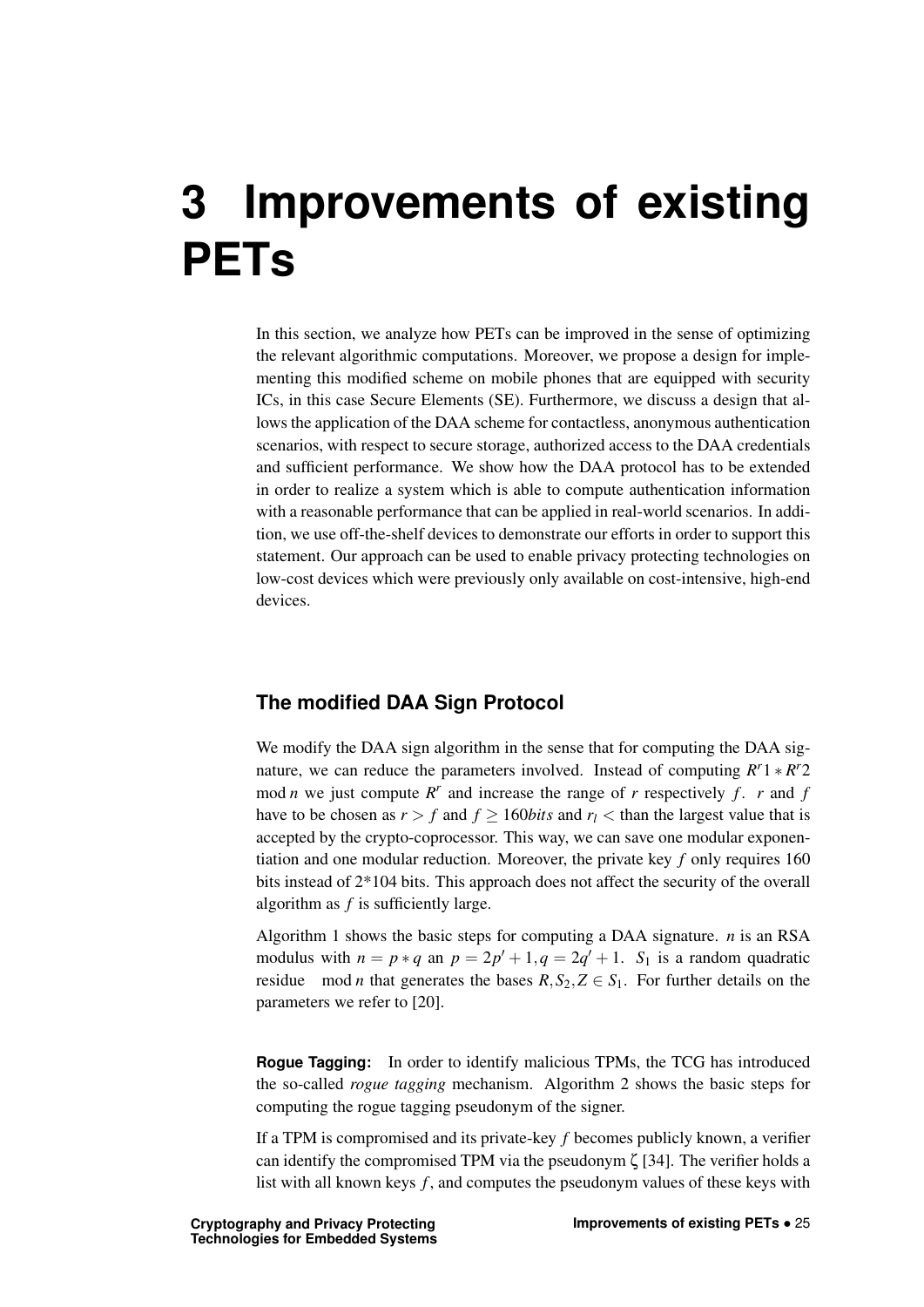#### Algorithm 1 DAA Signature Creation

**Require:** *R*, *S*<sub>0</sub>, *S*<sub>1</sub>, *Z*, *v*<sub>0</sub>, *v*<sub>1</sub>, *n*, *f*, Γ, ρ. **Ensure:**  $\sigma = (T, c, n_t, s_{\bar{v}}, s_e, s_f, s_{v_0}, s_{v_1})$ 

- 1: The *host* selects a random *w* and computes:  $T = A * S^w$ , note:  $S = S_1 * S_2^{2^h}$  $q_2^{2^{i}s}$  and  $v =$  $v_1 + v_2 * 2^{l_s}$  for  $l_s = 1024$
- 2: *Host* and *TPM* compute the "signature of knowledge":
- 3: The *TPM* computes:  $\tilde{T}_t = R^{r_f} S_1^{\tilde{r}_{v_1}} S_2^{r_{v_2}} \text{ mod } n$  with random  $r_f$  and  $r_v$
- 4: The *host* computes:  $\tilde{T} = \tilde{T}_t T^{r_e} S^{r_{\tilde{y}}}_z \text{ mod } n$
- 5: and:  $c_h = H(n||R||S_1||S_2||Z||T||\tilde{T}||\Gamma||\rho||n_v)$
- 6: The *TPM* selects a random  $n_t$  and computes computes  $c = H(H(c_h||n_t)||m)$  and  $s_f =$  $r_f + c * f$ ,  $s_{v_0} = r_{v_0} + c * v_0$ ,  $s_{v_1} = r_{v_1} + c * v_1$ ,
- 7: The *host* computes  $s_e = r_e + c * (e 2^{l_e 1})$  and  $s_{\overline{v}} = s_v + r_{\overline{v}} cwe$
- 8: Finally, the *host* assembles the signature  $\sigma = (T, c, n_t, s_{\bar{v}}, s_e, s_f, s_{v_0}, s_{v_1})$

#### Algorithm 2 DAA Rogue Tagging

Require: *basename*,Γ,ρ.

Ensure: ζ.

- 1: The verifier selects a random *basename* and sends it to the signer
- 2: The *TPM* computes  $\zeta = H(basename)^{(\Gamma-1)/\rho}$  mod  $\Gamma$

respect to Algorithm 2 and the basename he provided. If ζ is on the computed list, the verifier knows that the signer was a malicious TPM.

#### **Implementation options**

The slow performance of the DAA computations executed inside the SE show that it is inevitable to include a host that contributes to the computation of such a signature. This can either be done by providing a host with adequate processing capabilities or by providing a host that controls and manages the pre-computation of such signatures. Idle phases of the device or the SE can be used to generate RSA key-pairs - which we address as ephemeral authentication keys (EAKs) from now on - which can then be certified by a DAA signature. Mobile phones, equipped with either SIM-cards or secure elements provide the ideal platform for such an approach.

We investigate two approaches how anonymous signatures can be used for authentication: in the first approach, the signature is computed entirely in the SE. In this case, the application on the host initiates the pre-computation of the keys and the signature creation. The algorithm listed in Algorithm 1 is executed entirely inside the TPM. The pre-computation of the certified EAK key-pairs can be executed on the card without further involvement of the host. In the second approach, the signature computation (see Algorithm 1) is partially computed inside the TPM and partially on the host. Details of the implementation and performance results can be found in Section 3.

However, in both approaches, the rogue tagging value cannot be computed in advance as it depends on a base value created by the verifier. Although a DAA signature, according to the specification [33], contains the actual signature and the computed rogue tagging value, both computations are rather independent crypto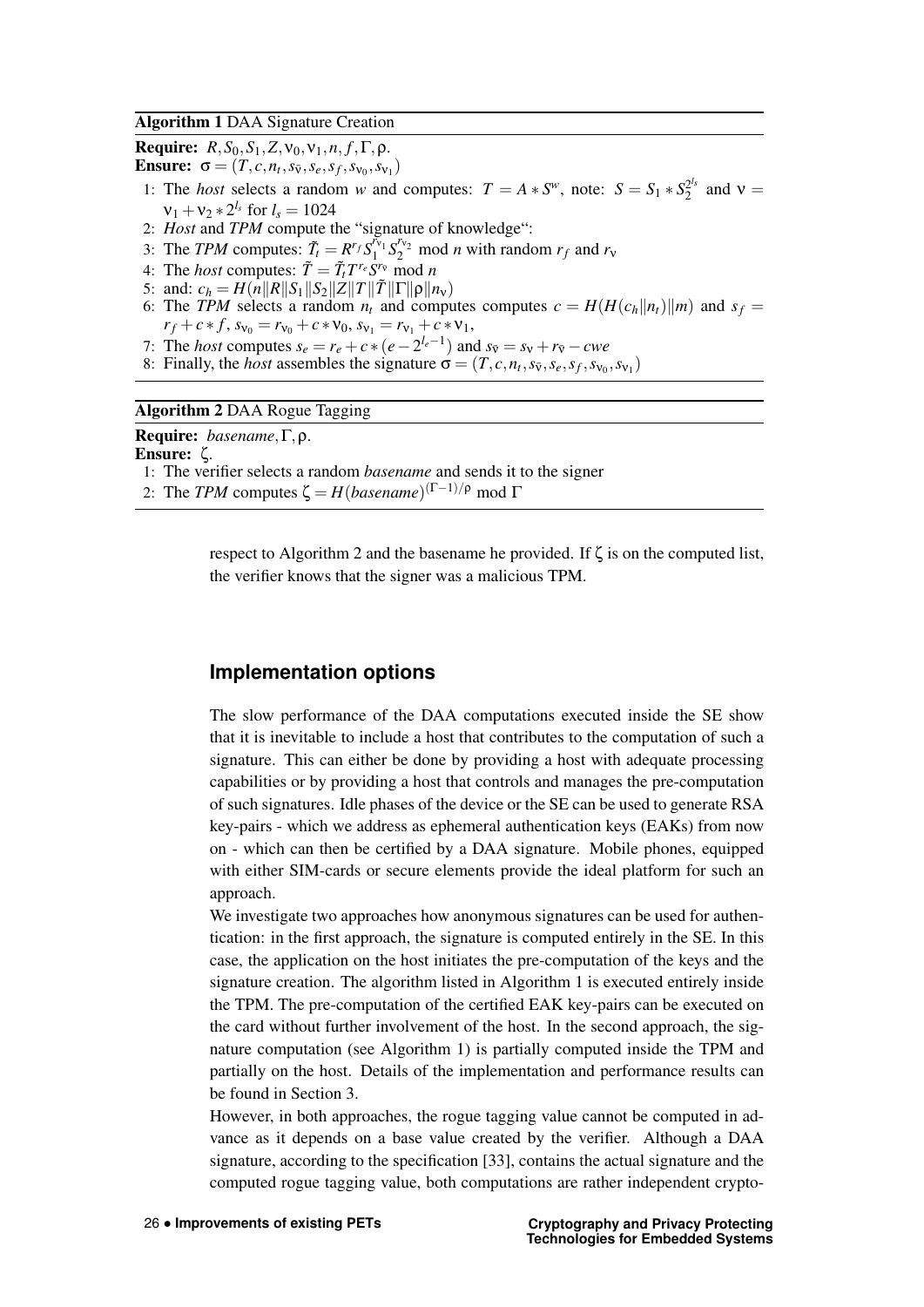graphic operations (only the computed hash c - see 1 contains the rogue parameters). Hence, they can be computed separately.

#### **Anonymous Authentication Scenario**

Figure Figure 7 shows the application of our approach in a basic authentication scenario. The mobile platform pre-computes a set of n EAK key-pairs (steps 1-3), certifies the public parts with DAA signatures(1) and stores the private parts of the keys either in the EEPROM of the SE or encrypts it and un-loads it to the host device. The public-keys and their credentials (i.e. the DAA signatures) are stored on the mobile platform. The same is true for the DAA credentials  $(f, nu_0 \text{ and } nu_1)$ ,  $R_0$ ,  $S_0$ ,  $S_1$ ). By loading different credentials, the TPM (or in MTM in this case) may create DAA signatures on behalf of different groups it has joined before.



Figure 6: NFC Authentication Protocol Sequence

A user can now use these keys and the NFC module on the phone to prove his authorization against an NFC terminal without revealing his identity. Before sending a request to the terminal, the mobile loads a certified EAK key into the TPM, either from the EEPROM or from the mobile device (steps 4-5). The terminal computes and sends a nonce  $r_n$  and base for rogue detection to the mobile (steps 6-7). The mobile forwards  $r_n$  to the TPM which signs  $r_n$  with the previously loaded EAK key. The mobile device forwards the signature  $sign(r_n)$  on  $r_n$ , the public EAK key k and the DAA signature  $D\text{AASig}(k)$  on this key to the terminal (step 10). The terminal verifies DAASig(k) with the issuer's public-key (step 11) and continues the protocol if the verification succeeds. In steps 13-15, the TPM computes the pseudonym  $psd = H(base)^{\Gamma-1/\rho}$  mod  $\Gamma$  which is verified by the terminal as discussed in [20].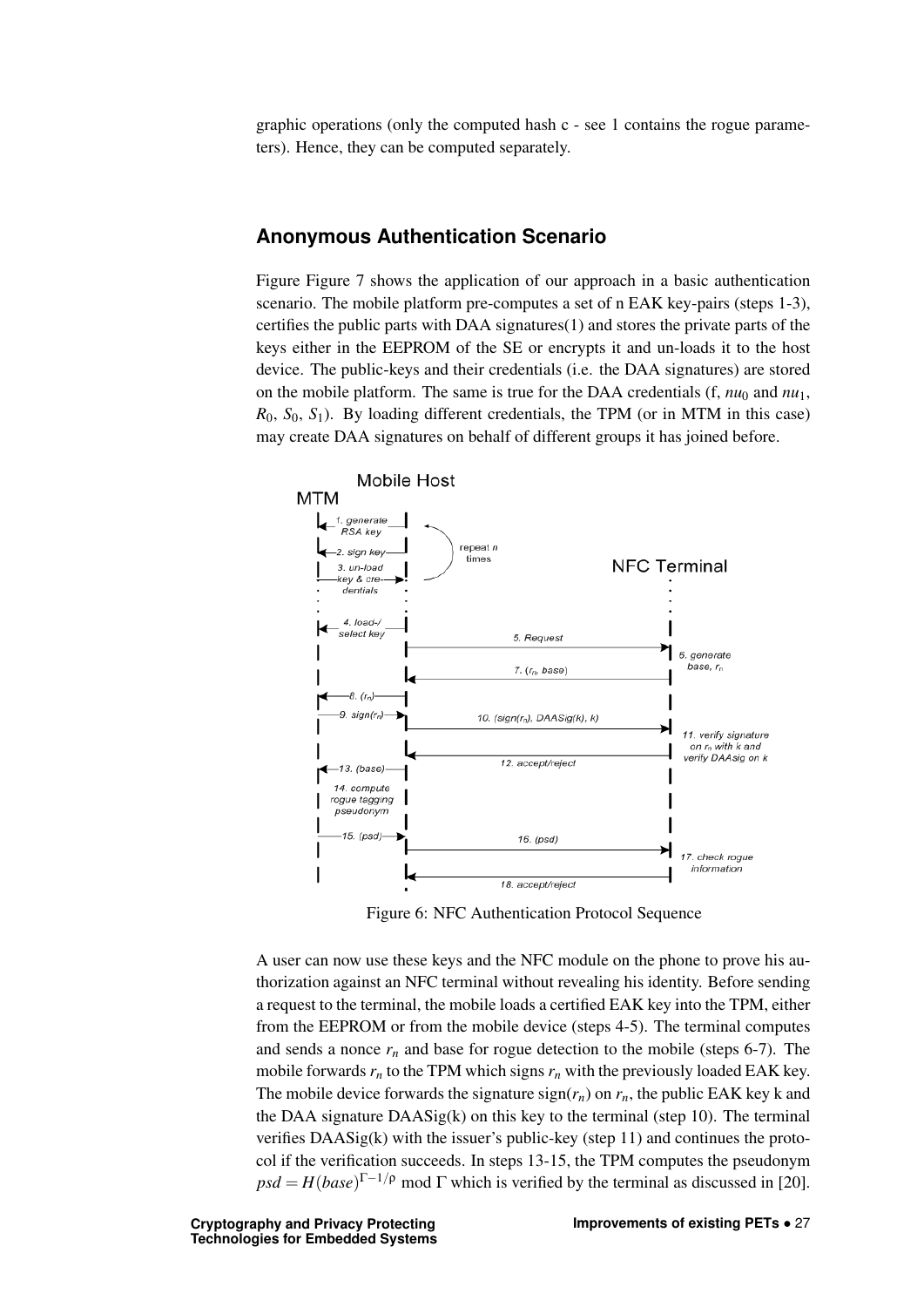If all verifications succeed, the terminal has the information that the requestor is a member of a certain group - namely the group represented by a certain issuer and its public-key - and that the used TPM is not on a list of compromised TPMs. However, the terminal has no information about the identity of the platform or its owner.

## **Proof of concept prototype**

For our experiments, we used a Nokia 6212 NFC mobile phone. This phone is equipped with a Giesecke & Devrient SmartCafe smart-card as SE. Our secure element based TPM uses this smart-card which provides a JCOP41 v2.2.1 runtime environment. The TPM commands and the DAA computations are handled by a JavaCard applet that is installed on the smart-card. Figure 17 shows our concept. The host application uses a TPM command library to issue commands which are sent to the SE via application protocol data units (APDUs).



Figure 7: Architecture Overview

The host part is implemented as a Java2MicroEdition (J2ME) application that allows the installation of mobile applications on the phone. Moreover, we take advantage of the Security and Trust Service API (SATSA) [30] respectively of JSR 257 the *Contactless Communication API* [21] which allows our application to communicate with the card applet via APDUs. This approach, however, requires that the J22ME application is signed with a code signing certificate from Versign or Thawte.

For the DAA support in the TPM, we require several TPM commands and structures as defined in [33] as well as support for different algorithms. The JavaCard 2.2.1 environment does not provide support for implementing cryptographic protocols. We follow the ideas from [25] and [4] concerning algorithm implementations on JavaCard. For example, the modular exponentiation can be computed via the RSA cipher algorithm and modular multiplication via transformation into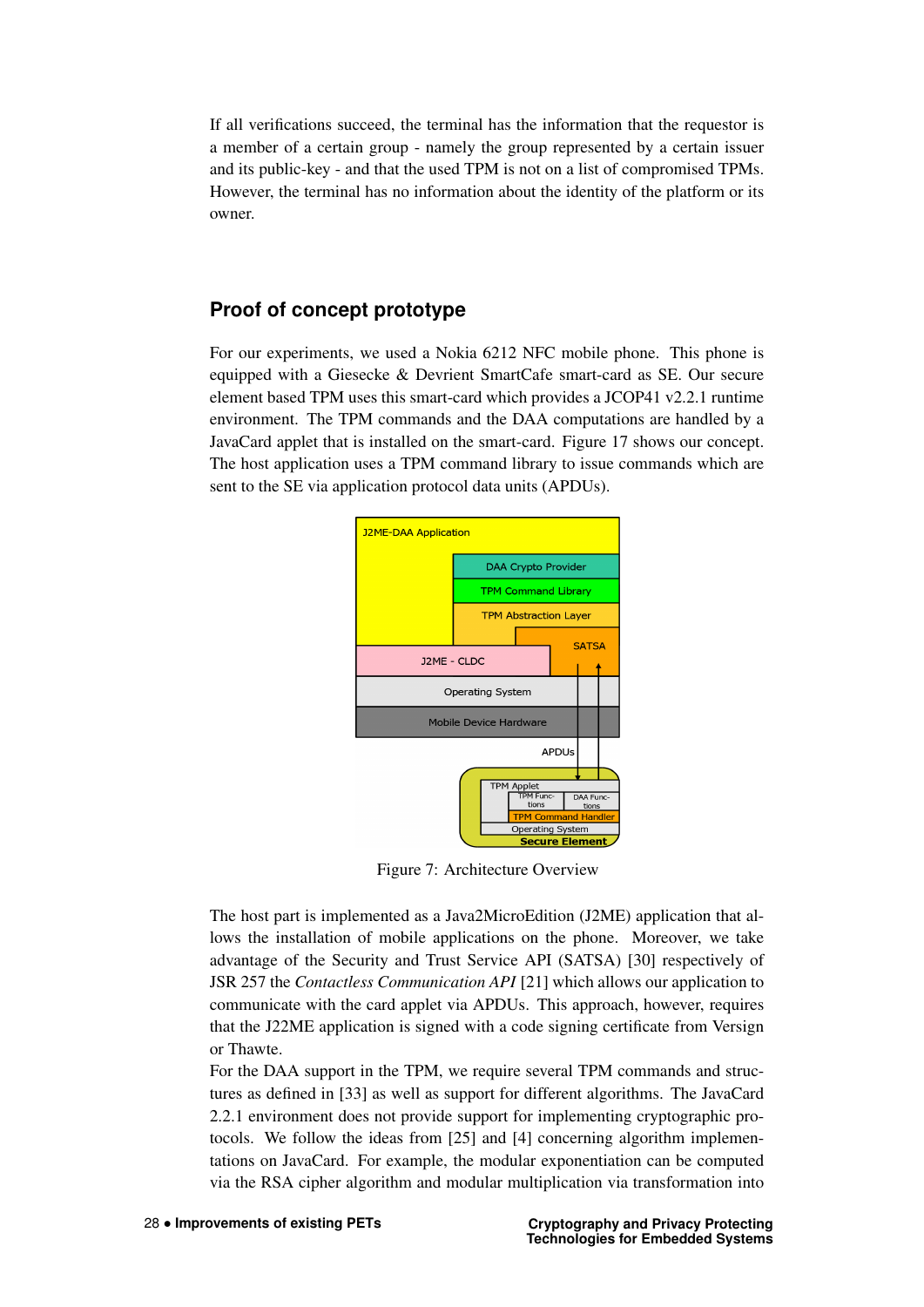a binomial form,  $((a * b) \text{ mod } n = \frac{(a+b)^2 - a^2 - b^2}{2} \text{ mod } n)$ , the *hmac* algorithm has to be implemented in Java, reducing the overall performance when computing the integrity check of incoming TPM commands.

Our minimum implementation of the DAA scheme requires the following TPM commands and TPM structures on the host and TPM side:

- 1. a protocol for authorization: TPM OIAP plus session handling,
- 2. the TPM DAA Join() command
- 3. the TPM DAA Sign() and TPM DAA Sign Init() commands
- 4. TPM FlushSpecific() and TPM Terminate handle commands for aborting the computation during one of the stages and freeing the resources inside the TPM.
- 5. TPM DAA Issuer Struct. This structure holds the issuer parameters.
- 6. two containers for symmetric keys

For unloading the RSA key-pairs, the corresponding DAA signature and the DAA credentials, our TPM generates two symmetric keys  $k_0, k_1$ , one for encrypting the data and one for computing an integrity check on it. The TCG specification allows to use symmetric or asymmetric encryption for this purpose. In our approach, we use symmetric cryptography for encryption and - this is different to the TCG specification - a symmetric key for integrity protection to detect modifications of the encrypted authentication keys and DAA parameters when they are stored on the device.

#### **The Pre-computation Step**

The TCG specifies two commands *TPM DAA Join* and *TPM DAA Sign* which are executed repeatedly in different stages [33]. For simplicity reasons, we reduce these stages to a single stage.

Table 7 shows the measured performance values. The first row shows the values when the computation is split between host and TPM. The first column shows the required time for command handling which includes the computation and verification of *hmac* integrity checks on the command data and its transmission to the TPM. The second column shows the time consumed for computing the host part and the third column shows the time required for computing the TPM part inside the SE. The last column shows the overall result of all single operations.

Table 7 shows a slight performance advantage when computing the entire DAA signature in the TPM<sup>4</sup>. For the first approach, the JavaCard applet that includes the TPM command handler, the cryptographic algorithms and the DAA functionality, requires about 5284 bytes in the EEPROM of the card.

A detailed performance analysis of the single cryptographic steps (i.e. random number generation, hash operations, modular exponentiation etc.) of the JavaCard

 ${}^{4}$ For the interested reader, a DAA signature computation on an Infineon 1.2 TPM requires approximately 38 seconds.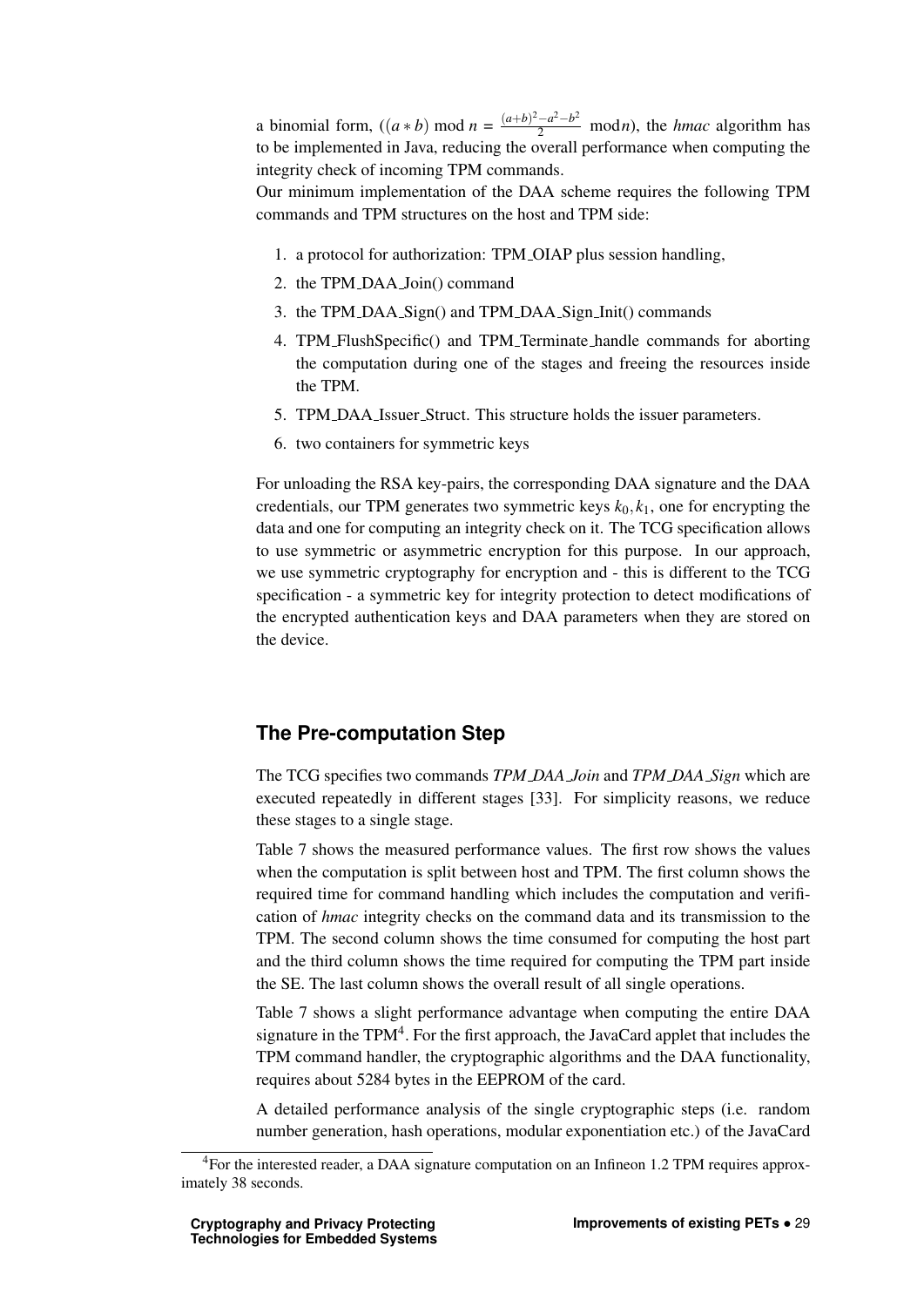| <b>Command handling</b> | Host   | Secure Element | <b>Total</b> |
|-------------------------|--------|----------------|--------------|
| 1.1 s                   | 23.8 s | 4.8 s          | 29.7 s       |
| 1.4 s                   |        | 26.0 s         | 27.4 s       |

Table 7: Performance comparison of the DAA sign approaches

applet and the Java application on the host can not be given in this version of the paper due to its length restrictions. Note that all performance measurements are average values that were estimated by 100 executions of the single operations.

#### **The NFC Authentication Step**

For the actual authentication over the NFC channel, we can use the certified EAKkeys from the pre-computation step. As shown in Figure 6, the terminal sends a nonce to the mobile/TPM which basically applies an RSA signature according to PKCS#1.5 [16] on the nonce which takes approximately 1 second.

| Command Handling   Nonce singing   Rogue Tagging   Total |         |       |                           |
|----------------------------------------------------------|---------|-------|---------------------------|
| 1.0 s                                                    | $1.3$ s | 1.1 s | $\frac{3.4 \text{ s}}{2}$ |

Table 8: Performance of the authentication process

Moreover, the TPM computes the rogue tagging parameter which is basically a single modular exponentiation which also takes approximately 1 second. Hence, the total time required for authentication requires 3,4 seconds.

**Parameter lengths** In our prototype implementation, we use the following parameter lengths:

| $\iota_n$   |                    | ιρ                  |          |             |
|-------------|--------------------|---------------------|----------|-------------|
| $2048$ bits | $1024$ bits        | 368 bits            | 160 bits | 2536 bits   |
|             | $t_{\mathit{r}_w}$ | $\iota_{r}$         | ır.      |             |
| 80 bits     | 2128 bits          | $2228 \text{ bits}$ | 400 bits | $2048$ bits |

Table 9: Parameter lengths in number of bits

# **3.1 Revocation**

Revocation is a very important mechanism when using PKI like structures. However, applying revocation on anonymous credentials is complex. In the following paragraph, we discuss different revocation mechanisms that can be used instead of the original proposals. We propose to use revocation mechanisms based on symmetric cryptography instead of using the costly pseudonym computation proposed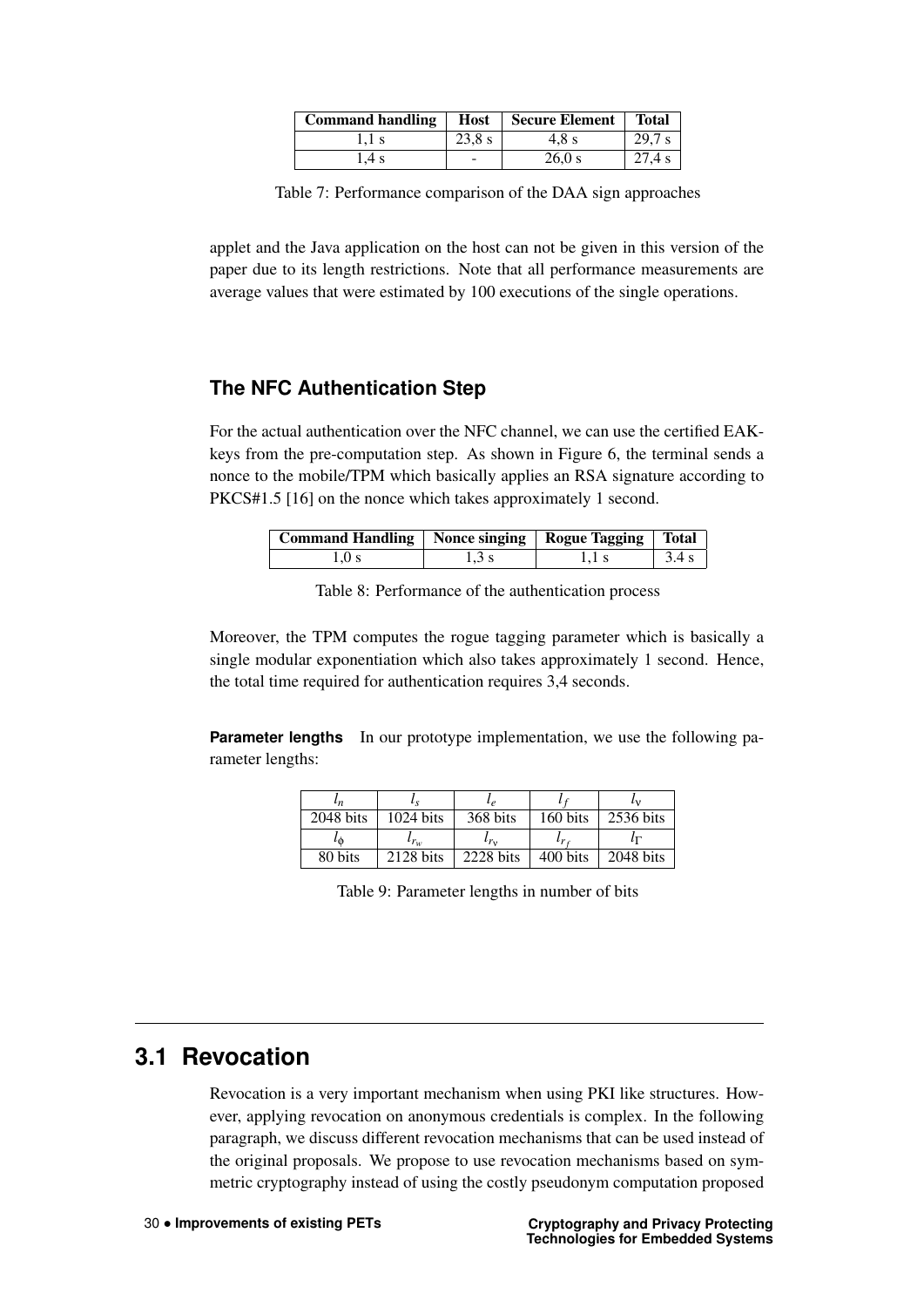in the current schemes. Traditional revocation is based on the idea that *f* becomes public. However, how likely is that this happens? An attacker that gets hold of the private key wont publish the key. Moreover, there no mechanism even for the owner of the TPM to revoke his own key and to publish it. We assume that it is more likely that it becomes publicly known which platform and with it, which TPM has been compromised or misbehaves. Hence, it is more reasonable to build revocation information based on the certificate issued to the TPM and its EK (i.e. on the pair (*U*,*EK*) as this relation is known to the issuer.

The proposed algorithm is shown in the following listing:

- 1. the verifier generated as random number  $r_V$  and sends it to the prover.
- 2. the prover generates a random number  $r_p$  and computes  $PS = HMAC(f, U||r_V||r_P)$  and returns *PS*,*r<sup>P</sup>* to the verifier.
- 3. the verifier checks if *PS* in  $HMAC(f, U||r<sub>V</sub>||r<sub>P</sub>)$  (The verifier holds a table with all revoked  $(U_i, f_i)$

Figure 8: Hash-based revocation check

**Maintaining backward secrecy** The protocol may be modified in order to provides backward-secrecy. Instead of publishing the actual signing keys and credentials *f<sup>i</sup>* , *U<sup>i</sup>* , only the hashes of these paramters are published on *RL*.

In order to prevent the disclosure of signatures and their signers which have been created before the publication of  $RL$ , the revocation info  $(U, f)$  may be published as a list of

It is crucial not to post the actual revoked *U*, *f* pairs, because otherwise an adversary may use  $U, f$  to create a signature  $\sigma$  and try to get access via terminal which has no updated *RL* yet.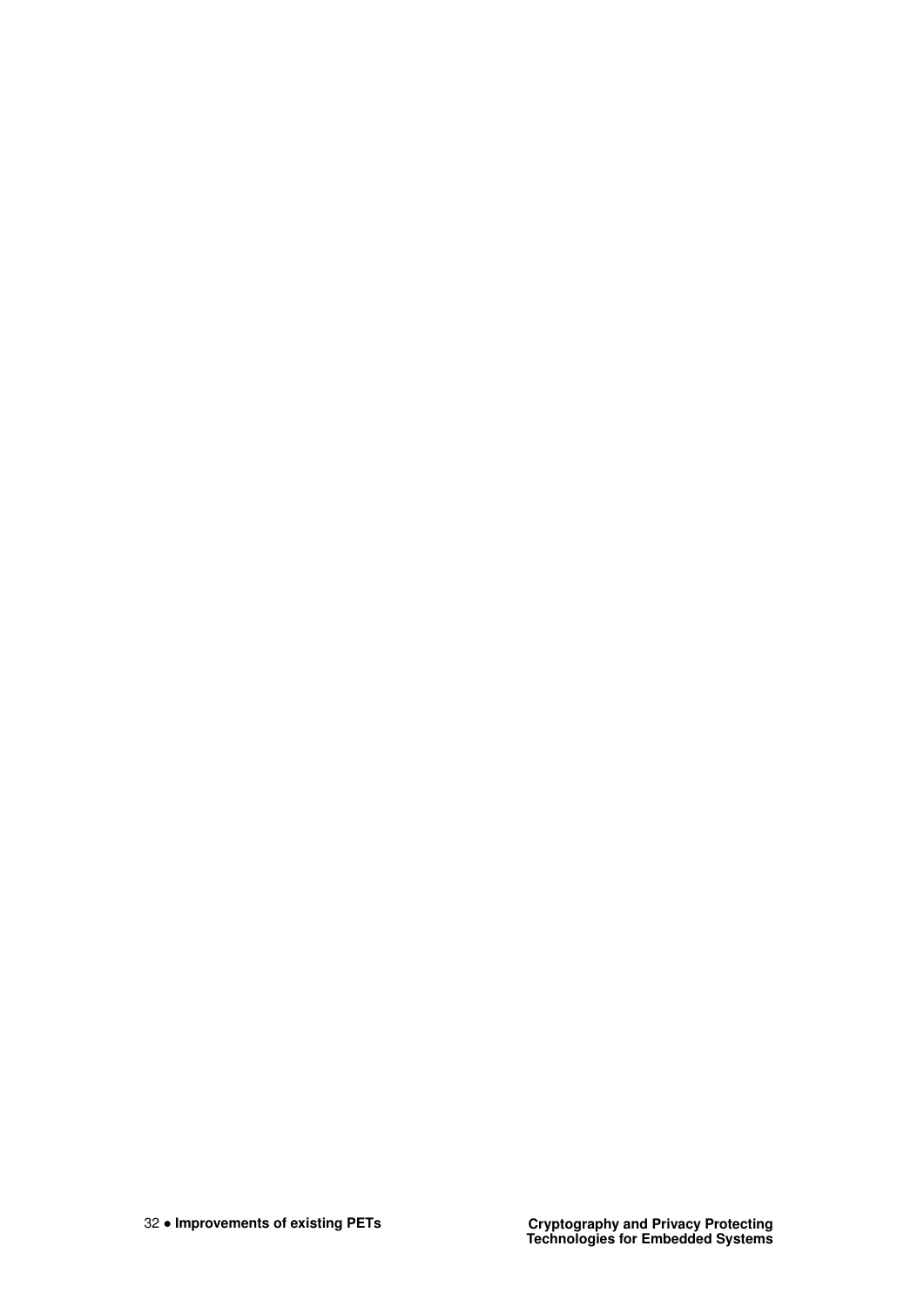# **4 Hardware Primitives for Cryptography on mobile handsets**

## **4.1 The need for cryptographic instruction extension**

Todays SoC implement dedicated hardware cryptographic accelerators for DMA driven SHA and AES operations. Despite their limited power consumption they only support a very limited number of use cases and are quite difficult to share between the TEE and the RichOs applications. As matter of fact, todays SoC generally implement several instances of the same hardware cryptographic engine to solve these sharing issues. Moreover, each SoC vendor have their own cryptographic engine leading to very high fragmentation and create difficulties for the RichOS SW teams to handle these different implementations and use theses accelerations into standard SW cryptographic framework such as openSSL.

The ARM cryptographic instruction extension is aimed to reduce the fragmentation and to ease the SW development and usage of cryptography. It is also aimed to provide better performance than dedicated hardware accelerators by decreasing the time needed for context switching applications that uses cryptographic operations and by providing a better and faster support for cryptographic protocols such as IPSec that involve small packets (64Bytes).

As a matter of fact, small packets cannot be handled efficiently by current SoCs DMA driven hardware cryptographic acceleration due to the time needed for reconfiguring the different engines between packets and the lack of coherency and memory caching that introduce high latencies, especially when operating on DDR memories.

The following table describe the packets size distribution in a typical internet flow.

| Packet size (bytes) | Nr. Packets | <b>Bytes</b> | <b>Distribution</b> |
|---------------------|-------------|--------------|---------------------|
| 64                  | 67          | 4288         | 57,00%              |
| 570                 |             | 570          | $7,00\%$            |
| 594                 |             | 1188         | 16,00%              |
| 1518                |             | 1518         | 20,00%              |

Table 10: Wikipedia Internet MIX packets size distribution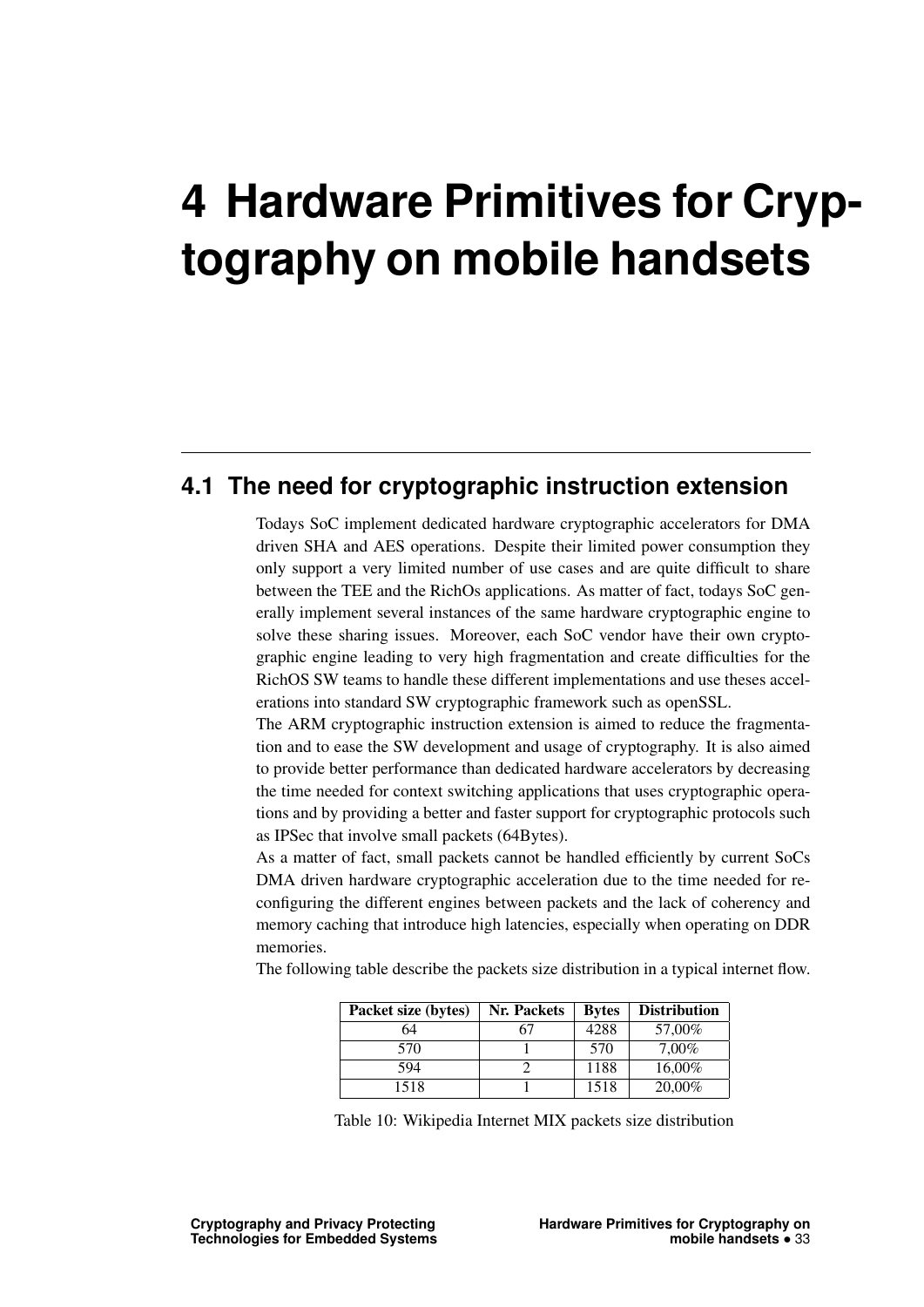# **4.2 ARM Cryptographic extension performance target**

In the following example, an ARM CortexA CPU running at 1.2 GHz is integrated in a SoC that have a DDR access latency of 100ns for reading a 128bits data. The ARM CortexA CPU has also an access latency of 10ns to read a 512bits cache line of data from its L2 cache.



**Has Trusted Capabilities**

Figure 9: Architecture Overview

#### **AES128 performance targets**

The first encryption scenario consists on reading 512bits of data from the DDR and performing AES128 CBC encryption on it. The standalone AES hardware accelerator performance required at SoC level by the OEM vendors is 100Mbytes/s for 512bits processing. In order for the ARM Cryptographic extension to reach the objective of defragmentation and standardisation, the following performance target must be reached.

The following calculus shows the CLK/Byte performance the ARM cryptographic extension need to reach to fulfill OEM requirements: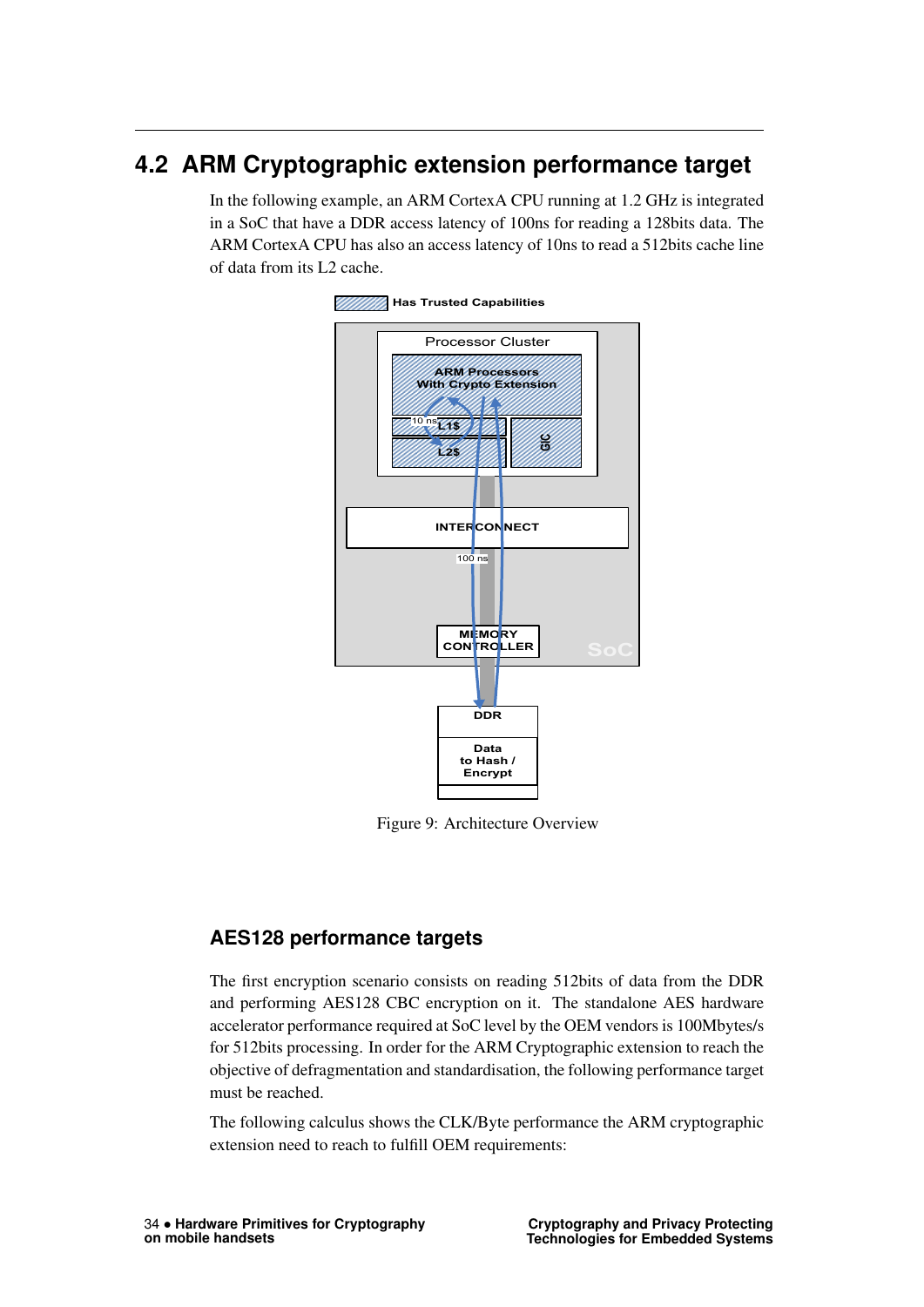| 100<br>π |
|----------|
|          |
|          |

Figure 10: ARM Performance targets for 64Bytes AES128 Encryption from DDR Figure 10: ARM Performance targets for 64Bytes AES128 Encryption from DDR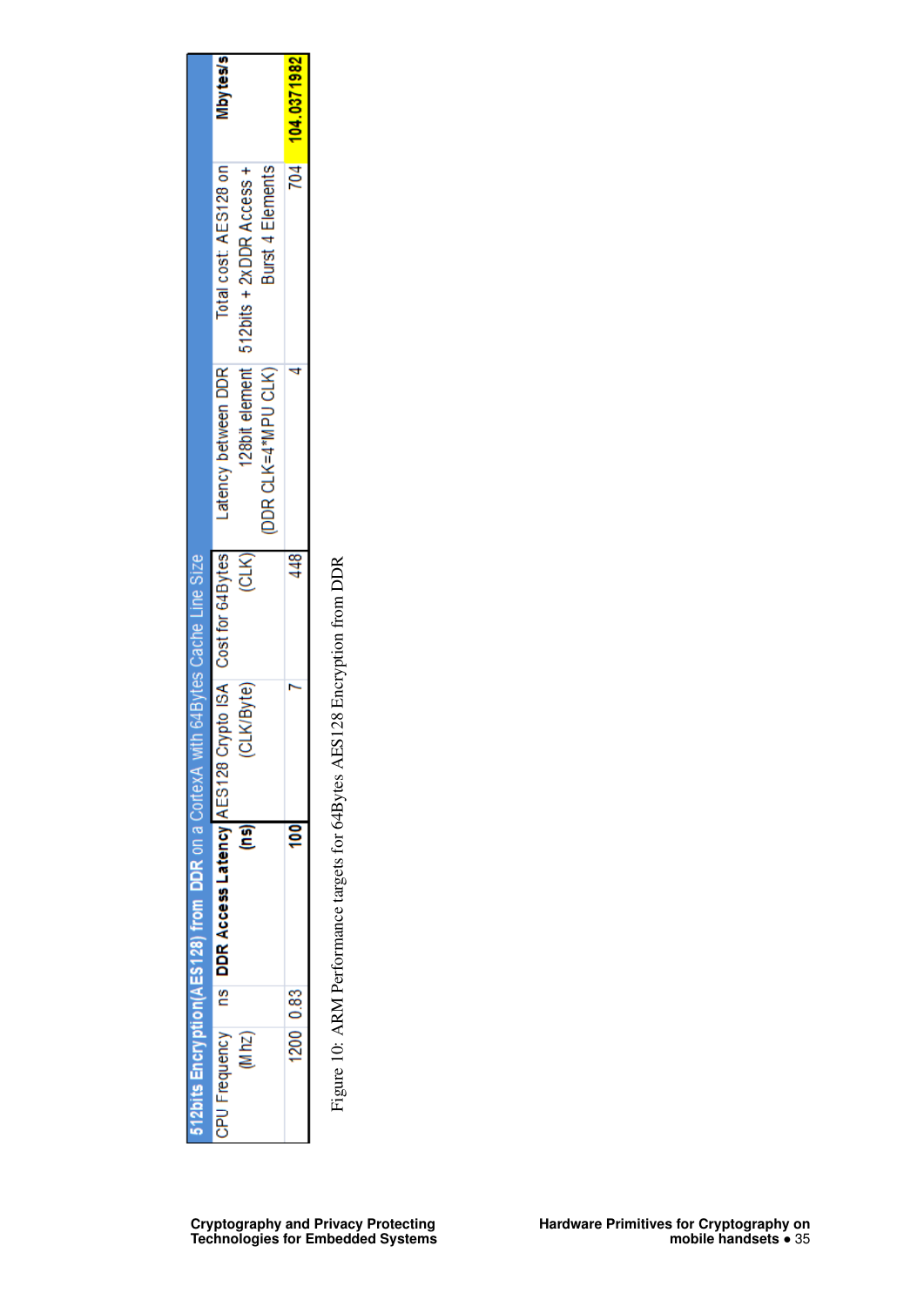The second scenario is the IPSec acceleration for which SoC hardware accelerator are relatively bad at due to high number of 64Bytes packets (57%) contained in the IPSec flow. Assuming that the target of 7CLK/Byte is easy to achieve for a reasonable hardware cost, the performance benefit on IPSec types of protocols is expected to be important since they highly benefit from L2 caching on the contrary of dedicated hardware accelerators.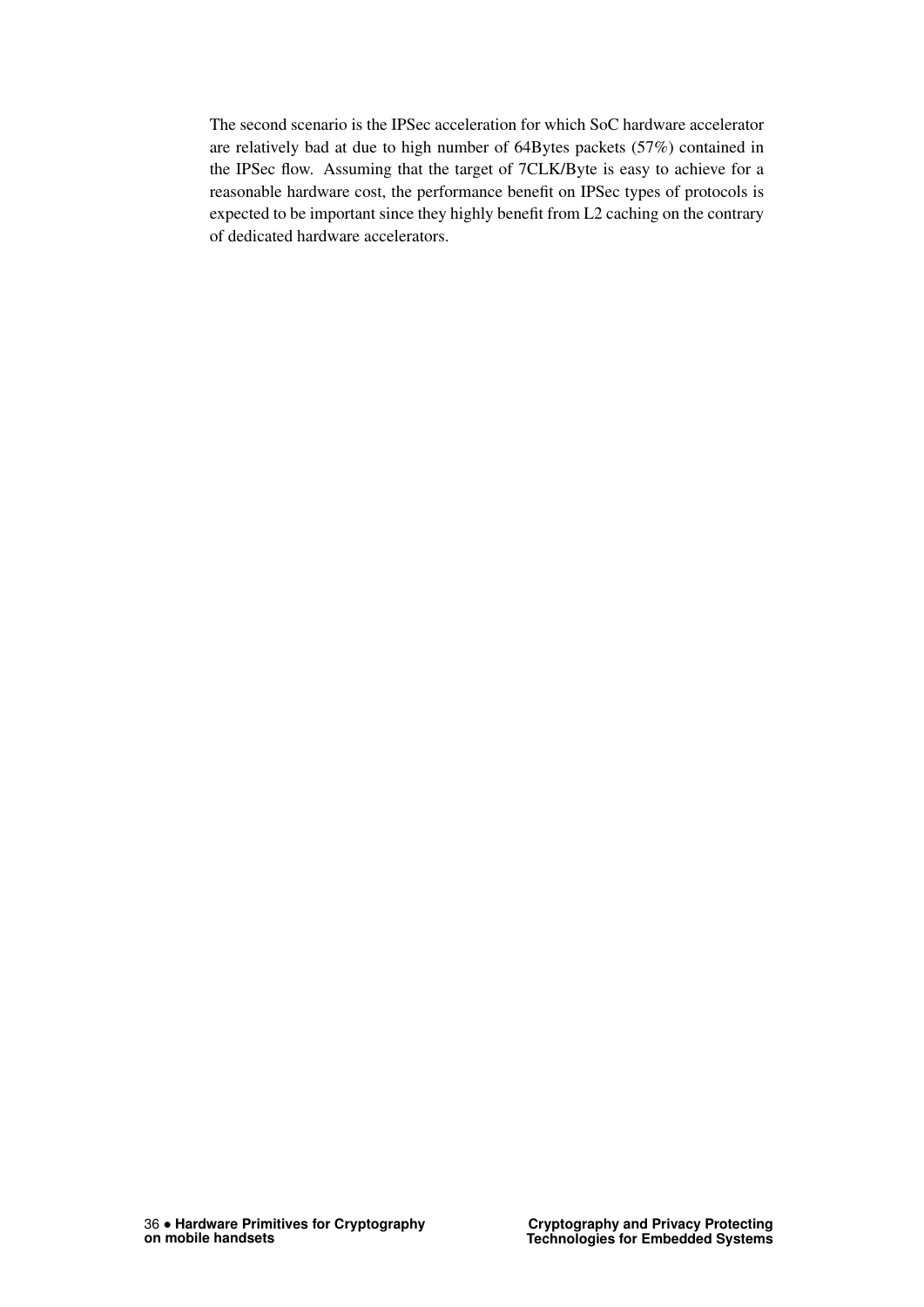|                                                        | <b>Mbytes/s</b>                                 |                                        |                    | 472 155.1741261 |  |
|--------------------------------------------------------|-------------------------------------------------|----------------------------------------|--------------------|-----------------|--|
|                                                        | Total cost: AES128 on                           | 64Byte Sline 512bits + 2xL2\$ Access + | Burst 4 Elements   |                 |  |
|                                                        | Latency between each                            |                                        | (L2\$ CLK=MPU CLK) |                 |  |
| 64Bytes Cache Line Size                                |                                                 | (CLK)                                  |                    | 448             |  |
|                                                        | L2 Latency AES128 Crypto ISA   Cost for 64Bytes | (CLK/Byte)                             |                    |                 |  |
| 512bits Encryption(AES128) from L2\$ on a CortexA with |                                                 | $\widehat{\mathbf{e}}$                 |                    | e               |  |
|                                                        |                                                 |                                        |                    |                 |  |
|                                                        | CPU Frequency                                   | (Mhz)                                  |                    | 1200 0.83       |  |

Figure 11: AES128 Performance expectation for IPSEC on smallest packets Figure 11: AES128 Performance expectation for IPSEC on smallest packets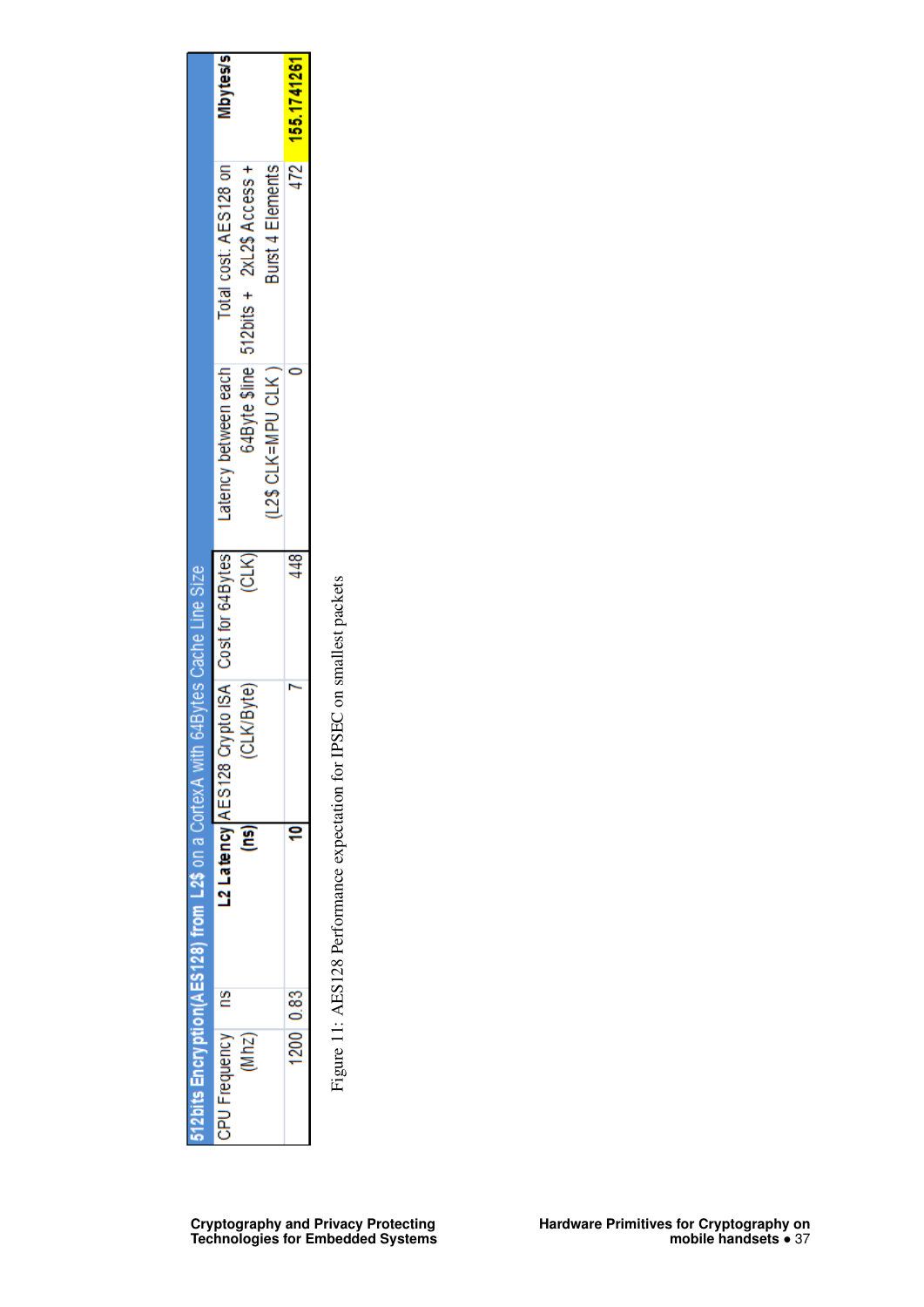#### **SHA256 performance targets**

The first hashing scenario consists on reading 512bits of data from the DDR and performing a SH256 hash on it. The standalone SHA256 hardware accelerator performance required at SoC level by the OEM vendors is 150Mbytes/s for 512bits processing. In order for the ARM Cryptographic extension to reach the objective of defragmentation and standardisation, the following performance target must be reached.

The following calculus shows the CLK/Byte performance the ARM cryptographic extension need to reach to fulfil OEM requirements: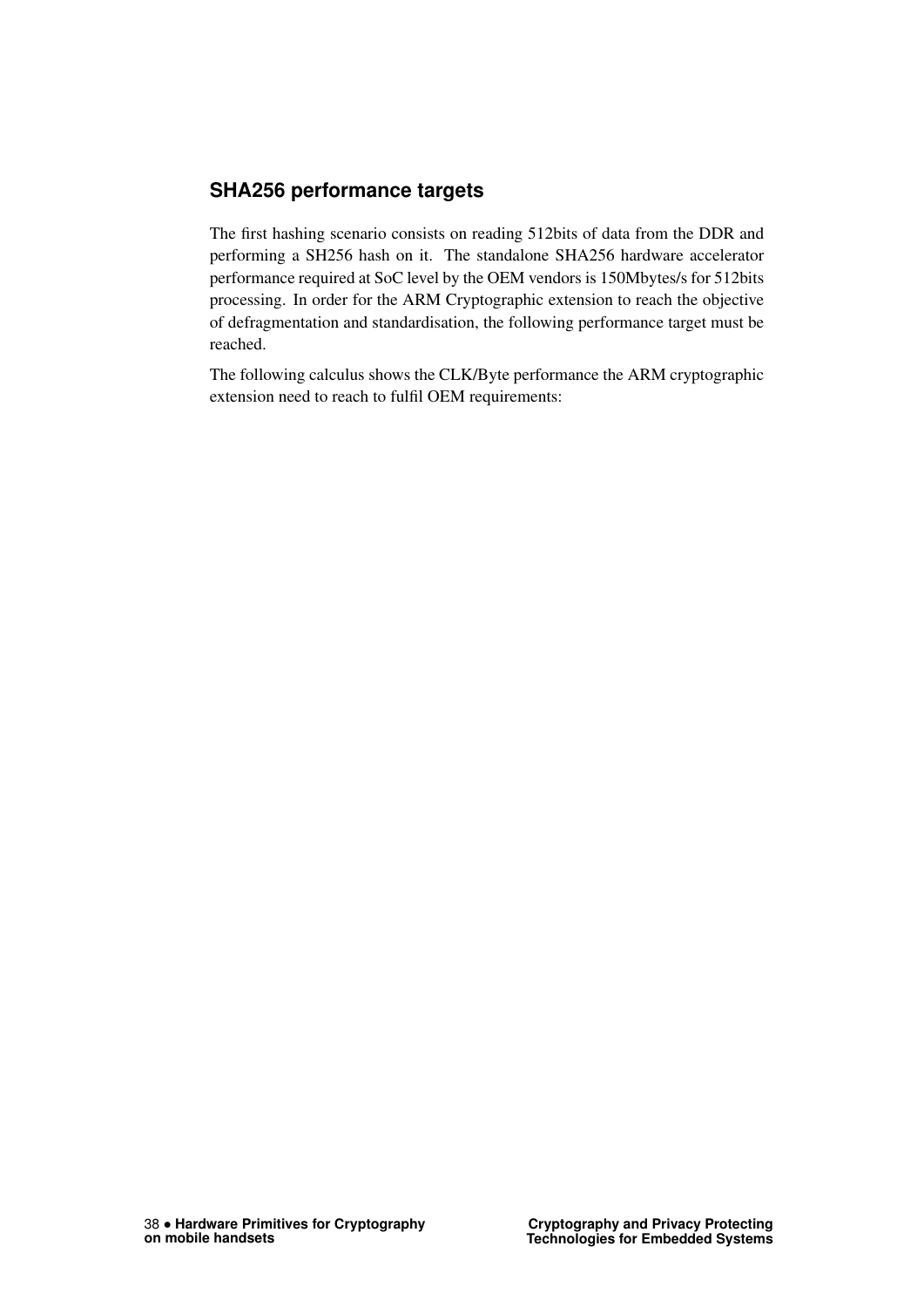|                 | <b>Mbytes/s</b>               |                                           |                     | 160.6188322    |
|-----------------|-------------------------------|-------------------------------------------|---------------------|----------------|
|                 | Total cost: SHA256 on         | 128 bit element 512 bits + 1xDDR Access + | Burst 4 Elements    | 456            |
|                 | Latency between DDR           |                                           | (DDR CLK=4*MPU CLK) |                |
| Cache Line Size | rypto ISA   Cost for 64 Bytes | (CLK)                                     |                     | 320            |
|                 |                               | CLK/Byte)                                 |                     | 5              |
|                 | ns DDR Access Latency SHA256  | ΓS)                                       |                     | $\overline{0}$ |
|                 |                               |                                           |                     | 12000083       |
|                 | <b>CPU Frequency</b>          | (Mlnz                                     |                     |                |

Figure 12: ARM Performance targets for 64Bytes SHA256 Hashing from DDR Figure 12: ARM Performance targets for 64Bytes SHA256 Hashing from DDR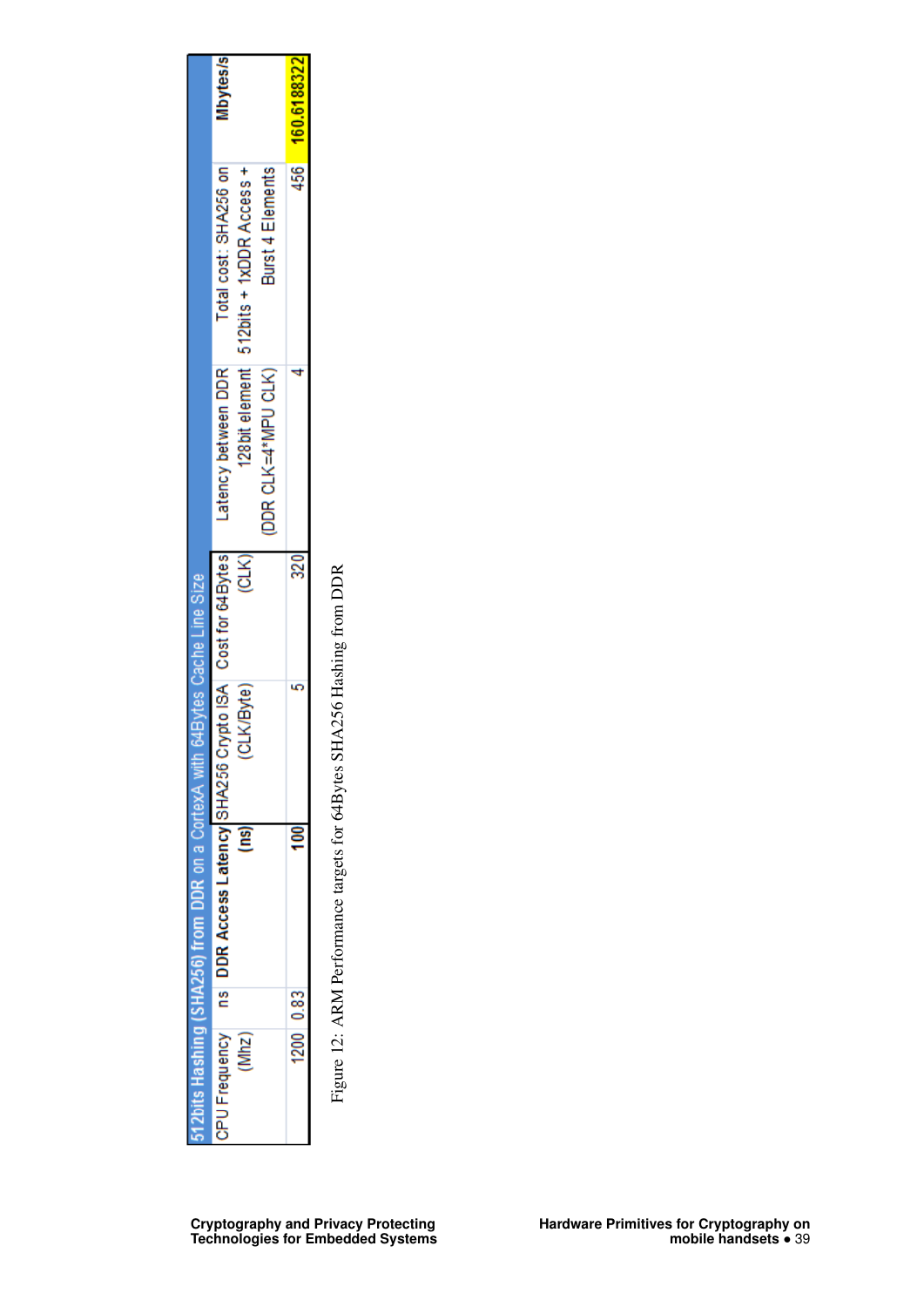The second scenario is the IPSEC acceleration fzor which SoC hardware accelerator are relatively bad at due to high number of 64Bytes packets (57%) contained in the IPSec flow. Assuming that the target of 5CLK/Byte is easy to achieve for a reasonable hardware cost, the performance benefit on IPSec types of protocols is expected to be important since they highly benefit from L2 caching on the contrary of dedicated hardware accelerators.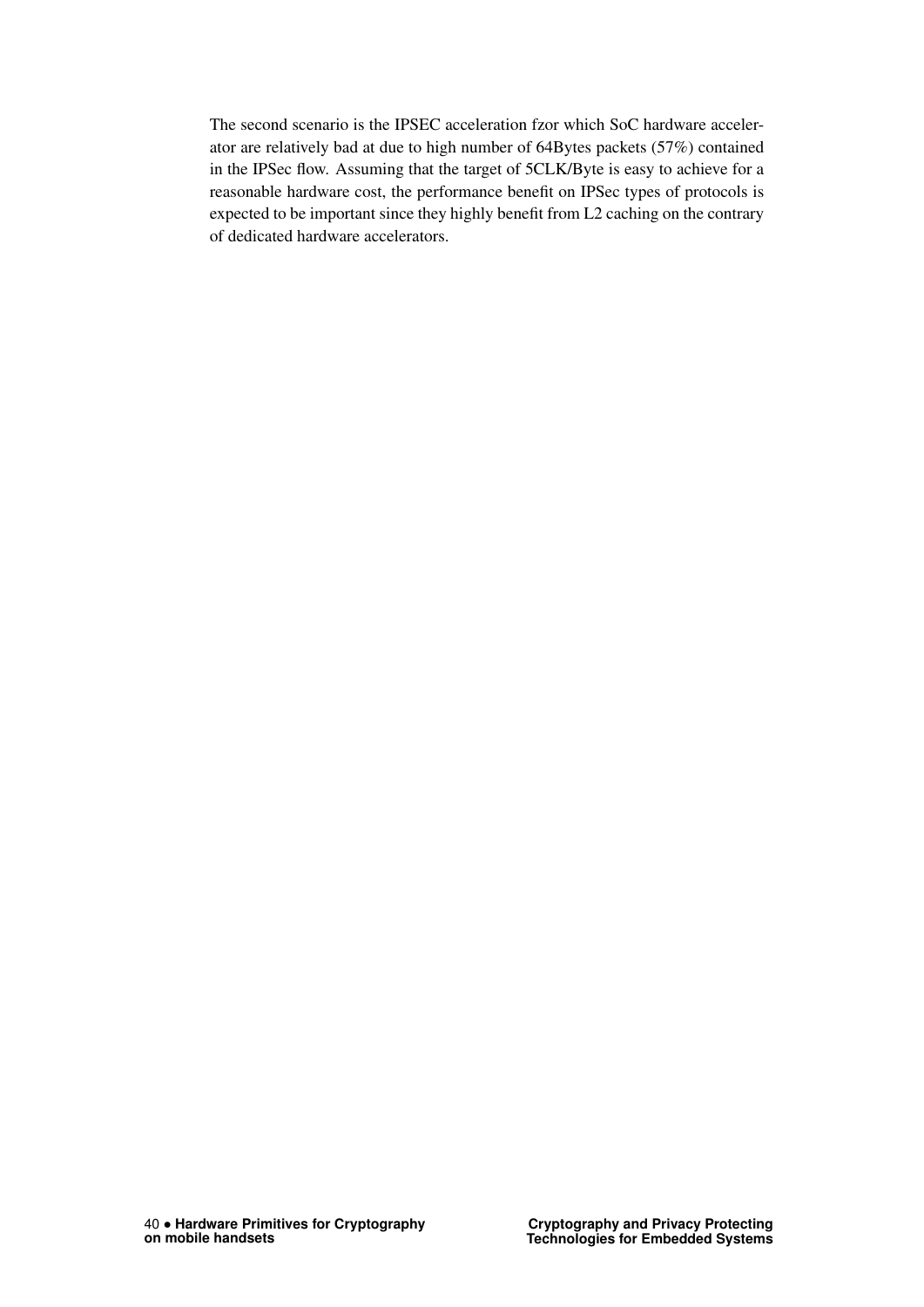|                                                    | <b>Abytes/s</b>                              |                                                            | 332 220,6089985 |
|----------------------------------------------------|----------------------------------------------|------------------------------------------------------------|-----------------|
|                                                    | Total cost: SHA256 on                        | Burst 4 Elements<br>64Byte Sline 512bits + 1xL2\$ Access + |                 |
|                                                    | Latency between each                         | (L2\$ CLK=MPU CLK)                                         |                 |
| Bytes Cache Line Size                              |                                              | (CLK)                                                      | 320             |
|                                                    | 2 Latency SHA256 Crypto ISA Cost for 64Bytes | (CLK/Byte)                                                 |                 |
| i2bits Hashing (SHA256) from L2\$ on a CortexA wit |                                              | ns)                                                        | Ş               |
|                                                    | ۴S                                           |                                                            |                 |
|                                                    | CPU Frequency                                | Mhz)                                                       | 1200 0.83       |

Figure 13: SHA256 Performance expectation for IPSEC on smallest packets Figure 13: SHA256 Performance expectation for IPSEC on smallest packets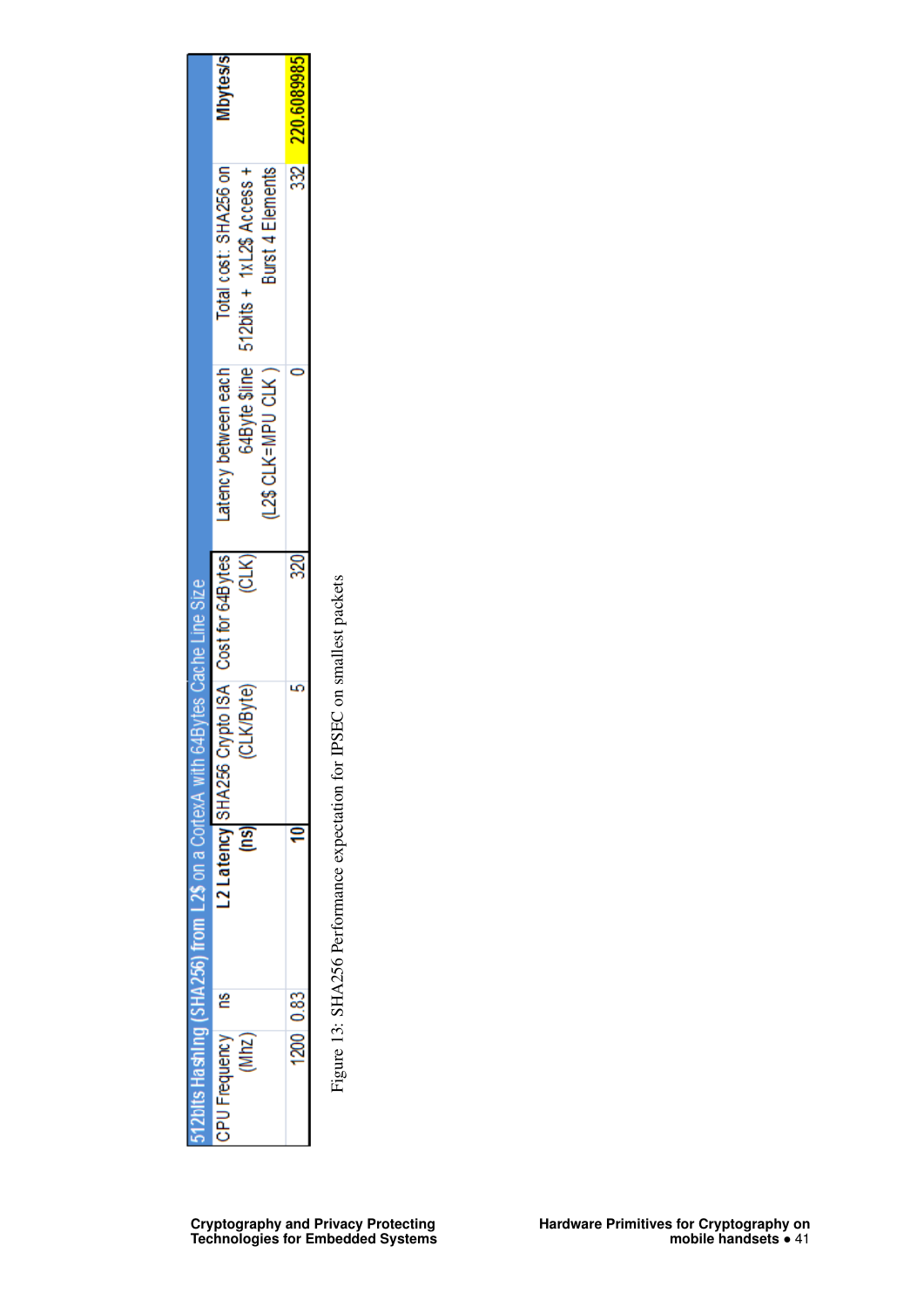# **4.3 ARM cryptographic instruction set extension overview**

For the reasons explained previously, ARM has added a cryptographic instruction extension to the ARM architecture for supporting NSA suite B 128Bits security level cryptographic operations. The current set of instructions that have been added support at least the following algorithms:

\* AES128 CBC, CTR, GCM

SHA256

#### **AES symmetric encryption instructions usage overview**

Four instructions are provided in the cryptographic extensions to implement the AES algorithm in CBC, CTR modes.

#### AES128 in CBC or CTR mode of operation:

\* AES single round encryption AESE Vd.16B, Vn.16B

AES mix columns. AESMC Vd.16B, Vn.16B

- \* AES single round decryption. AESD Vd.16B, Vn.16B
- \* AES inverse mix columns. AESIMC Vd.16B, Vn.16B

Two of these instructions allow implementing the AES encryption algorithm with the help of already existing instruction as explained hereafter:

**SubBytes** Multiplicative Inverse GF28 Affine transformation GF2

**ShiftRows** Byte-wise rotation of the state treated as rows.

**MixColumns** Each column treated as four-term polynomial GF28 Multiplied with a fixed polynomial, modulo x4+1

**AddRoundKey** XOR state with 128-bit of key

**AESE Vd.16B, Vn.16B**  $Q = Vd XOR Vn$ ;  $Q = ShifRows(Q) Vd = SubBytes(Q)$ 

**AESMC Vd.16B, Vn.16B**  $Vd = MixColumns(Vn)$ 

Two more instructions are provided in the cryptographic extension to implement the GHASH calculation of the AES GCM.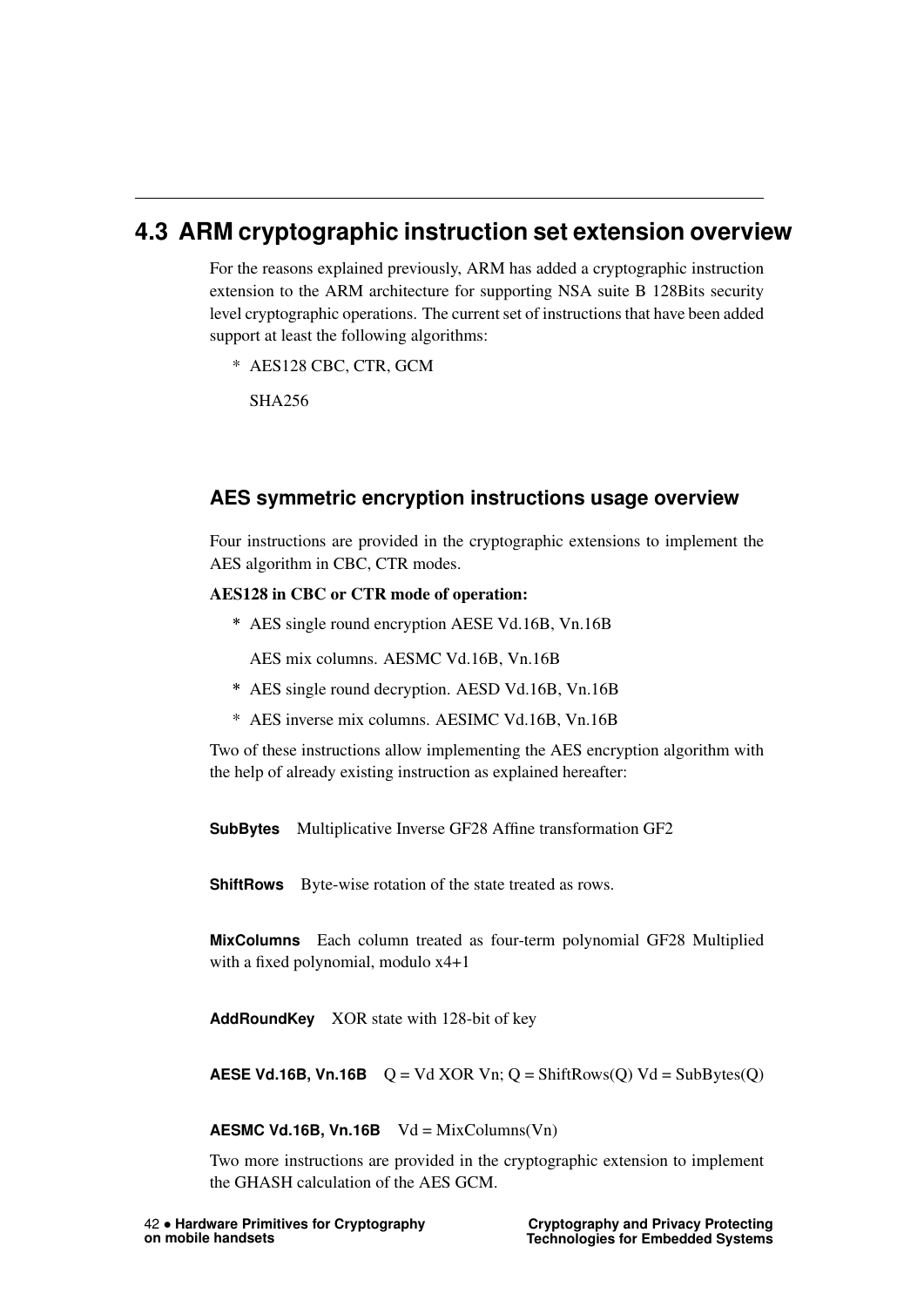

Figure 14: AES symmetric encryption instruction usage overview

**AES128 GCM mode support:** Polynomial multiply long (vector, first half): 64x64 to 128-bit. PMULL Vd.1Q, Vn.1D, Vm.1D

Polynomial multiply long (vector, second half): 64x64 to 128-bit. PMULL2 Vd.1Q, Vn.2D, Vm.2D

#### **SHA256 secure hash instruction usage overview**

SHA256 is an algorithm that iterate over 64-bytes of data and produces a 256-bit hash digest. This algorithm requires 64 rounds and 48 schedules operations for each 64 bytes of input data.

The ARM cryptographic extension implements a number of instructions to accelerate the SHA256 algorithm in such a way that several rounds and schedules operations can be performed at each execution of them. Therefore the principle of operation consists in looping a maximum of 48 times the round and schedule operation followed by a maximum of 16 more round operations to complete the hashing. The wk[] used in the first iteration is the result of w[]+k[] and is not processed by a schedule operation.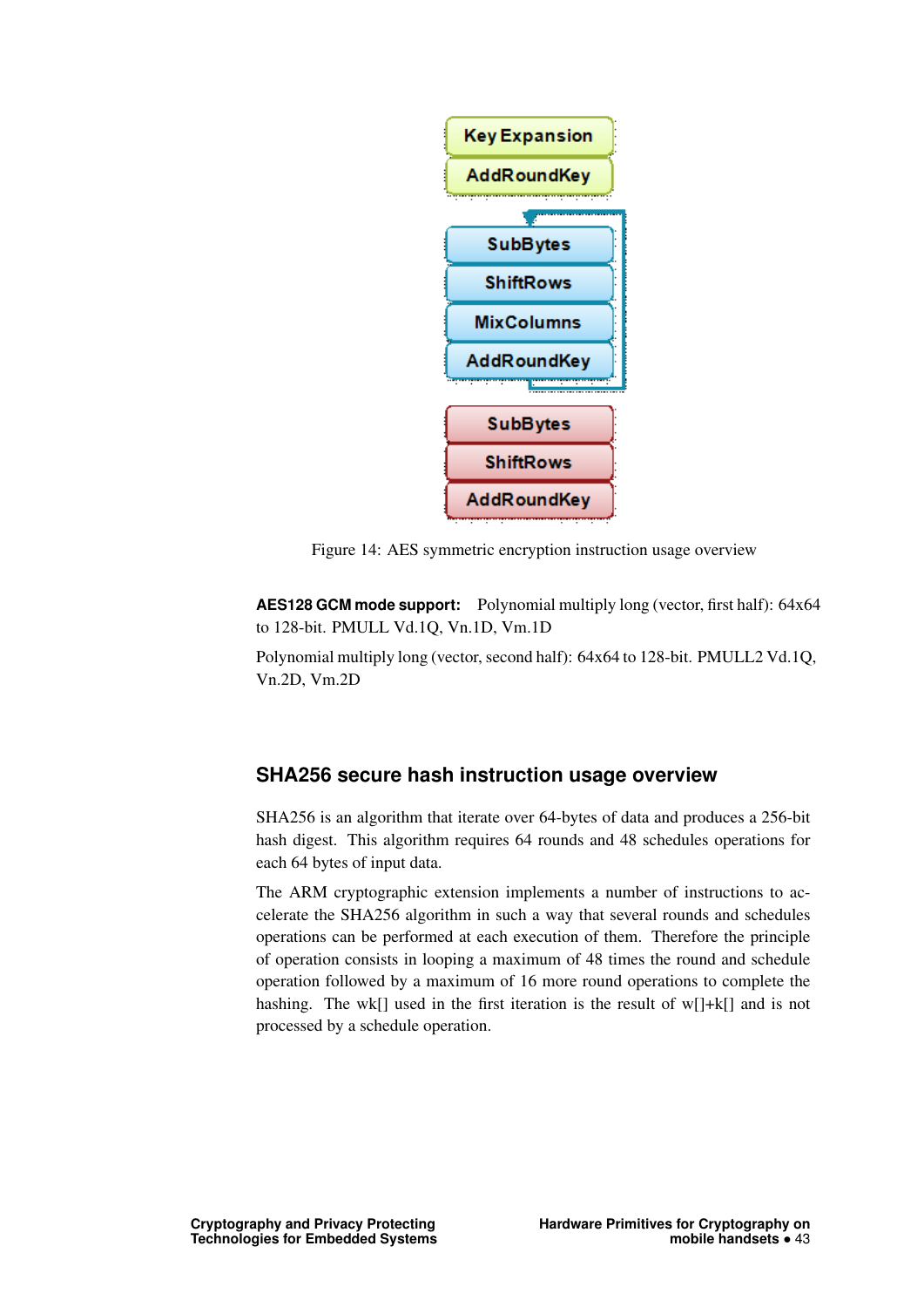

Figure 15: SHA256 round and schedule operations overview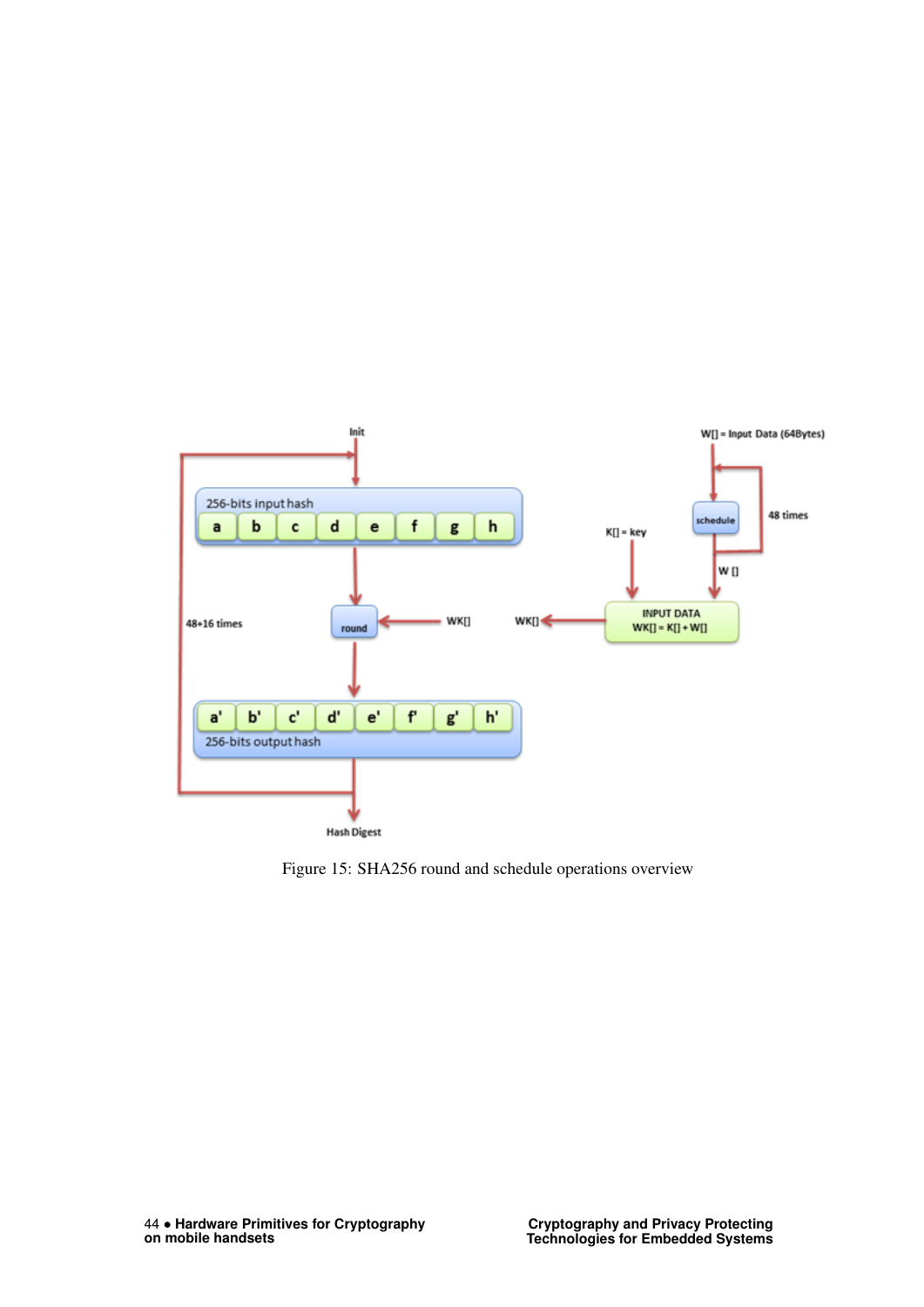# **5 Hardware Improvements for PETs on Security ICs**

### **5.1 Introduction and Background**

The SEPIA PET implementation is based on the DAA protocol. The results of Work Package 2 suggest that the DAA signing phase shall be performed for privacy reasons on the Secure Element (SE).

The signature computation has the following requirements:

\* True Random Number Generator

Efficient ECC point multiplication (ECC point multiplication is called 4 times)

\* Efficient hash operation (optional)

Apart from the cryptographic requirements, there are additional requirements to a Security IC to be used as SE within the SEPIA reference platform (e.g. the supported interfaces).

The Infineon Security ICs which were available already at the beginning of the SEPIA project cannot meet all these requirements (e.g. to allow an effective implementation of DAA based on ECC). For example, the released Infineon Trusted Platform Module V1.2 (SLB 9635 TT 1.2) supports DAA as specified by the Trusted Computing Group (TCG). This DAA implementation is based on RSA (RSA-DAA). The RSA-DAA scheme is less efficient in both computation cost and communication cost than the DAA implementation based on ECC (ECC-DAA) which is researched in SEPIA.

Infineon is currently developing a new generation of Security ICs for Trusted Computing applications in embedded systems. Within SEPIA, Infineon develops the PET applications requirements for the SE, and how to optimize the new Security ICs especially for the usage within the SEPIA reference platform. The goal is to achieve a secure and effective implementation of the SEPIA PET application scenario.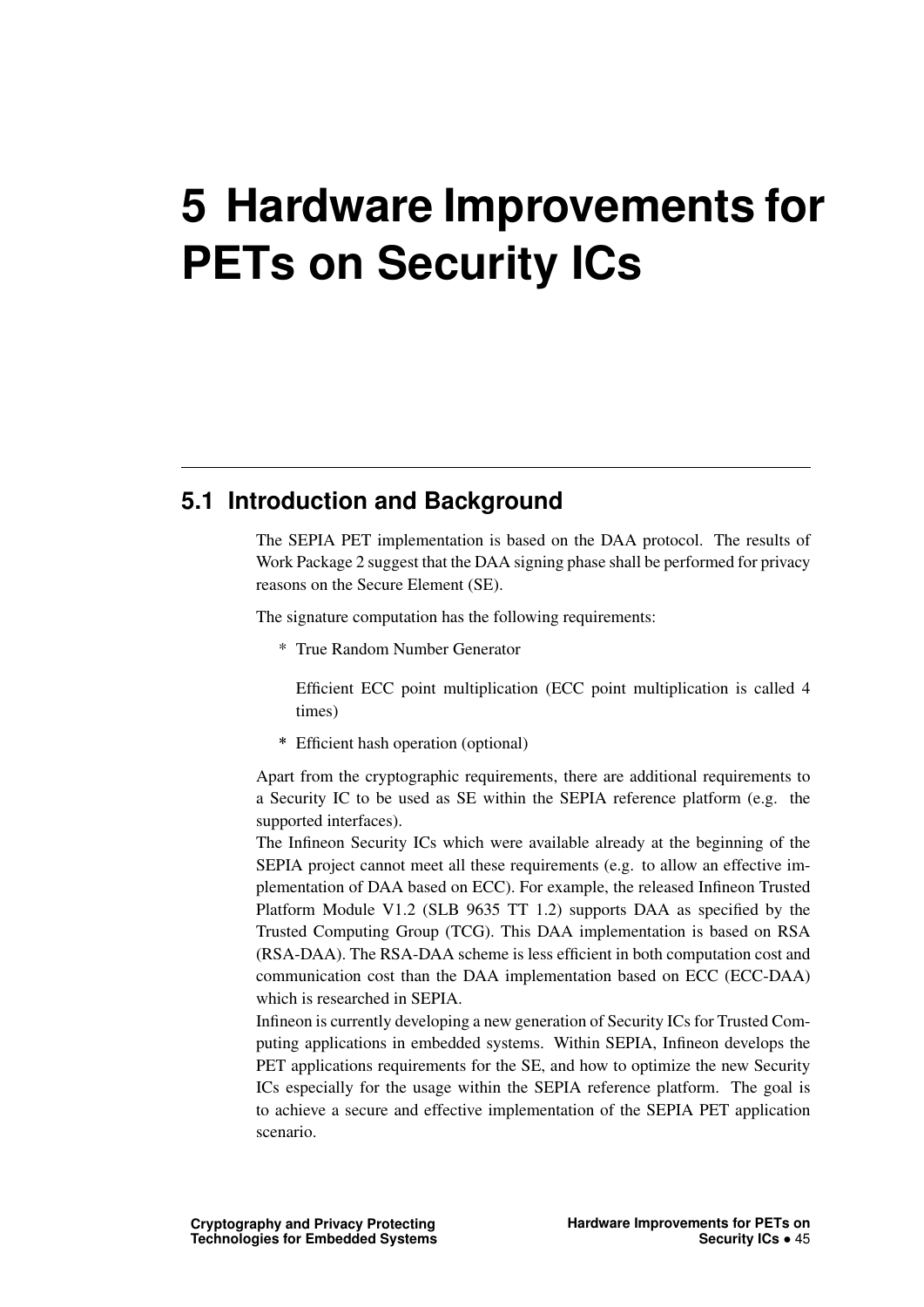# **5.2 Security IC Optimisation for the SEPIA Reference Platform**

The following table compares selected SEPIA relevant functionalities of the current Security IC generation with the new Security IC generation. To compare the functionalities of concrete products, the Infineon TPM V1.2 (SLB 9635 TT 1.2) is selected as representative of the current generation of Security ICs. This chip is chosen, because it already implements privacy functionalities, which are based on the DAA protocol. The new generation of Infineon Security ICs is called SEPIA SE. This term will be used in the rest of the document. The SEPIA SE shall become the successor of SLB 9635 TT 1.2.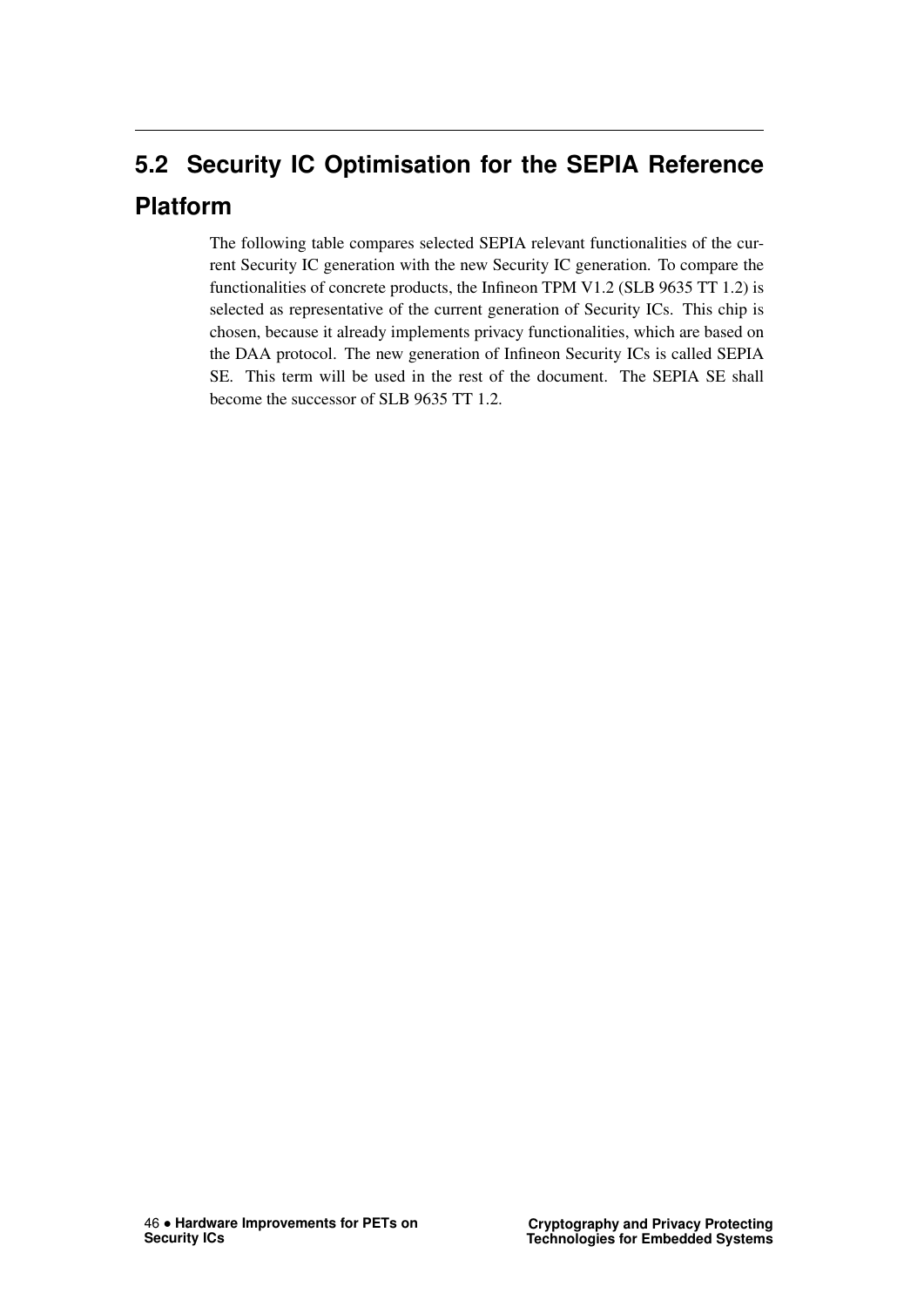| <b>Security IC Functionality</b>                    | Infineon TPM V1.2 (SLB<br>Released Security IC Genera-<br>IT 1.2)<br>9635<br>tion                                     | New Security IC Generation<br><b>SEPIA SE</b>                                                                                                                                                                                                                                                                                                          | Relevance for SEPIA                                                                                                                                                                                                                                |
|-----------------------------------------------------|-----------------------------------------------------------------------------------------------------------------------|--------------------------------------------------------------------------------------------------------------------------------------------------------------------------------------------------------------------------------------------------------------------------------------------------------------------------------------------------------|----------------------------------------------------------------------------------------------------------------------------------------------------------------------------------------------------------------------------------------------------|
| Target Plat-<br>Application Areas &<br>forms        | Trusted Computing on PC (note-<br>books, desktops and servers)                                                        | Systems (e.g. mobile phones) and<br>Trusted Computing on Embedded<br>PC                                                                                                                                                                                                                                                                                | quires a Security IC to meet ad-<br>The SEPIA PET application re-<br>vanced security and privacy re-<br>quirements on mobile platforms.                                                                                                            |
| Hardware Security Concept & At-<br>tack Resistance  | Mainly sensor-based secu-<br>Some error-detection mech-<br>anisms (for selected mem-<br>ory areas).<br>rity<br>$\sim$ | ŠÍ.<br>Sensor-based security<br>getting less prominent.<br>1. Full error-detection<br>Digital security concept:<br>Signal protection<br>2. Total encryption<br>$\overline{4}$<br>$\ddot{\mathrm{c}}$                                                                                                                                                   | (in particular for application areas<br>wide range of attacks are required<br>An improved hardware security<br>concept and resistance against a<br>dealing with very valuable data)                                                                |
| Buses                                               | $PC$ (Low Pin Count) bus is<br>used in common PC platforms to<br>connect the TPM.<br>The <sub>1</sub>                 | controller Bus Architecture) bus<br>structure for optimal performance<br>interface. Other busses are avail-<br>able too (e.g. SPI).The SEPIA<br>SE internally makes use of an<br>AMBA <sup>TM</sup> (Advanced Micro-<br>$\mathbf{a}$<br>(Inter-Integrated Circuit)<br>provides<br>with low power consumption.<br>SE<br>S<br><b>SEPIA</b><br>12C<br>The | while LPC is not available. The internal $AMBA^{TM}$ bus enables<br>curity IC with other components<br>ded systems like mobile phones,<br>the flexible integration of the Se-<br>2C is widely available in embed-<br>(e.g. an ARM host processor). |
| Certification                                       | TCG compliance certifica-<br>CC EAL 4 moderate<br>Available:<br>tion<br>$\sim$                                        | Other Security ICs from the same<br>2. TCG compliance certifica-<br>generation are already certified<br>according to CC EAL 5+ high.<br>1. CC EAL 4 moderate<br>tion<br>Planned:                                                                                                                                                                       | developed in Work Package 3 of<br>Possible improvements to the cer-<br>tification subjects & process are<br>SEPIA (see [6]).                                                                                                                       |
| $con-$<br>Functions<br>Cryptographic<br>cerning DAA | based on RSA<br>DAA                                                                                                   | DAA based on ECC (RSA still in-<br>cluded for compatibility)                                                                                                                                                                                                                                                                                           | The SEPIA SE implements the<br>efficiency and performance of the<br>significantly improves the energy-<br>cation scenario. DAA using ECC<br>new ECC-DAA for the PET appli-<br>next Security IC generation.                                         |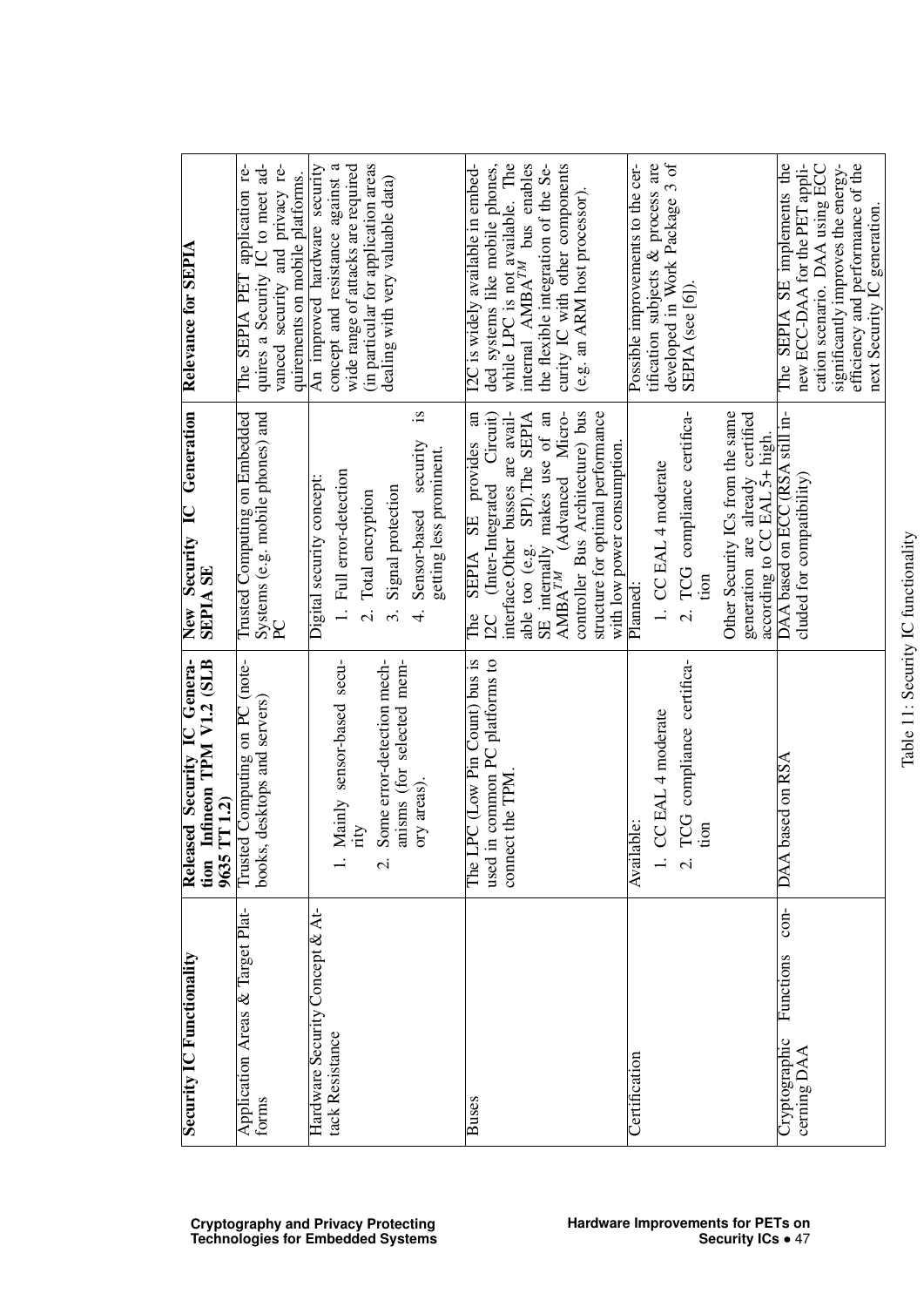Further details on the new Infineon Security IC generation will be provided in the Work Package 4 deliverables.

# **5.3 Security IC Optimisation for the SEPIA PET Application**

This chapter focuses on the cryptographic improvements in the SEPIA SE for the SEPIA PET application. The SEPIA SE supports the requirements of the PET application with specific hardware and embedded software implementations.

#### **Hardware**

Figure 17 shows the SEPIA SE block diagram. The highlighted blocks show the SE components which are required and optimised for the SEPIA PET application.



Figure 16: SEPIA SE Block Diagram

The cryptographic functionalities of the SEPIA SE are summarised in table 12: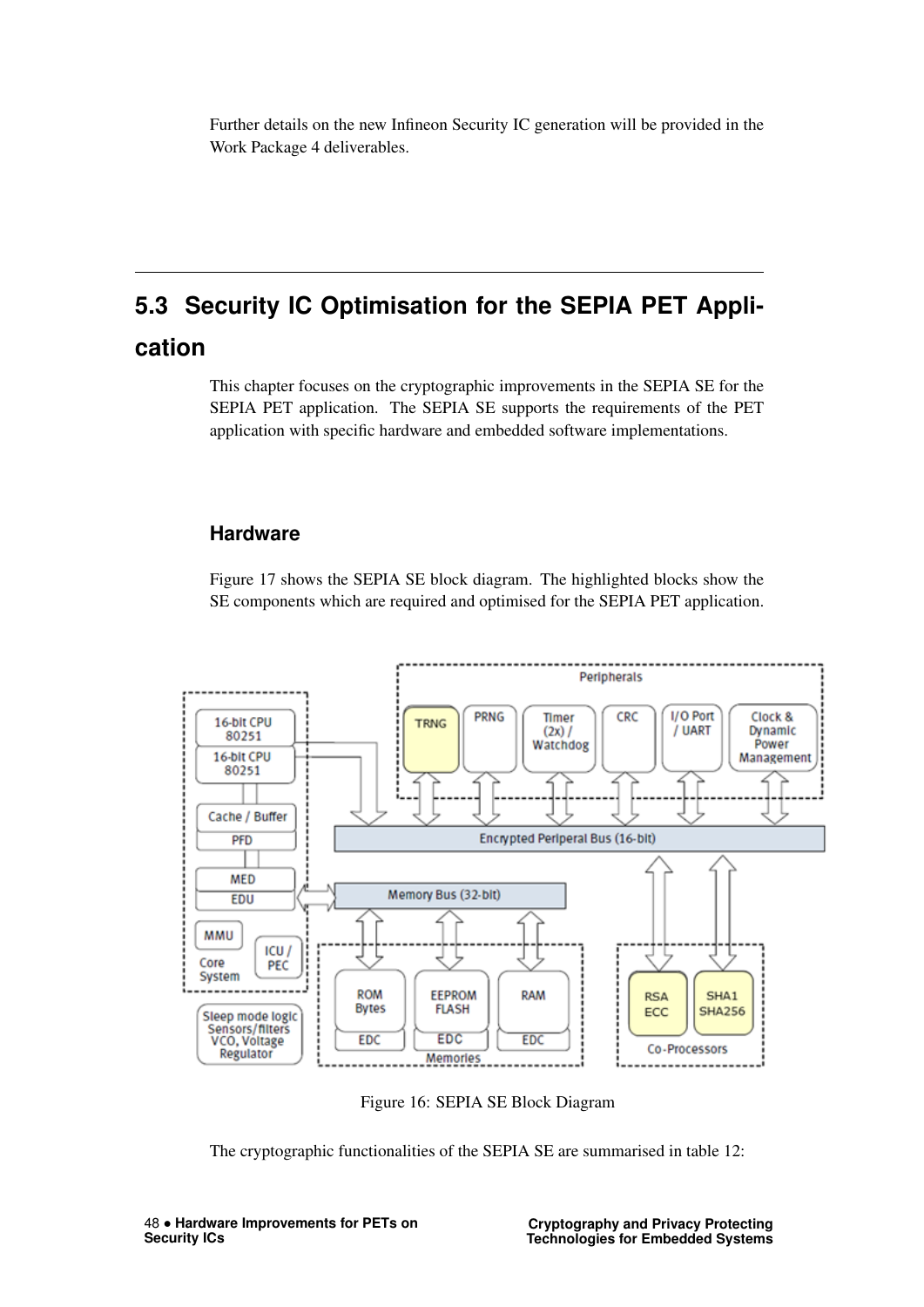| Security IC Func-         | Released Security IC Generation Infineon TPM V1.2 (SLB 9635              |
|---------------------------|--------------------------------------------------------------------------|
| tionality                 | <b>TT 1.2)</b>                                                           |
| <b>True Random Number</b> | A True Random Number Generator (TRNG) is able to supply the CPU          |
| Generator                 | with true random numbers. Additionally, a Pseudo Random Number           |
|                           | Generator (PRNG) is integrated for cases which require a fast generation |
|                           | of random numbers.                                                       |
| Efficient ECC Point       | The asymmetric Crypto Coprocessor supports ECC with key lengths up       |
| Multiplication            | to 521 bit. Hardware based ECC support is the major enhancement in       |
|                           | the new Infineon security IC generation, which was developed to fulfill  |
|                           | the requirements of the SEPIA project.                                   |
| Efficient Hash Opera-     | The hash accelerator supports the SHA1 and SHA256 hash algorithms        |
| tion                      | in hardware.                                                             |

Table 12: Required cryptographic functionality

#### **Embedded Software**

#### SEPIA SE Cryptographic Library

The SEPIA SE provides an embedded library with cryptographic functions. Figure 17 shows the blocks of the SEPIA SE Cryptographic Library.



Figure 17: SEPIA SE Cryptographic Library

The asymmetric Crypto Coprocessor provides hardware-based asymmetric cryptography which can be accessed by applications via the following high-level cryptographic application interfaces:

\* The ECC API provides cryptographic functions necessary for the ECC-DAA implementation of the SEPIA PET application.

The RSA API can be used to implement RSA-DAA, which is still available to preserve the compatibility to legacy applications.

A high-level interface to perform long integer arithmetic and modular arithmetic functionality is provided by the Toolbox API. The toolbox library is functionally decoupled from the RSA and ECC libraries. However, it shares the same Base library. It contains the following functionalities:

\* **Cryptography and Privacy Protecting Technologies for Embedded Systems**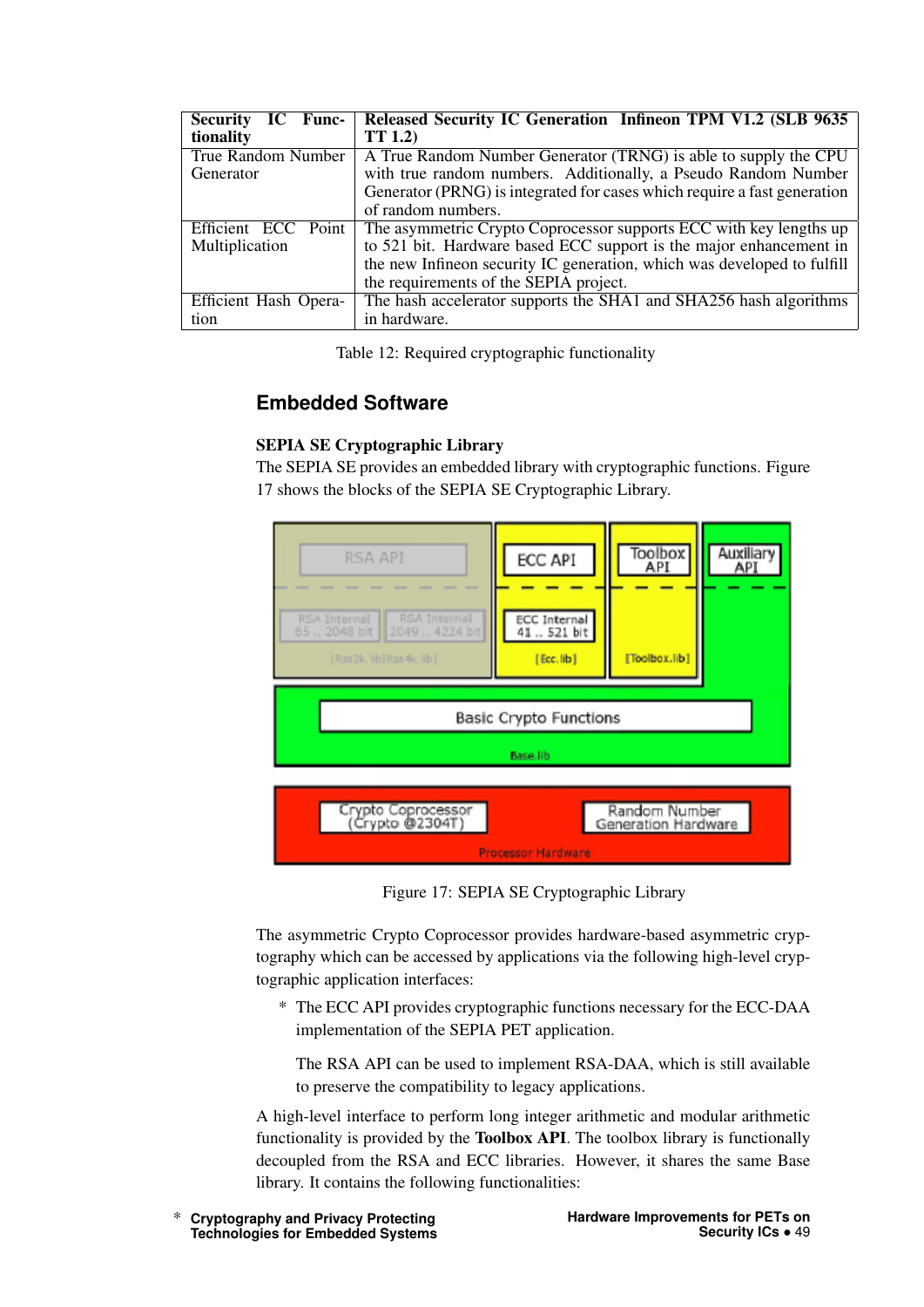\* Arithmetic addition, subtraction, multiplication, and division

Modular arithmetic addition, subtraction, multiplication, exponentiation, inversion and reduction

\* Long integer comparison

The PET protocols and cryptographic algorithms were examined with respect to energy consumption and performance. These result showed that the access to the basic coprocessor functions is required to achieve optimal results.

Therefore the cryptographic functionalities required by PET protocols and algorithms were implemented on a low level of the Security IC instead of using a highlevel API. To enable the realisation of these optimised implementations, access to these low-level functions was granted to partners of the project. The development of these low-level functions required an extensive and permanent support, as the development environment is very limited in Security ICs on this level. An auxiliary API was developed and contributed to the project to reduce the complexity and efforts for the development.

#### Outlook: SEPIA ECC-based PET Library

Currently the analysis of PET protocols and cryptographic algorithms is almost finished, and the development of the SEPIA PET application has been started. The next step is to develop a high-level API, which provides the PET-specific cryptographic functionalities of the SEPIA SE also to other PET applications. It is planned to realize this high-level API in a SEPIA PET library which is based on ECC. Figure 18 shows such a SEPIA ECC-based PET Library, which uses the ECC, the Toolbox and Auxiliary API to perform the required operations.



Figure 18: SEPIA ECC-based PET library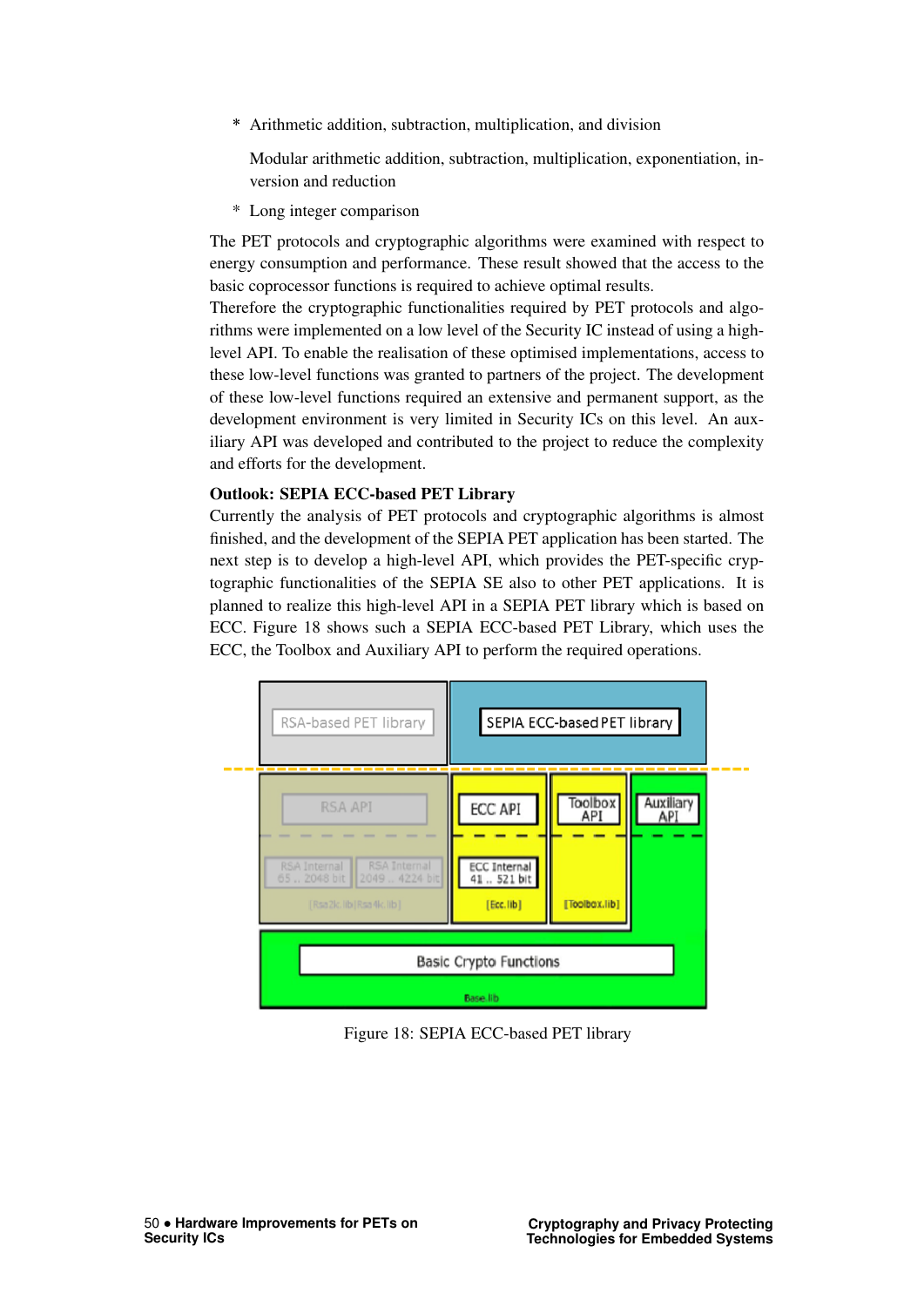# **6 New developments of PETs for embedded systems**

In this section, new anonymisation models and PETS based on modern cryptographic primitives are discussed.

### **6.1 A model for issuer less anonymisation**

Two different anonymisation schemes for Trusted Computing platforms have been proposed by the Trusted Computing Group - the PrivacyCA scheme and the Direct Anonymous Attestation scheme. These schemes rely on trusted third parties that issue either temporary one-time certificates or group credentials to trusted platforms which enable these platforms to create anonymous signatures on behalf of a group. Moreover, the schemes require trust in these third parties and the platforms have to be part of their groups. However, there are certain use-cases where group affiliation is either not preferred or cannot be established. Hence, these existing schemes cannot be used in all situations where anonymity is needed and a new scheme without a trusted third party would be required. In order to overcome these problems, we present an anonymity preserving approach that allows trusted platforms to protect their anonymity without involvement of a trusted third party. We show how this new scheme can be used with existing Trusted Platform Modules version 1.2 and provide a detailed discussion of our proof-of-concept prototype implementation.

#### **Background**

One of the fundamental goals of Trusted Computing is to establish "trust-relationships" between computing platforms. These relationships are based on information about the integrity of the communication endpoints. This information can be provided by Trusted Platform Modules (TPMs) which form the core of every Trusted Platform and are shipped with millions of platforms (e.g. notebooks, PCs and servers). TPMs are capable of storing and reporting platform integrity information and performing cryptographic operations. In order to exchange the configuration settings and integrity information of a platform, the TCG introduced the concept of remote attestation.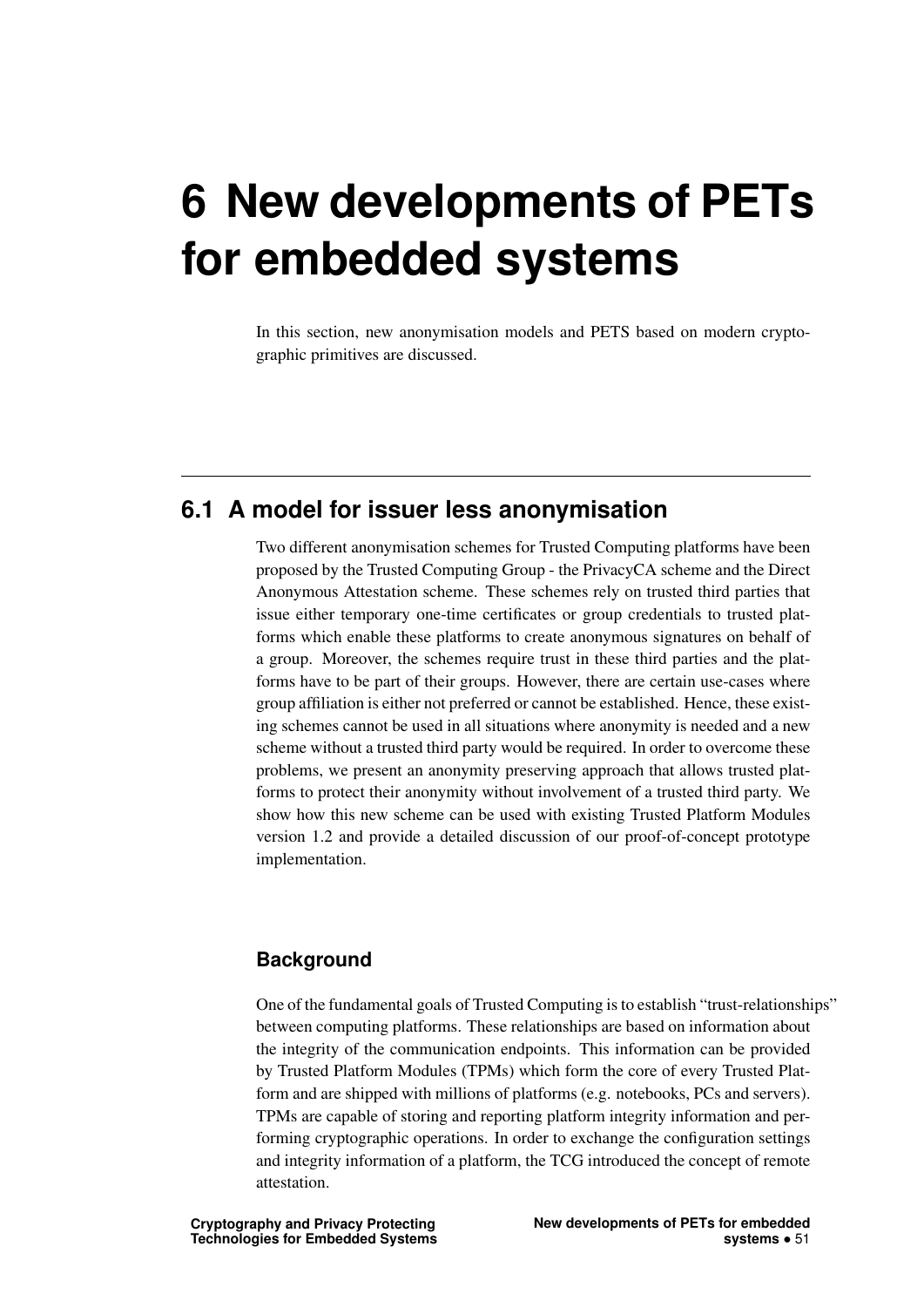However, both approaches rely on a trusted third party which is either a PCA or an issuer or group manager. This idea is acceptable as long as the interacting platforms are part of such a group. The group and the corresponding services could be established by a company or an official government institution. However, if you think of your private PC at home, which of these services would provide protection for your home platform?

A company's anonymization service will unlikely provide such a protection for the company's employees' private computers in order to protect their transactions in their spare-time. A private computing platform would have to rely on either paid anonymization services which would add extra cost to the platform's owner in order to receive anonymity protection or it would have to rely on free and open anonymization services where a platform and its user have to trust that the information sent to the service is dealt with correctly. However, the platform owner has no influence and no hold on the correct treatment of the information and the availability of the service. This raises the general question of how two platforms that are not part of one of such groups can establish a connection and stay anonymous at the same time. Hence, it would be reasonable to have an anonymization scheme that does not rely on such a trusted third party like a PCA or DAA issuer and that does not produce extra costs for clients.

Although it is possible for the TPM vendor to play the role of the DAA issuer, it is practically not possible to do so without providing extra services (i.e. a DAA infrastructure). Such an infrastructure would include the issuer component where the clients can obtain their credentials. Theoretically, it might be possible to ship TPMs with pre-installed credentials, however, in practice this is not the case. Furthermore, a revocation facility and a trusted-third-party service that checks and signs the issuer parameters is required - remember, before loading the signed issuer parameters into the TPM, their integrity and authenticity has to be checked what is done partly by the TPM and partly by the host platform. The signing party which signs the DAA parameters could also be the vendor, however, at the cost of an extra service and additional processing steps on the platform required for validating the parameters.

In order to address this problem, we turn our attention to *ring-signatures* which have been introduced by Rivest et al in the year 2001 [22]. This kind of signatures allows a signer to create a signature with respect to a set of public-keys. This way, a verifier who can successfully verify the signature, can be convinced that a privatekey corresponding to one of the public-keys in the set was used to create the signature. However, which private/public key-pair was used is not disclosed. Moreover, these signatures provide another interesting property: the ring-signatures are based on ad-hoc formed groups or lists of public-keys which can be chosen arbitrarily by the signer and they do not, in contrast to the PCA scheme or DAA scheme, rely on a third party. This last property is the most interesting one as we want to exploit this property for our purpose.

However, such signatures can become large, depending on the number of contributing public-keys. Efficient ring-signature schemes have been proposed in [11] and [9]. Unfortunately, these schemes cannot be applied for our purpose as we depend on the involvement of a TPM which we require to compute commitments and proofs for our approach.

In this document, we provide a detailed discussion of how ring-signatures based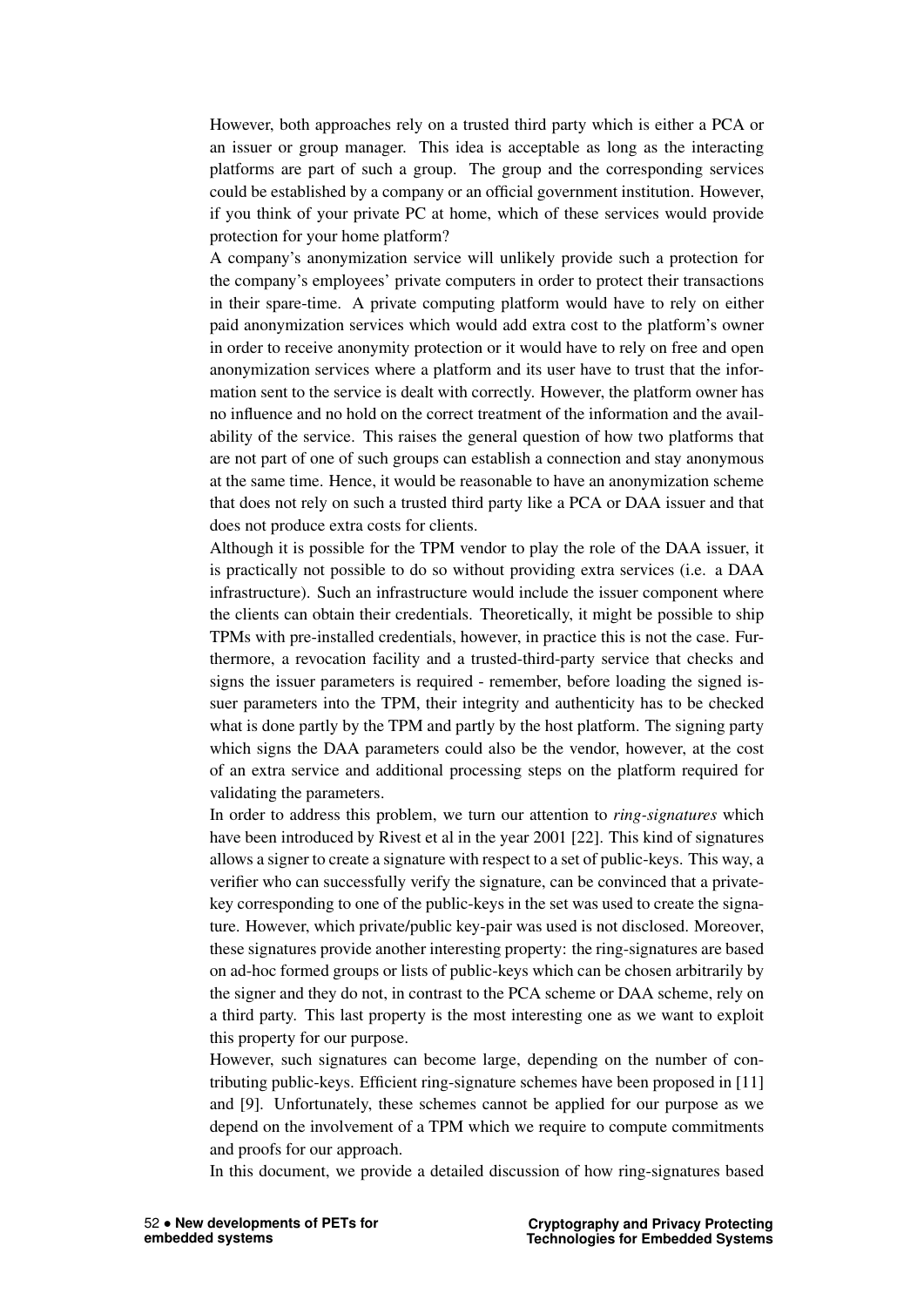on the Schnorr signature algorithm [23] can be created using the TPM DAA commands. Therefore, we show how the Schnorr ring-signing scheme can be modified in order to meet the requirements of the TPM's DAA functionality. Moreover, we define a protocol that allows a TPM to obtain a credential from a TPM vendor which is further used in our approach.

#### **Highlevel Description of Our Approach**

In this section, we give a high level discussion of our approach and define the following assumptions and definitions:

\* All TPMs are shipped with a unique RSA key-pair, the endorsement-key EK. Moreover, we assume that the vendors of the TPMs have issued an endorsement certificate To the TPM's endorsement keys in order to prove the genuineness of the TPM.

Both the signing platform H and the verifying platform V have to trust the TPM and the TPM vendor.

- \* An endorsement-key or *EK* denotes the endorsement key-pair (public and private part).
- \* An *endorsement-key-certificate* or *EK certificate* denotes a certificate that contains the public part of an endorsement key-pair.
- \* A *schnorr-key* or *SK* denotes a schnorr key-pair (public and private part).
- \* A *public-schnorr-key* or *public-SK* denotes the public part of a Schnorr-keypair.
- \* *schnorr-key-certificate* or *SK-certificate* denotes a certificate that contains the public part of a Schnorr key-pair.

We take advantage of the fact that each TPM is part of a certain group right from the time of its production, namely the group that is formed from all TPMs of a certain manufacturer.

Our approach is based on a *ring-signature* scheme where the ring is formed by a set of public-SKs and closed inside the TPM of the signer. Therefore, we have to show a verifier that the public-SK of the signing platform is an element of a group of public-SKs and that the ring was formed inside a genuine TPM. If he can successfully verify the signature, the verifier can trust that the signature was created inside a TPM. An introduction to ring-signatures can be found in [22] and [2] which we use as a basis for our trusted-third-party (TTP) less anonymization scheme.

For creating a signature, the signer chooses a set  $S = (SK_0, \ldots, SK_{n-1})$  of *n* public-SKs, that contribute to the signature. He computes the signature according to the algorithm discussed in Figure 19.

The ring is finally formed by computing the closing element inside the TPM. In typical Trusted Computing scenarios where remote attestation is used to provide a proof of the platform's configuration state, the signer generates an attestationidentity-key (AIK) with the TPM. This AIK is an ephemeral-key and can only be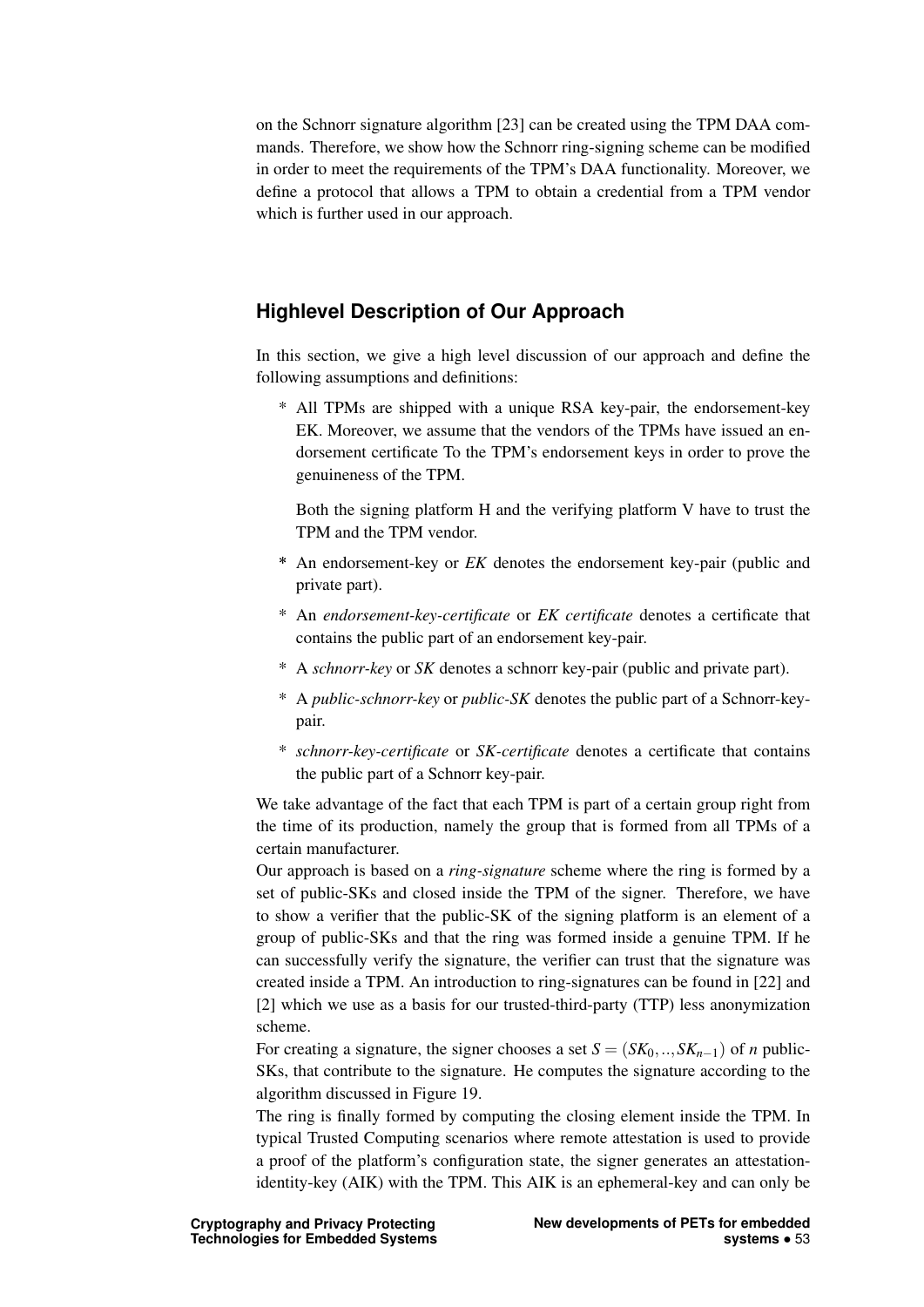used inside the TPM for identity operations. In our scenario, the AIK is signed with the ring-signature which results in the signature  $\sigma$  on the AIK. Nevertheless, it is possible to sign any arbitrary message m with this approach.

The verifier can now validate the signature and knows that the real signer's public-SK is an element of the set S. As a consequence, the verifier knows that the signer was a trusted platform and that the ring was formed inside a TPM. However, the verifier can not reveal the real identity of the signer. How this is achieved in our approach is discussed in Section 6.2.

#### **Discussion**

A Signer H and verifier V have to trust the TPM and its vendor. The verifier V validates the public certificates of  $SK_0, \ldots, SK_{n-1}$ . If all certificates were issued by TPM vendors, the verifier knows that the signer platform is equipped with a genuine TPM from a certain vendor. Otherwise, he rejects the signature. In contrast to the EKs which are pre-installed in the TPMs and certified by the vendors, SK are created dynamically in the TPM. Consequently, they have to be certified before they can be used for signature creation. How this is achieved and how SKs prove the genuineness of a TPM is discussed in Section 6.2.

The endorsement certificate and the SK-certificate cannot be linked to the TPM it belongs to, as it only provides information about the vendor of the TPM. This is true as long as the EK or the EK-certificate is not transmitted from a certain platform e.g. when used in a PrivacyCA or DAA scheme. A typical Infineon EKcredential contains the standard entries: the public-EK of the TPM, a serial number, the signature algorithm, the issuer (which is an Infineon intermediate CA), a validity period (typically 10 years), RSA-OAEP parameters and a basic constraint extension (RFC3280). The subject field is left empty. For our experiments, we created SK-test-certificates with according entries. The design of the TPM restricts the usage of the EK which can only be used for decryption and limits its usage to the two aforementioned scenarios. In these schemes, the EK-certificate could be used to track certain TPMs as the PCA might store certification requests and the corresponding TPMs. If the PCA is compromised, an adversary is able to identify which TPM created certain signatures. This is not possible in our scheme, as rings are formed ad-hoc and no requirement for sending the EK from the platform it belongs to, exist. An SK-certificate might be revoked for some reason. In this case, the signer must realize this fact before creating a signature. Otherwise, the signer could create a signature, including invalid SKs. Assuming that the signer uses a valid SK to create his signature, the verifier would be able to distinguish between valid (the signers) SK and invalid SKs. Consequently, the signer's identity could be narrowed down or in case all other SKs are revoked, clearly revealed. A time stamp could be used to define the time of signature creation. The validating platform could then check if the certificate was revoked before or after the time of signing. However, this idea requires the signer to use Universal Time Code (UTC) format in order to eliminate the time zone information which could also be used to narrow down the identity of the signer.

One advantage of this approach is that the SKs may be collected from different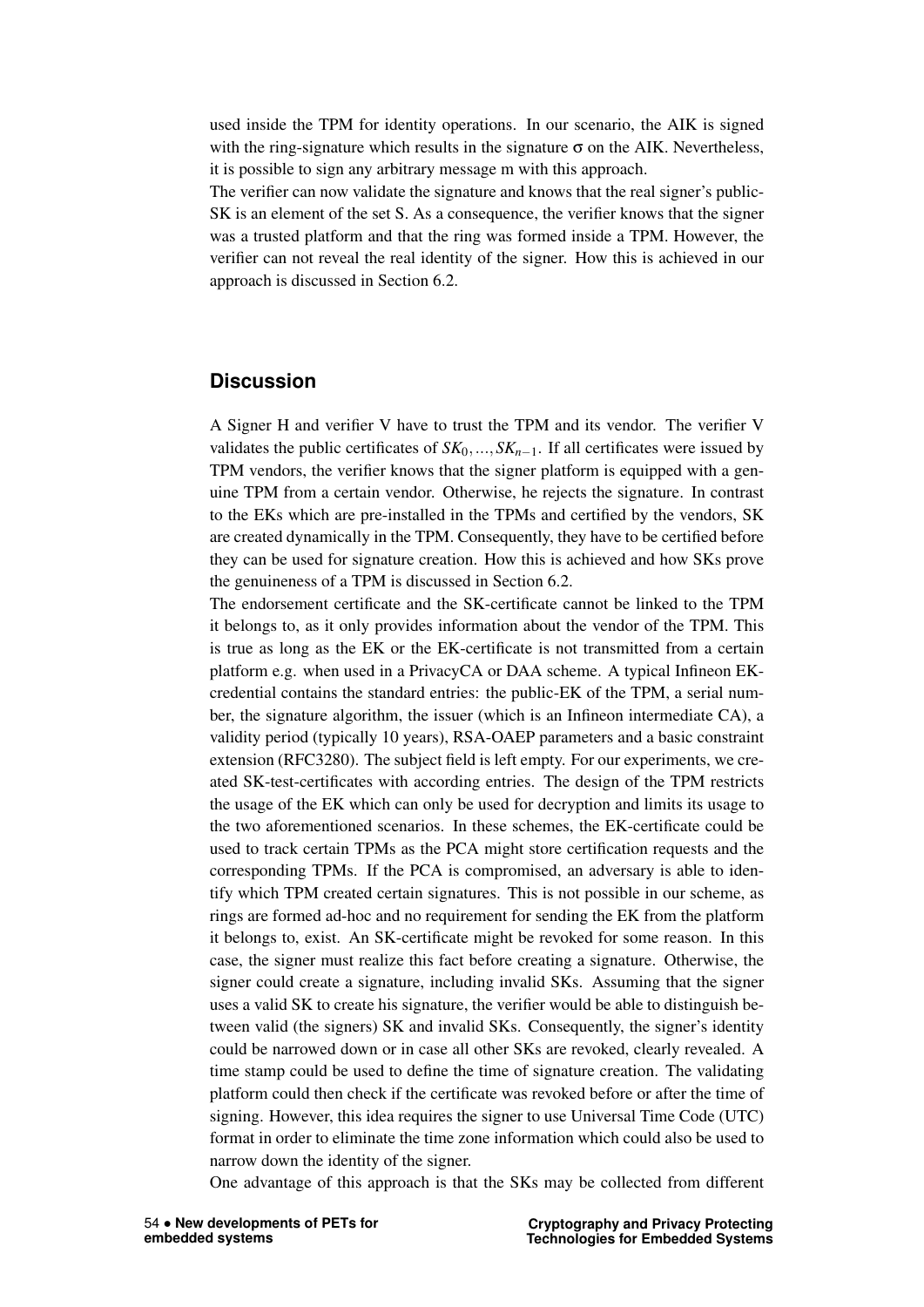sources. However, in order to keep the effort for collecting the SKs and managing the repositories low, a centralized location for distributing the SK-certificates could be reasonable. Such a location might be the TPM vendor's website but it is not limited to this location. Our scheme can be applied in various use-cases where it is important to form ad-hoc groups with no dedicated issuer. Aside non-commercial and private usage scenarios, such groups, for example, often occur in peer-to-peer systems. Moreover, the scheme can be used according to Rivest's idea for whistle blowing [22].

### **6.2 Schnorr Signature based Approach**

In this section, we discuss our Schnorr signature based approach which is based on a publication from Abe et al, who proposed to construct ring-signatures based on Schnorr signatures [2] in order to reduce the size of the overall signature. In contrast to the approach from Rivest [22], the idea of Abe et al does not require a symmetric encryption algorithm for the signature creation and uses a hash function instead. This idea can be used for our approach with a few modifications of the sign and verify protocol. A major advantage of this approach is that we can use existing TPM 1.2 functionality to compute this kind of signatures. In order to do so, we can exploit the DAA *Sign* and *Join* protocol implementation of the TPMs v1.2.

**Signature Generation.** Let *n* be the number of public-*SKs* contributing to the ring-signature and *H* a hash function  $H_i: \{0,1\}^* \Rightarrow \mathbb{Z}_n$ . *j* is the index of the signer's public-key  $SK_j$  consisting of  $y_i$ , the modulus  $N_i$  and  $g_i$  with  $N_i = p_i q_i$  and  $p_i, q_i$  are prime numbers. A signer  $S_j$  with  $j \in (0, ..., n-1)$  has the private-key  $f_j \in \{0, 1\}^{l_H}$  and the public-key  $y_j = g_j^{f_j} \mod N_j$ .

The signer can now create a ring-signature on the message *m* by computing:

- 1. Compute  $r \in \mathbb{Z}_{N_j}$  and  $c_{j+1} = H_{j+1}(SK_0, \ldots SK_{n-1}, m, g^r_j \mod N_j)$
- 2. For *i*=j+1..*n*−1 and 0.. *j* −1.
- 3. Compute  $s_i \in \mathbb{Z}_{N_i}$  and  $c_{i+1} = H_{i+1}(SK_0...SK_{n-1}, m, g_i^{s_i}y_i^{c_i} \mod N_i)$ , if  $i+1 =$ *n* then set  $c_0 = c_n$ .
- 4. Finally, calculate  $s_j = r f_j c_j \mod N_j$  to close the ring.

The result is a ring of Schnorr signatures  $\sigma = (SK_0...SK_{n-1}, c_0, s_0,...,s_{n-1})$  on the message *m* where each challenge is taken from the previous step.

#### **Using a TPM 1.2 to Compute Schnorr Signatures**

In our approach, we want to involve the TPM of the signer in order to close the ring by exploiting the TPM's DAA commands. A detailed explanation of the DAA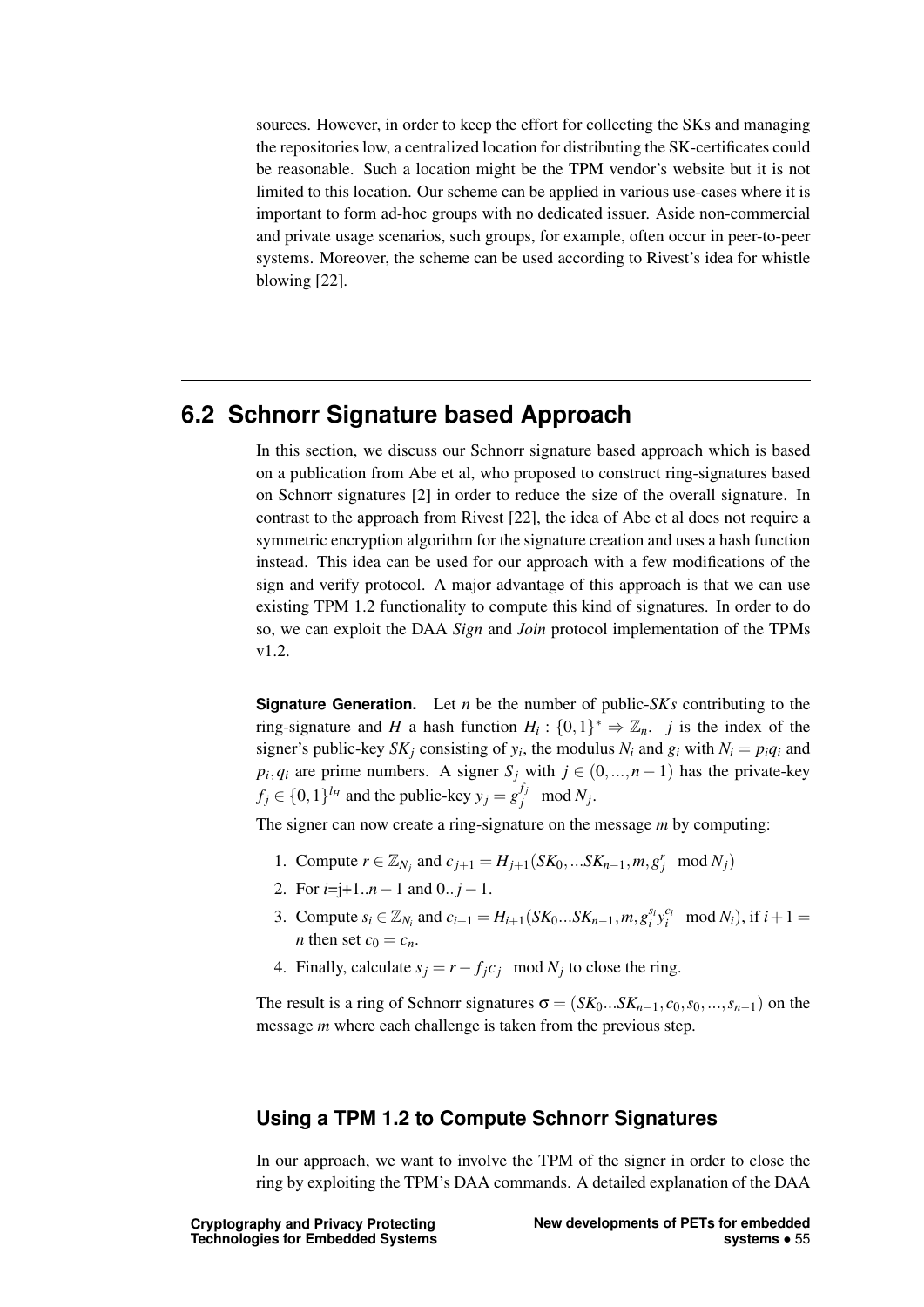commands and their stages can be found in the following Paragraphs of this Section.

Although the DAA scheme is based on Schnorr signatures, the TPM is not able to compute Schnorr Signatures a-priori. However, we can use the TPM DAA Sign and TPM DAA Join commands to compute Schnorr signatures for our purpose. Therefore, we extend the algorithm description with the stages that have to be gone through during the execution of the TPM commands:

A signature on the message *m* can be computed as follows: Let  $(g, N)$  be public system parameters,  $y = g^f \mod N$  the public-key and  $f$  the private-key (Note that for computational efficiency,  $f$  is split into  $f_0$  and  $f_1$  inside a TPM). For simplicity reasons, we use a common modulus *N* and a fixed base *g* for all contributing platform's in our further discussions. *M* is 20 byte long nonce required for computing a DAA signature inside a TPM.

- 1. Let  $L = y_i$  with  $(i = 0..n 1)$  be a list of *n* public-keys including the signer's key that contribute to the signature and let *j* be the index of the signer's public-key *y<sup>j</sup>* .
- 2. Execute TPM DAA Sign to stage 5 and retrieve  $T = g^{r_0} \mod N$  from the TPM (see Table 13 for the DAA Sign command steps).
- 3. Compute a random  $M_{T_i}$  and  $c_{j+1} = H_{j+1}(H(H(g||n||y_0||...||y_{n-1}||T))||M_{T_i})||1$  or 0 ||m or *AIK*)
- 4. For  $i = j + 1..n 1$  and  $0..j 1$ .

Compute a random  $M_{T_i}$ ,  $s_i$ .

Compute  $c_{i+1} = H_{i+1}(H(H(g||n||y_0||...||y_{n-1}||e_i))||M_{T_i})||1 \text{ or } 0||m$  or AIK) with  $e_i = g^{s_i} y_i^{c_i} \mod N$ .

5. To close the ring, continue to execute the TPM DAA Sign command protocol:

Continue to stage 9 and send  $c_{in} = H(g||n||y_0||...||y_{n-1}||e)$  with  $e = T * y^{c_i}$  to the TPM which computes  $c = H(c_{in}||M_{T_j})$  and outputs  $M_{T_j}$ .

Continue to stage 10 and send either:

 $b = 1$ , *m* is the modulus of a previously loaded AIK

 $b = 0, m = H(m \text{essage})$  to compute  $c = H(c||b||m/AIK)$  (where  $c_i = c$ )

Continue at stage 11 and compute  $s_j = r_0 + c_j f_0$  via the TPM

6. Abort the DAA protocol with the TPM and output the signature  $\sigma =$  $(c_0, s_0, \ldots, s_{n-1}, M_{T_0}, \ldots, M_{T_{n-1}})$ 

Figure 19: Schnorr Ring-Signature creation

**Computing the Schnorr Ring-Signature.** In order to compute a Schnorr signature, we can exploit the TPM DAA Sign command. Therefore, we start the protocol and execute stages 0 to 11 as defined in [33], however, for our purpose, only stages 2 to 5 and 9 to 11 are of interest.

Table 13 shows the steps for running the DAA Sign protocol with a TPM. The TPM DAA Sign command is executed in 16 stages by sub-sequent execution of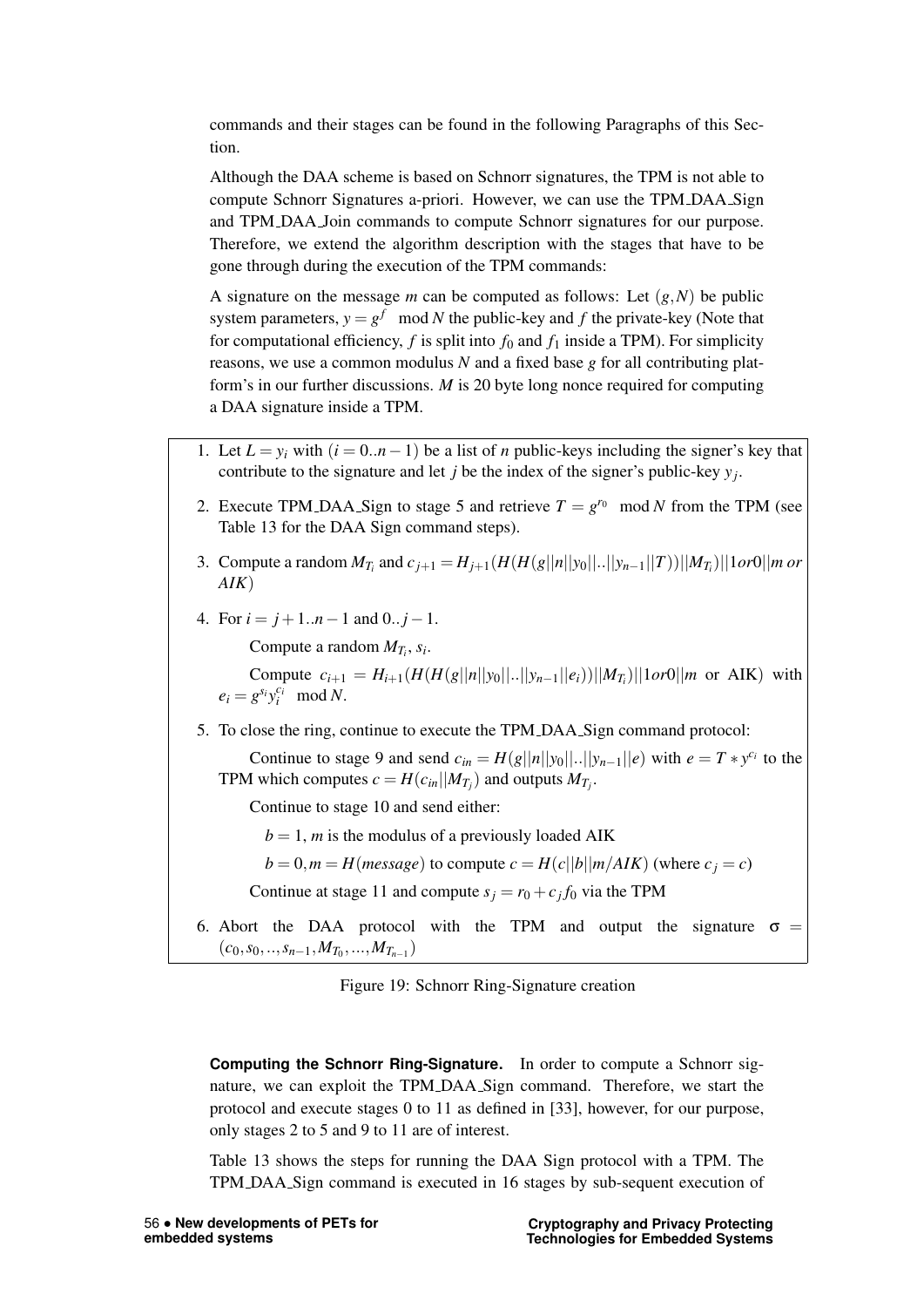| <b>Stage</b>   | Input <sub>0</sub>   | Input1         | <b>Operation</b>                   | Output           |
|----------------|----------------------|----------------|------------------------------------|------------------|
| $\theta$       | DAA_issuerSettings - |                | init                               | DAA_session      |
|                |                      |                |                                    | handle           |
| 1              | $enc(DAA_param)$     |                | init                               |                  |
| $\overline{c}$ | $R_0 = g$            | n              | $P_1 = R_0^{r_0} \mod N$           |                  |
| 3              | $R_1 = 1$            | n              | $P_2 = P_1 * R_1^{r_1} \mod N$     |                  |
| 4              | $S_0 = 1$            | n              | $P_3 = P_2 * S_0^{r_{V_1}} \mod N$ | $\overline{a}$   |
| 5              | $S_1 = 1$            | n              | $T = P_3 * S_1^{r_{V_2}} \mod N$   | $\boldsymbol{T}$ |
| $\bullet$      | $\ddot{\phantom{0}}$ | ٠              |                                    |                  |
|                |                      |                |                                    |                  |
| 9              | $c_{in}$             |                | $c' = H(c_1  M_T)$                 | $M_{T_i}$        |
| 10             | b                    | <b>or</b><br>m | AIK $c_i = H(c'  b  m)$            | $c_i$            |
|                |                      | handle         |                                    |                  |
| 11             |                      |                | $s_0 = r_0 + c_i f_0$              | $S_{0}$          |

Table 13: TPM DAA Sign Command Sequence

the command.

It is not required to finish the *Sign* protocol and we can terminate the DAA session at stage 11 and leave out stages 12 to 15. Stages 6 to 8 have to be executed but the results can be ignored.

In order to use this approach, we had to modify the Schnorr signature generation and verification scheme: The TPM DAA Sign command requires a *nonce* from the verifier to get a proof for the freshness of the signature and computes *H*(*nonce*|| $M_{T_j}$ ) where  $M_{T_j}$  is a random number generated inside the TPM. We do not require this proof and set  $c_{in} = H(g||N||y_0||...||y_{n-1}||e)$  (with  $e = g^{r_0}y_j^{c_{j-1}}$ *j* mod *N*) in our scheme. However, the resulting value  $M_{T_j}$  has to be recorded as we require it to verify the signature. As a result, the TPM computes  $c_j =$  $H((H(c_{in})||M_{T_j})||1 or 0||mor AIK).$ 

The rest of the stages may be ignored and the session can be closed by issuing a TPM Flush Specific command to the TPM. The resulting signature is  $\sigma$  =  $(c_0, s_0, \ldots s_{n-1}, M_{T_0}, \ldots M_{T_{n-1}})$  plus the list of public-*SKs* {*SK*<sub>0</sub>...*SK*<sub>*n*−1</sub>}. The parameter  $b = 0$  instructs the TPM either to sign the message *m* that is sent to the TPM or if  $b = 1$  to sign the modulus of an AIK which was previously loaded into the TPM. In this case, *m* contains the handle to this key which is returned when the key is loaded by a TPM LoadKey2 command [33]. The latter case is the typical approach for creating AIKs that may be used for remote attestation.

**Verifying the Schnorr Ring-Signature.** The signature  $\sigma = (c_0, s_0, ..., s_{n-1}, M_{T_0}, ..., M_{T_{n-1}})$ can now be verified as follows in Figure 6.2: The verification of the signature does

- 1. For  $i=0..n-1$
- 2. Compute  $e_i = g^{s_i} y_i^{c_i} \mod N$  and  $c_{i+1} = H(H(H(g||N||y_0||...||y_{n-1}||e_i))||M_{T_i})||1 \text{ or } 0||m$ *orAIK*).
- 3. Accept if  $c_0 = H_0(H(H(g||N||y_0||...||y_{n-1}||e_{n-1})||M_{T_0})||1$ *or*0 $||$ *morAIK*)

Figure 20: Schnorr Ring-Signature verification

not involve a TPM.

**Cryptography and Privacy Protecting Technologies for Embedded Systems**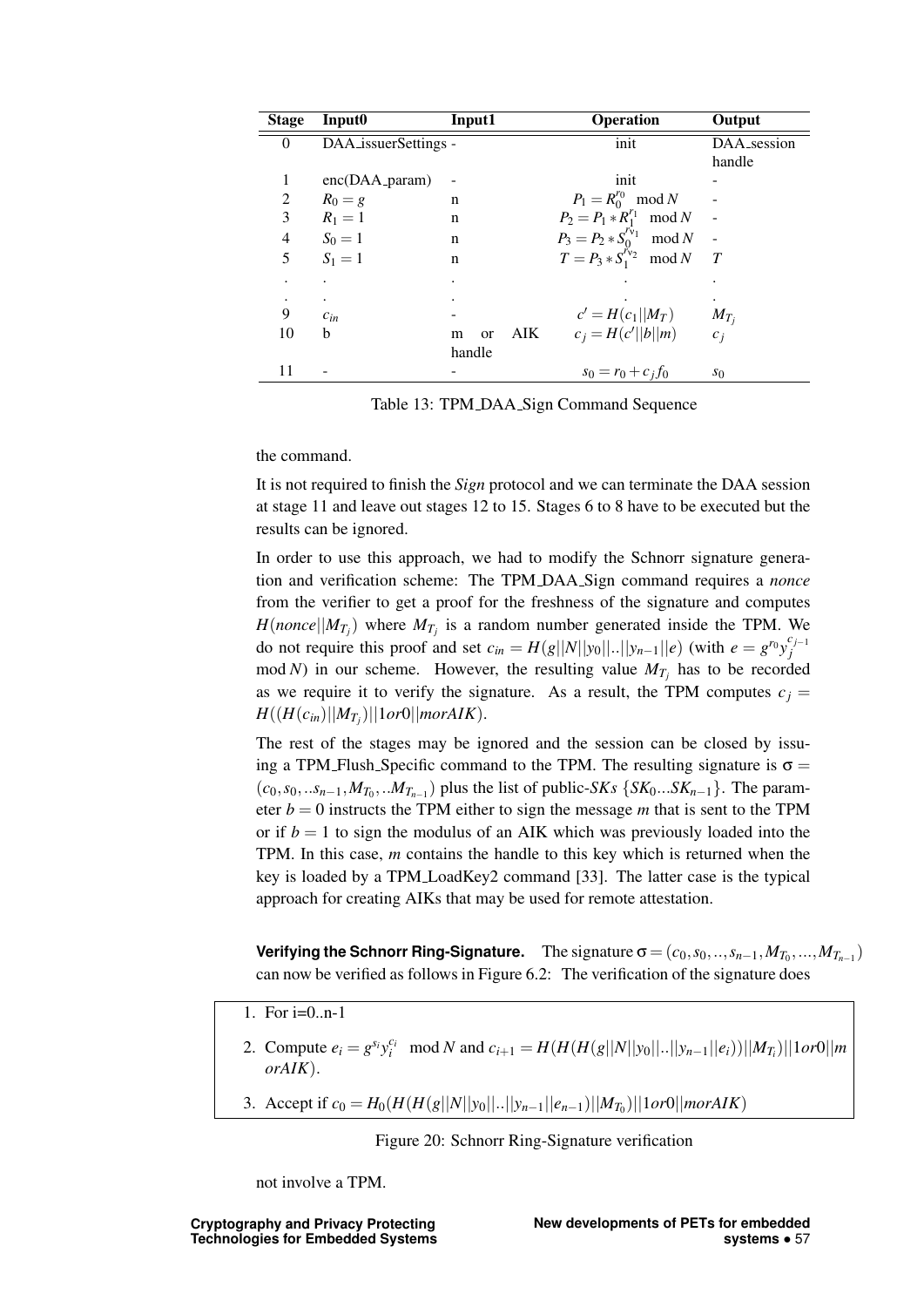**Parameter Setup.** Before executing the Join protocol, we have to generate the DAA parameters i.e. issuer public-key, issuer long-term public-key [33] which we require during the execution of the protocol to load our signature settings into the TPM. In order to compute the platform's public and private Schnorr key, we first have to commit to a value  $f_0$  by computing  $y = g_0^f \mod N$ . This can be done executing the TPM\_DAA\_Join command: with the parameters:  $R_0 = g, R_1 =$  $1, S_0 = 1, S_1 = 1$ , a composite modulus  $N = p * q$  where *g* is a group generator  $g \in \mathbb{Z}_n$  and *p*, *q* prime values.

| <b>Stage</b> | Input <sub>0</sub>        | Input1           | <b>Operation</b>                                                     | Output         |
|--------------|---------------------------|------------------|----------------------------------------------------------------------|----------------|
| $\Omega$     | $DAA$ <sub>-count=0</sub> |                  | init session                                                         | DAA_session    |
|              | (repeat stage 1)          |                  |                                                                      | handle         |
|              | n                         | tings)           | sig(issuer set- verify sig(issuer settings)                          | $\blacksquare$ |
|              |                           | ٠                |                                                                      |                |
| 4            | $R_0 = g$                 | $\boldsymbol{n}$ | $P_1 = R_0^{f_0} \mod N$                                             |                |
| 5            | $R_1 = 1$                 | n                | $P_2 = P_1 * R_1^{f_1} \mod N$<br>$P_3 = P_2 * S_0^{s_{V_0}} \mod N$ |                |
| 6            | $S_0 = 1$                 | $\boldsymbol{n}$ |                                                                      |                |
| 7            | $S_1 = 1$                 | n                | $y = P_3 * S_1^{\tilde{s_{V_1}}} \mod N$                             | $\mathcal{V}$  |
|              | $\cdot$                   | ٠                |                                                                      |                |
| 24           |                           |                  | $E=enc(DAA_param)$                                                   | Ε              |

Table 14: TPM DAA Join Command Sequence

After finishing the protocol, we have obtained the public Schnorr key *y* and the secret-key  $f_0$  which is stored inside the TPM.

The DAA commands (as shown in Table 14) are executed in 25 stages by subsequently executing the command with different input parameters (*Input0*, *Input1*). Each stage may return a result (*Output*). Parameters that are marked with "-" are either empty input parameters or the operation does not return a result. Column *Stage* shows the stage, *Input0*, *Input1* the input data, column *Operation* the operation that is executed inside the TPM and *Output* shows the result of the operation.

In stage 7 we can obtain the public-key  $y = g^{f_0} \mod N$ . Although they do not contribute to the public-key generation, the rest of the stages have to be run through in order to finish the *Join* protocol and to activate the keys inside the TPM.

The DAA issuerSettings structure contains hashes of the system parameters (i.e.  $R_0, R_1, S_0, S_1, N$  so that the TPM is able to prove whether the parameters that are used for the signing protocol are the same as the ones used during the *Join* protocol. A discussion how the issuer settings are generated is given in Section 7.

**Security Parameter Sizes.** We suggest the following sizes for the required parameters:

- 1.  $l_h = 160$  bits, length of the output of the hashfunction *H*.
- 2.  $l_n = 2048$  bits, a public modulus.
- 3.  $l_f = 160$  bits, size of the secret key in the TPM.
- 4.  $l_r \in \{0,1\}^{l_f+l_h}$  bits, random integers.
- 5.  $l_g < 2048$  bits, public base  $g \in \mathbb{Z}_n$  with order *n*.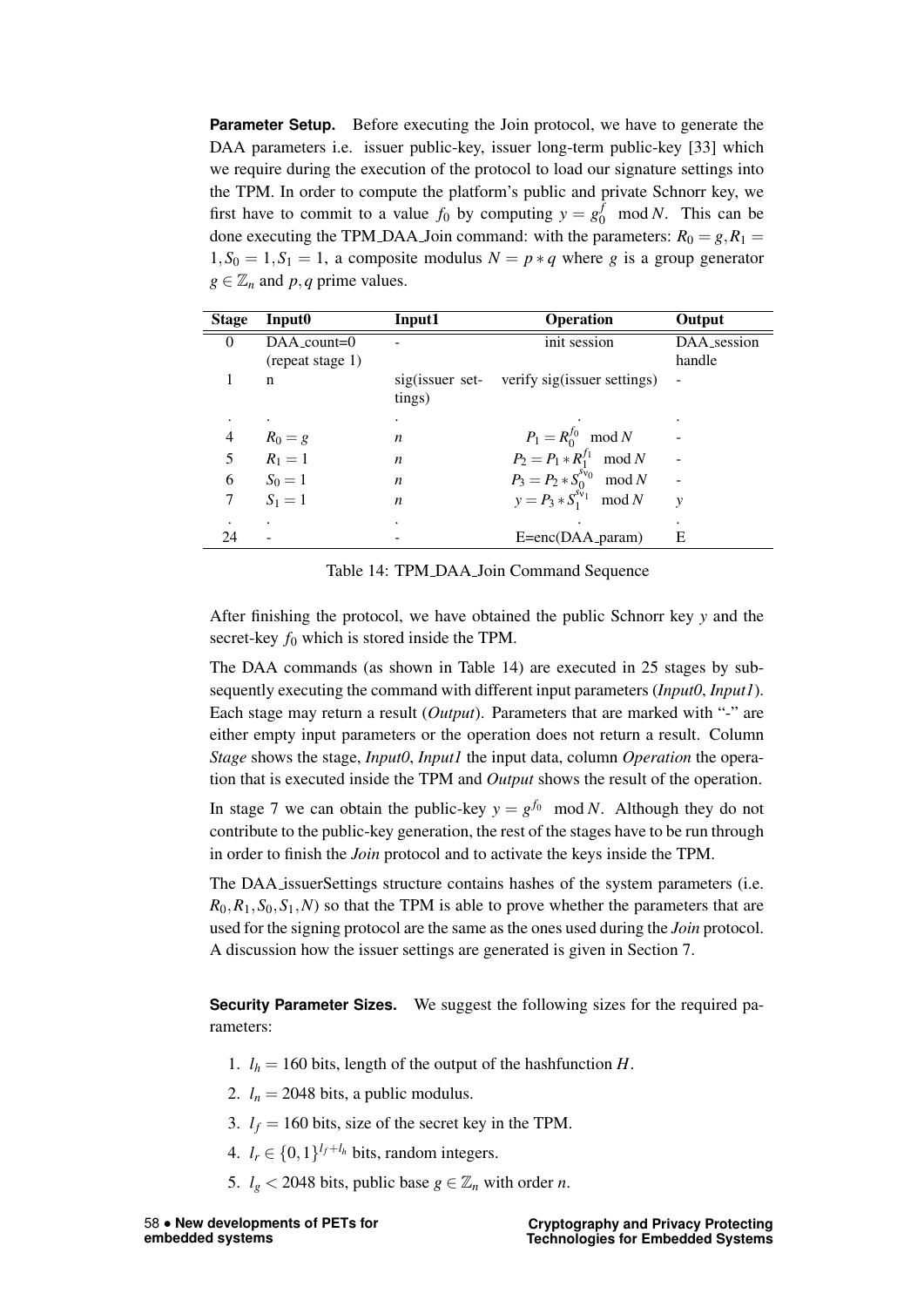#### **Obtaining a Vendor Credential**

One issue remains open: while all TPMs are shipped with an endorsement-key and an according vendor certificate, our Schnorr key does not have such a credential. Hence, we can

- 1. assume that TPM vendors will provide Schnorr credentials and integrated them into TPMs right in the factory.
- 2. obtain a credential by exploiting the DAA Join protocol.

While the first solution is unlikely to happen, the second one can be achieved with TPMs 1.2. For this approach, we have to use the public RSA-EK and the DAA Join protocol from the TPM.

The credential issuing protocol runs as follows:

- 1. The TPM vendor receives a request from the trusted client to issue a new vendor credential
- 2. The vendor computes a nonce and encrypts it with the client's public-*EK*  $EN = enc(nonce_I)_{EK}$
- 3. The client runs the Join protocol to stage 7 and sends *EN* to the TPM (see Table 14)
- 4. The TPM decrypts the nonce and computes  $E = H(y||\text{none}_I)$  and returns *E*
- 5. The client sends  $(E, y, N, g)$  to the vendor who checks if  $(E, y)$  is correct.
- 6. The vendor issues a credential on the public Schnorr key *y*.

By validating the *EK*-certificate, the vendor sees that the requesting platform is indeed one of its own genuine TPMs. Moreover, the encrypted nonce can only be decrypted inside the TPM which computes a hash from *y* and *nonce<sup>I</sup>* , therefore, the issuer has proof that *U* was computed inside the TPM which he issues a certificate.

#### **Discussion**

Experimental results show that the computation of a single sign operation involving a single public-key of the ring signature takes about 27 ms (on average) which is in total  $27*(n-1)$  ms +  $sig<sub>TPM</sub>$ .  $sig<sub>TPM</sub>$  is the signing time of the TPM for the complete signature and  $n$  is the number of contributing keys. When computing a ring-signature with 100 public-keys, the overall time is about 3 seconds on average, making this approach feasible for desktop platforms. We used a Java implementation for our tests, hence, optimized C implementations (e.g. based on OpenSSL [31]) could increase this performance by a few factors. The verification of a ring signature takes about the same time as the signature creation. For details on the implementation see Section 7.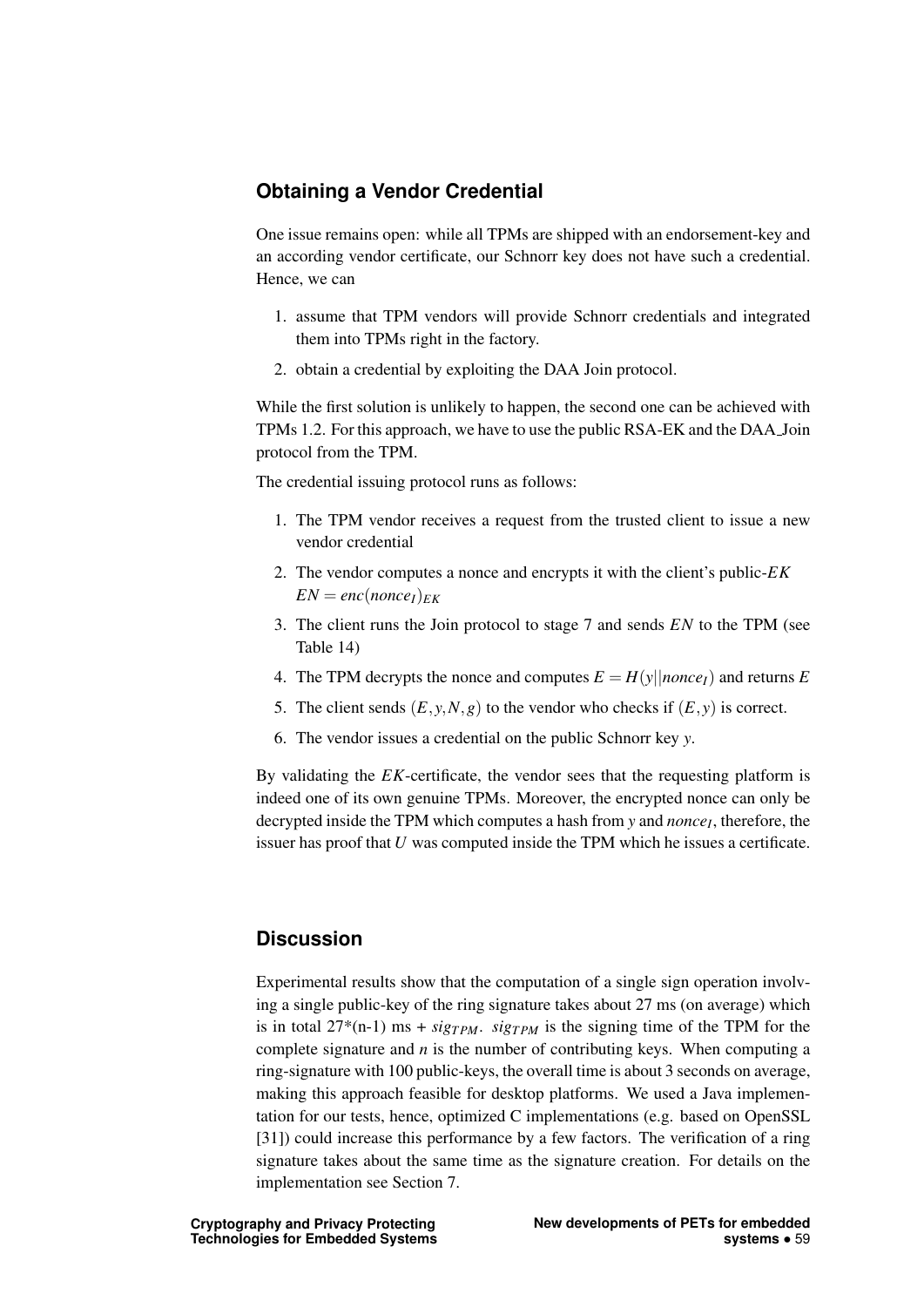For the sake of completeness, we provide the performance values of our test TPMs, demonstrating the time required for a full DAA-Join command and the stages 0-11 of the DAA-sign command (see Table 15).

| <b>Operation</b> | <b>Infineon</b> | <b>ST Micro</b> | Intel            |
|------------------|-----------------|-----------------|------------------|
| DAA Join:        | 49.7 s          | 41.9 s          | 7.6 s            |
| DAA Sign         |                 |                 |                  |
| Stages 0-11:     | 32.8 s          | 27.2 s          | 3.9 <sub>s</sub> |

Table 15: TPM DAA Sign Command Measured Timings

For the DAA *Sign* operation, we are only interested in the stages 0-11 (see Figure 19), hence we can abort the computation after stage 11. All measurement results are averaged values from 10 test runs. The Intel TPM is a more sophisticated micro controller than the ST Micro and Infineon TPMs and is integrated into the Intel motherboard chips which results in a tremendous performance advantage [15]. Details of the evaluation environment can be found in Section 7.

The slower performance of the Infineon TPM can be related to hard- and software side-channel countermeasures integrated in the microcontroller. These countermeasures are required to obtain a high-level Common Criteria certification such as the Infineon TPM has obtained  $5$ .

The TPMs do not perform a detailed check of the *input0* and *input1* parameters, they only check the parameter's size which must be 256 bytes where the trailing bytes maybe be zero. Hence, it is possible to reduce the computation of the commitment from  $U = R_0^{f_0} R_1^{f_1}$  $I_1^{\{f_1\}} S_0^{\{v_0\}} S_1^{\{v_1\}}$  mod *n* to  $U = R_0^{f_0}$  mod *n* where  $f_0$  is the private signing-key by setting  $R_0 = g$  and  $R_1 = S_0 = S_1 = 1$ .

A similar approach is used for the signing process. In stages 2 and 11 from Table 13 we compute the signature  $(c, s)$  on the message *m*. The message may be a hash of an arbitrary message or the hash of the modulus *nAIK* of an AIK that was loaded into the TPM previously.

If a signer includes a certificate other than a  $EK<sub>S</sub>$  certificate in his ring, the verifier recognized this when verifying the credentials. If the signer closes the ring with a decrypt operation outside the TPM, the signature cannot be validated as he obviously did not use a valid  $EK_S$  and the assumption that only valid  $EK_Ss$  may contribute to a signature is violated.

The originality of the TPM can be proven by the Schnorr EK-credential as the TPM vendor only issues certificates to keys that were created in genuine TPMs manufactured by himself. This is proven during the execution of the DAA Join protocol where the vendor sends a nonce to the TPM which he encrypted with the original endorsement-key.

One could argue that obtaining a new vendor credential for the public part Schnorr key is just another form of joining a group like in the DAA scheme. But remember that all TPMs are part of the group formed by the TPMs of a certain vendor right from the time of manufacturing. Consequently, it is not required and not even possible to join the group again. Hence, our modified join protocol is a way of obtaining a credential for the Schnorr key.

<sup>5</sup>http://www.trustedcomputinggroup.org/media room/news/95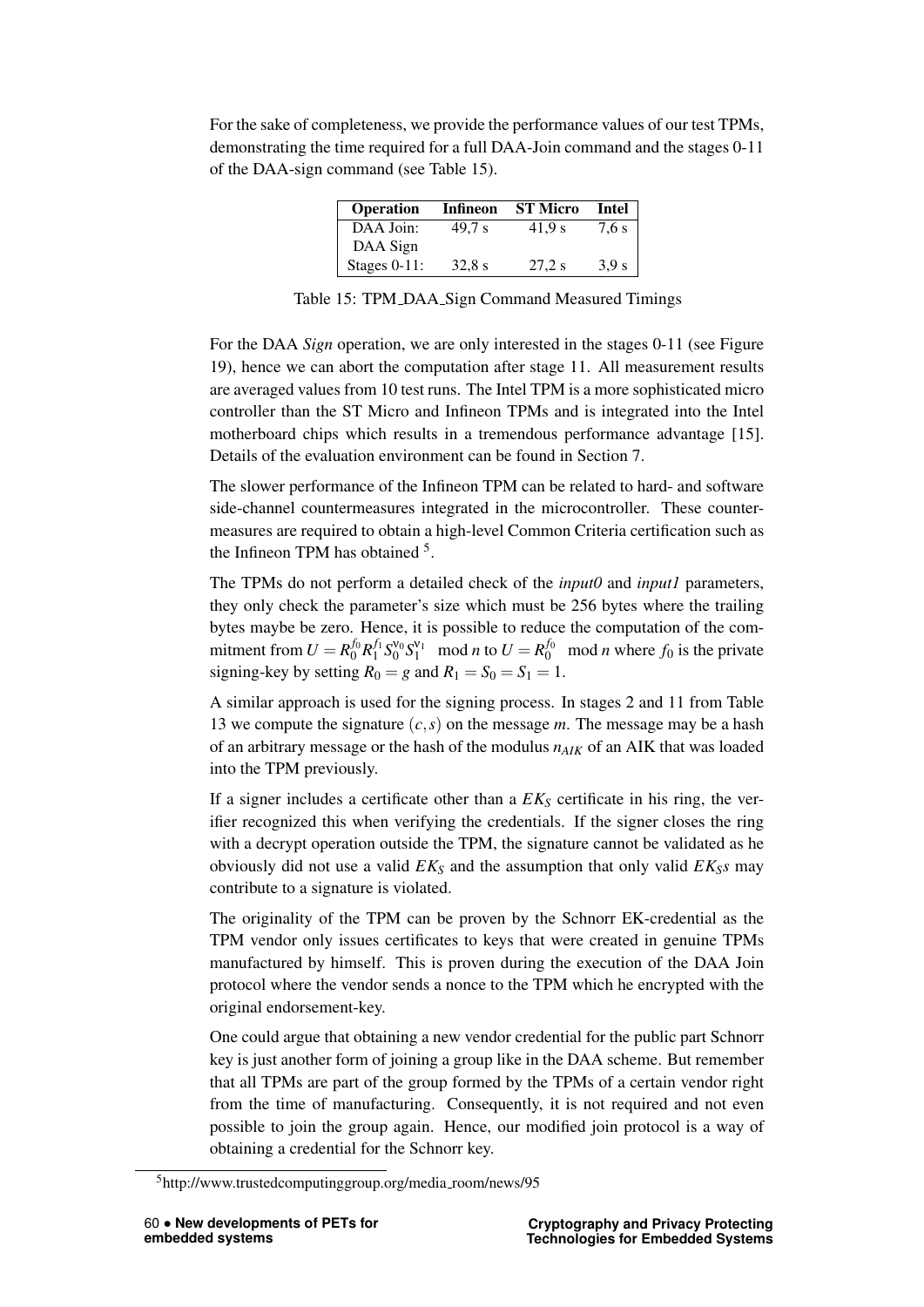## **6.3 RSA Signature Based Scheme**

This approach is based on the assumption that every TPM is equipped with an endorsement key and that the vendor has issued a corresponding EK-credential to the EK. A concrete example, therefore, are the Infineon TPMs which are equipped with an EK-credential and which can be validated with information from the Infineon public-key infrastructure (PKI). Moreover, Infineon has obtained a certificate from Verisign to certify their TPM Vendor CA allowing Infineon EKs to be validated up to a commonly trusted root <sup>6</sup>.

A drawback of this approach is, however, that we require to compute the reverse operation of a signature with the *EK* inside the TPM in order to form the ring. Existing TPMs do not support this feature the way we need it. The TPM can decrypt data that was previously encrypted with the public *EK*. This operation is based on the RSA-OAEP [16] encryption scheme which requires an OAEP padding of the encrypted data. However, we require a decryption operation that does not apply a padding in order to form the ring.

**Creating the Signature.** Our scheme uses the RSA-EK credentials of the TPMs to create a ring-signatures. A signer can create a ring-signature as follows:

#### Let *n* be a public RSA modulus.

- 1. Fetch *l* endorsement key certificates.
- 2. Compute  $r_k \in \{0, 1\}^{l_n}$  and  $c_{k+1} = H_{k+1}(EK_i, . . EK_{l-1}, m, r_k)$
- 3. Compute  $s_i \in \{0,1\}^{l_n}$  and  $c_{i+1} = H_{i+1}(EK_i, . . EK_{l-1}, m, (c_i + s_i)^{e_i} \mod n)$  for i=  $k+1...n$ , 1-1 and  $i = 0...k-1$ .
- 4. Send *c<sup>k</sup>* to the TPM.
- 5. Compute  $s_k = (r_k c_k)^{d_{E K_R}}$  mod *n* inside the TPM
- 6. Output the signature  $\sigma = (EK_0, ..., EK_{l-1}, c_0, s_0, ..., s_{l-1})$

#### Figure 21: RSA ring-signature creation

To compute a ring-signature, the TPM would require a functionality to compute a RSA decryption operation for computing  $s_k = (r_k - c_k)^{d_k} \mod n$ . Unfortunately, it is not possible to do so inside common TPMs. Although the EK can be used for decryption operations, it can not be used for arbitrary decryption operations because the EK is a RSA-OAEP key which applies a special padding on the data

<sup>6</sup>See http://www.infineon.com/cms/en/product/channel.html?channel=ff80808112ab681d0112ab692060011a for further details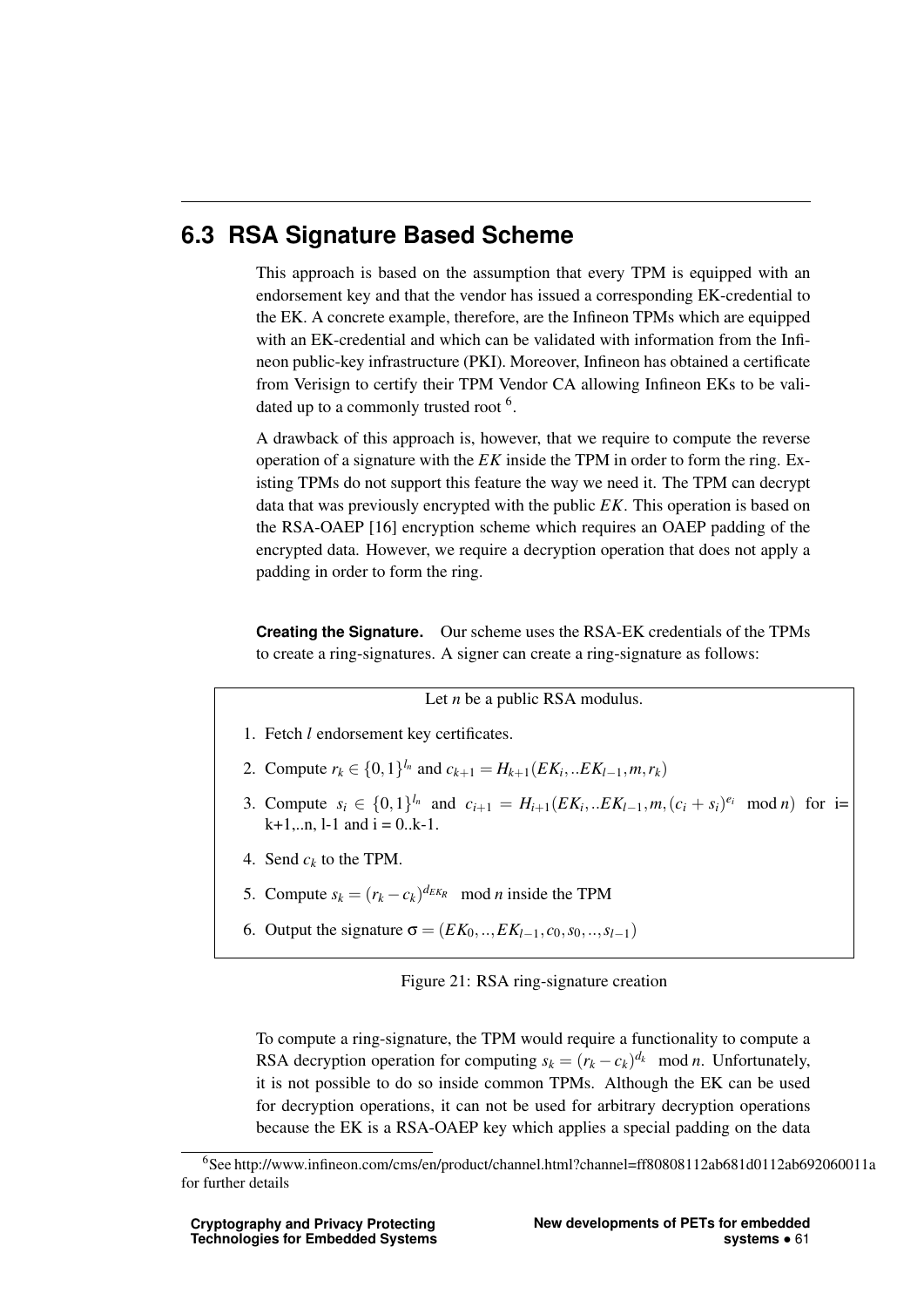before encryption [16]. It is not possible to perform a *raw* decryption operation which we would require to close the ring.

In order to overcome this problem, we propose an additional TPM command which we added, for testing purposes, to the TPM emulator [28]. The TPM Ring Close command allows us to apply this decryption operation and to form the ring.

**Verifying the Signature** The signature  $\sigma = (EK_0..EK_{n-1}, c_0, s_0, ..., s_{n-1})$  on *m* can now be verified via:

- 1. For  $i = 0,..., n-1$
- 2. Compute  $r_i = (c_i + s_i)^{e_i} \mod n$  (where  $e_i$  is the public EK)
- 3. Compute  $c_{i+1} = H_{i+1}(EK_0, \ldots, EK_{n-1}, m, r_i)$
- 4. Check if  $c_0 = H_0(EK_0..EK_{n-1},m,r_{n-1})$  and accept if true
- 5. Verify that  $EK_i$  for  $i = 0..n 1$  are valid TPM endorsement credentials.

A single signature operation with this approach takes 8 ms. We can give no realworld performance values for the TPM operation as we used the TPM emulator. However, if we assume that a typical RSA operation (e.g. the TPM Sign command) takes about 1.5 seconds and which is the same operation that we require to close the ring, we get an overall result of 1500+8\*n ms where n denotes the number of public-keys involved.

#### **Discussion**

This approach works with the endorsement credentials that are shipped together with the TPMs and which are issued by the TPM vendors.

The TPM is assumed to be trusted by host *H* and verifier *V*. For platform authentication, the anonymization scheme has to make sure that the verifier cannot be cheated by the signer and it must prevent the verifier from identifying the signer platform.

If a signer includes a certificate other than a *EK* certificate in his ring, the verifier recognized this when verifying the credentials. If the signer closes the ring with a decrypt operation outside the TPM, the signature cannot be validated as he obviously did not use a valid *EK* and the assumption that only valid *EKs* may contribute to a signature is violated.

It is not required that the list of EK credentials is transmitted along with the signature. The signer could, e.g., publish the list with a web-service and send only the URL pointing to the certificates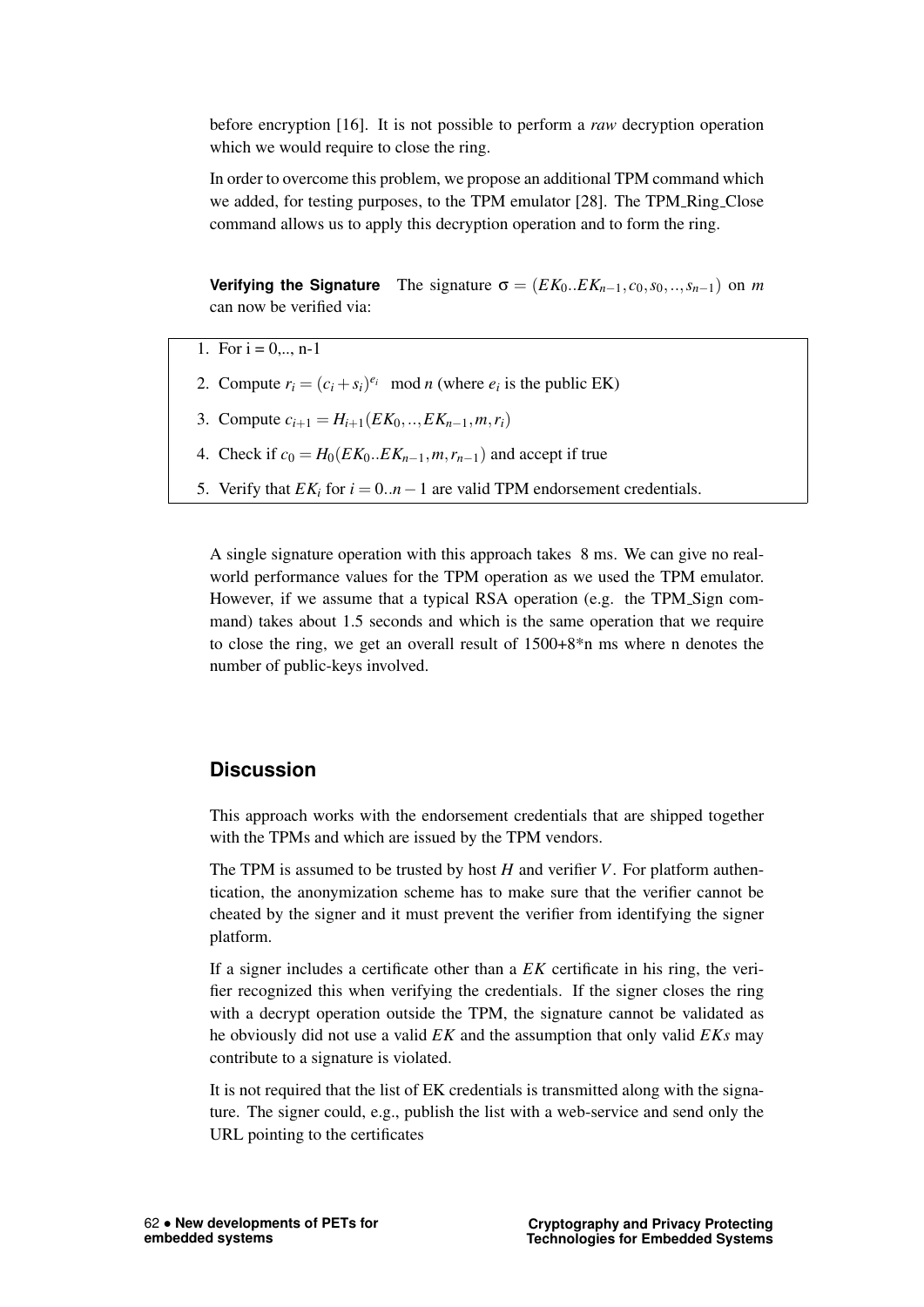# **6.4 Comparison of both approaches**

In this Section, we give a short comparison of both approaches. While the RSAbased approach is faster and has smaller signatures than the Schnorr-based approach, the latter is the more interesting one. It does not involve the real *EKs* directly in the computations. It rather uses a revokable and renewable certificate issued by the vendor thereby providing more flexibility as one single TPM may obtain more than one of these certificates. Although they can be replaced by other certificates, they provide a proof of the originality of the TPM.

The poor performance of the DAA feature in many TPM's is vendor dependent (see Table 15) and might improve when the DAA feature receives greater attention.

The RSA-based scheme and the Schnorr-based scheme could be used in a "mixed" mode, allowing trusted platforms to use these different kinds of credentials to contribute to a single signature. However, we do not elaborate this idea in detail here and leave it open for further investigations.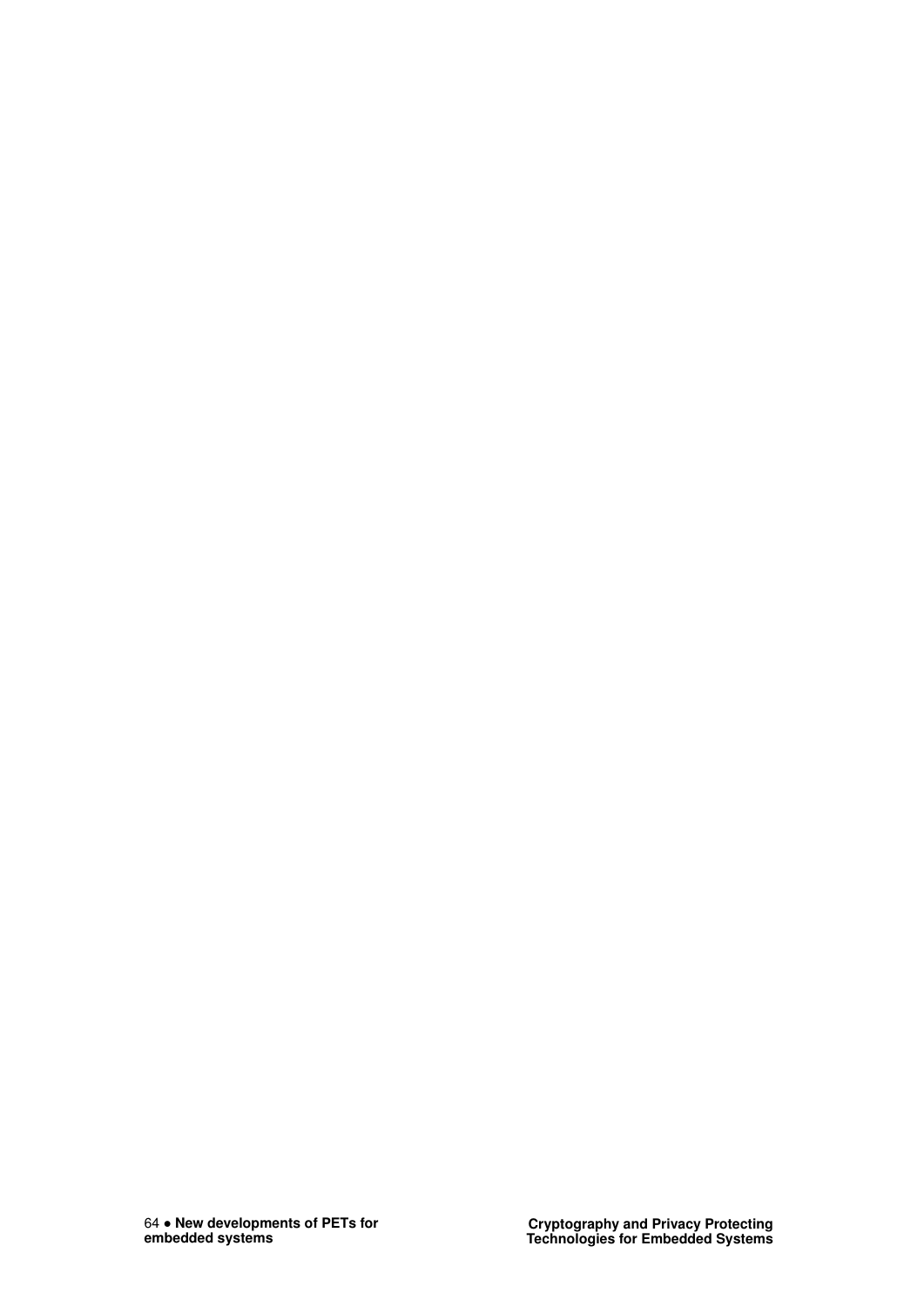## **7 Implementation Notes**

In order to obtain experimental results, we implemented a Java library exposing the required set of TPM commands to use the TPM's DAA feature (TPM\_DAA\_Sign, TPM DAA Join, TPM FlushSpecific, TPM OIAP). On top of these primitives we provide Schnorr ring-signatures. The implementation was done in Java 1.6 as the runtime environment supports the required cryptographic operations like RSA-OAEP encryption that is used for the *EK* operations and modular exponentiations [3] which are required for computing the Schnorr signatures. The OAEP encryption is required for *EK* operations which encrypt the DAA parameters that are created and unloaded from the TPM during the *Join* protocol. The parameters are loaded into the TPM and again decrypted during the *Sign* protocol. Note that before executing the *Join* protocol, the public-*EK* of the TPM has to be extracted from the TPM for example by using the TPM tools from [13].

Our test platforms (Intel DQ965GF, Intel DQ45CB and HP dc7900) were equipped with 2.6 GHz Intel Core 2 Duo CPUs running a 64bit Linux v2.6.31 kernel and a SUN 1.6 Java virtual machine. Communication with the TPM is established directly via the file-system interface exposed by the Linux kernel's TPM driver. Our tests were performed with v1.2 TPMs from ST Micro (rev. 3.11), Intel (rev. 5.2) and Infineon (rev. 1.2.3.16).

## **Signature Sizes**

In a straight forward implementation the size of Schnorr ring signatures can grow relatively large. For self-contained Schnorr ring-signatures which do not require any online interactions on behalf of the verifier, the overall signature size can be given as  $l_h + (l_{SK} + l_{Mr} + l_s) * n$  with *n* being the number of public keys in the ring. We assume that a verifier demands to see the entire *SK*-certificates instead of just the *SK*- public-key. Assuming approximately 1.3 kilobyte per *SK*-certificate <sup>7</sup> and the security parameters given at the end of Section 6.2 this yields an overall signature size of  $20 + (1300 + 20 + 256) * n = 20 + 1576 * n$  bytes.

The relatively large signature size can be reduced if the burden of fetching the *SK*certificates is shifted to the verifier. We have investigated two simple strategies which can reduce the effective signature size to reasonable values, assuming that the verifier has online access to a *SK*-certificate repository.

An obvious size optimization is to embed unique *SK*-certificate labels, like certificate hashes, instead of the *SK*-certificates themselves into the ring signature. When using 20-byte certificate hashes as *SK*-certificate labels, the overall signature size can be reduced to  $20 + (20 + 20 + 256) * n = 20 + 296 * n$  bytes. The downside

<sup>&</sup>lt;sup>7</sup>This is the size of a typical ASN.1 [12] encoded *EK*-certificate from Infineon which we used as a template.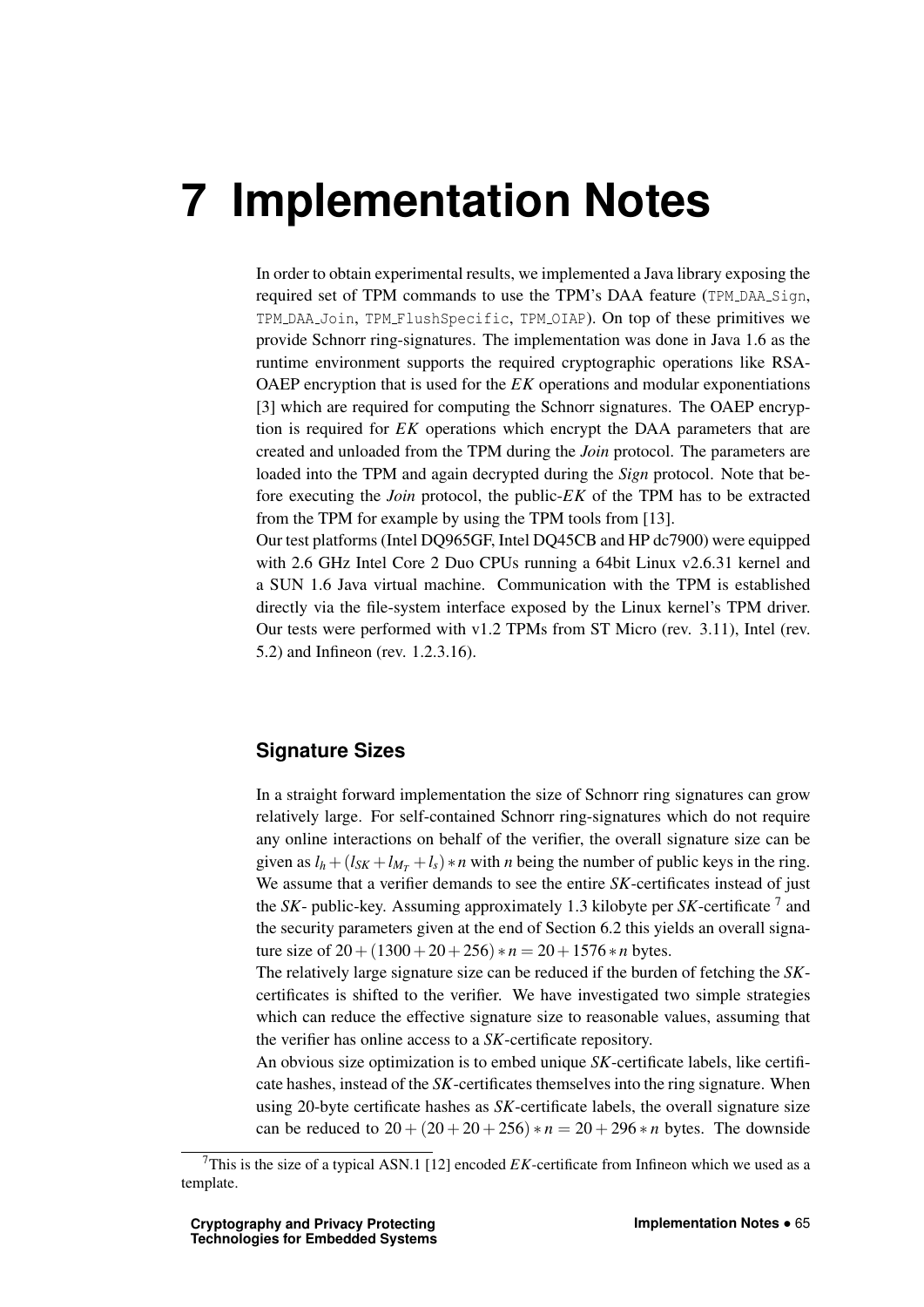of this optimization is that the verifier has to fetch all *SK*-certificates individually when verifying a signature.

Further reduction of the signature size is possible by embedding a label representing the ring itself instead of its underlying *SK*-certificates in the signature. When using this strategy, the signature size can be reduced to  $20+(20+256)*n+l_{label}$  $20+276*n+l_{label}$  bytes where  $l_{label}$  denotes the size of the label.

## **Conclusion**

In this paper, we have proposed an anonymization scheme for trusted platforms that does not rely on specialized trusted third parties. Our approach is based on Schnorr ring-signatures which can be used with existing TPMs v1.2 without modifications of the TPM by well-thought exploitation of the TPM's DAA functionality.

We have shown that our scheme is feasible for desktop platforms and that even large signatures can be created and verified in acceptable time. The performance is only limited by the performance of available TPM technology which differs strongly between the various TPM vendors.

Future investigations could include approaches using the ECC based variants of the Schnorr algorithm. This will be of interest as soon as TPMs support elliptic curve cryptography. Moreover, an investigation of the approach whether it is feasible for mobile platforms or not could be done in the future.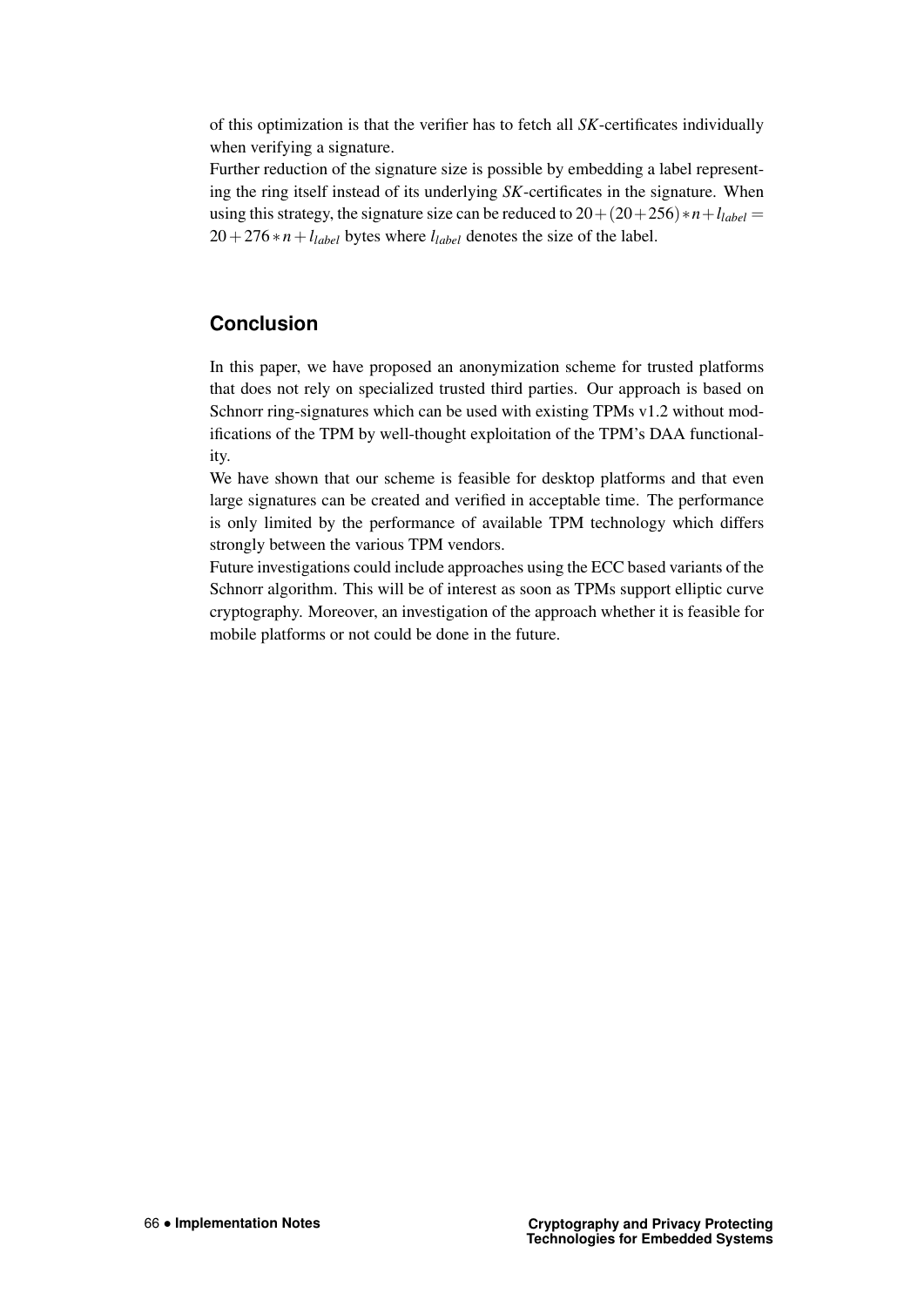## **8 References**

- [1] The gnu multiple precision arithmetic library. http://gmplib.org/.
- [2] Masayuki Abe, Miyako Ohkubo, and Koutarou Suzuki. 1-out-of-n signatures from a variety of keys. In *ASIACRYPT '02: Proceedings of the 8th International Conference on the Theory and Application of Cryptology and Information Security*, pages 415–432, London, UK, 2002. Springer-Verlag.
- [3] Scott A. Vanstone Alfred J. Menezes, Paul C. Van Oorschot. *Handbook of applied cryptography*. CRC Press series on discrete mathematics and its applications. CRC Press, Boca Raton, c1997. Includes bibliographical references (p. 703-754) and index.
- [4] Patrik Bichsel, Jan Camenisch, Thomas Groß, and Victor Shoup. Anonymous credentials on a standard java card. In *CCS '09: Proceedings of the 16th ACM conference on Computer and communications security*, pages 600–610, New York, NY, USA, 2009. ACM.
- [5] Dan Boneh, Xavier Boyen, and Hovav Shacham. Short group signatures. In *CRYPTO*, pages 41–55, 2004.
- [6] Brightsight. Sepia wp3, d3.1, stakeholder requirements for platform security. Technical report, Nov 2011.
- [7] F. Baumgartner C. Latze, U. Ultes-Nitsche. Extensible Authentication Protocol Method for Trusted Computing Groups (TCG) Trusted Platform Modules. Internet-Draft, July 2009.
- [8] Angelo De Caro. Java pairing based cryptography library. http://libeccio.dia.unisa.it/projects/jpbc/.
- [9] Nishanth Ch, Jens Groth, and Amit Sahai. Ring signatures of sub-linear size without random oracles. In *In ICALP07, LNCS*. Springer, 2007.
- [10] Kurt Dietrich. Anonymous credentials for java enabled platforms. In Liqun Chen and Moti Yung, editors, *INTRUST 2009*, pages p. 101 – 116, 2009.
- [11] Yevgeniy Dodis, Aggelos Kiayias, Antonio Nicolosi, and Victor Shoup. Anonymous identification in ad hoc groups. In *IN EUROCRYPT 2004, VOLUME 3027 OF LNCS*, pages 609–626. Springer-Verlag, 2004.
- [12] Olivier Dubuisson and Philippe Fouquart. *ASN.1: communication between heterogeneous systems*. Morgan Kaufmann Publishers Inc., San Francisco, CA, USA, 2001.
- [13] IBM. *TrouSerS The opensource TCG Software Stack*, 2 November 2007.
- [14] Intel. *Intel Desktop Board DQ965GF Technical Product Specification*. Specification available at: downloadmirror.intel.com/15033/eng/DQ965GF\_TechProdSpec. pdf, September 2006.
- [15] Intel. *Intel Desktop Board DQ45CB Technical Product Specification*. Specification available at: http://downloadmirror.intel.com/16958/eng/DQ45CB\_ TechProdSpec.pdf, September 2008.
- [16] RSA Labs. *PKCS1 v2.1: RSA Cryptography Standard*, 2001.

**Cryptography and Privacy Protecting Technologies for Embedded Systems**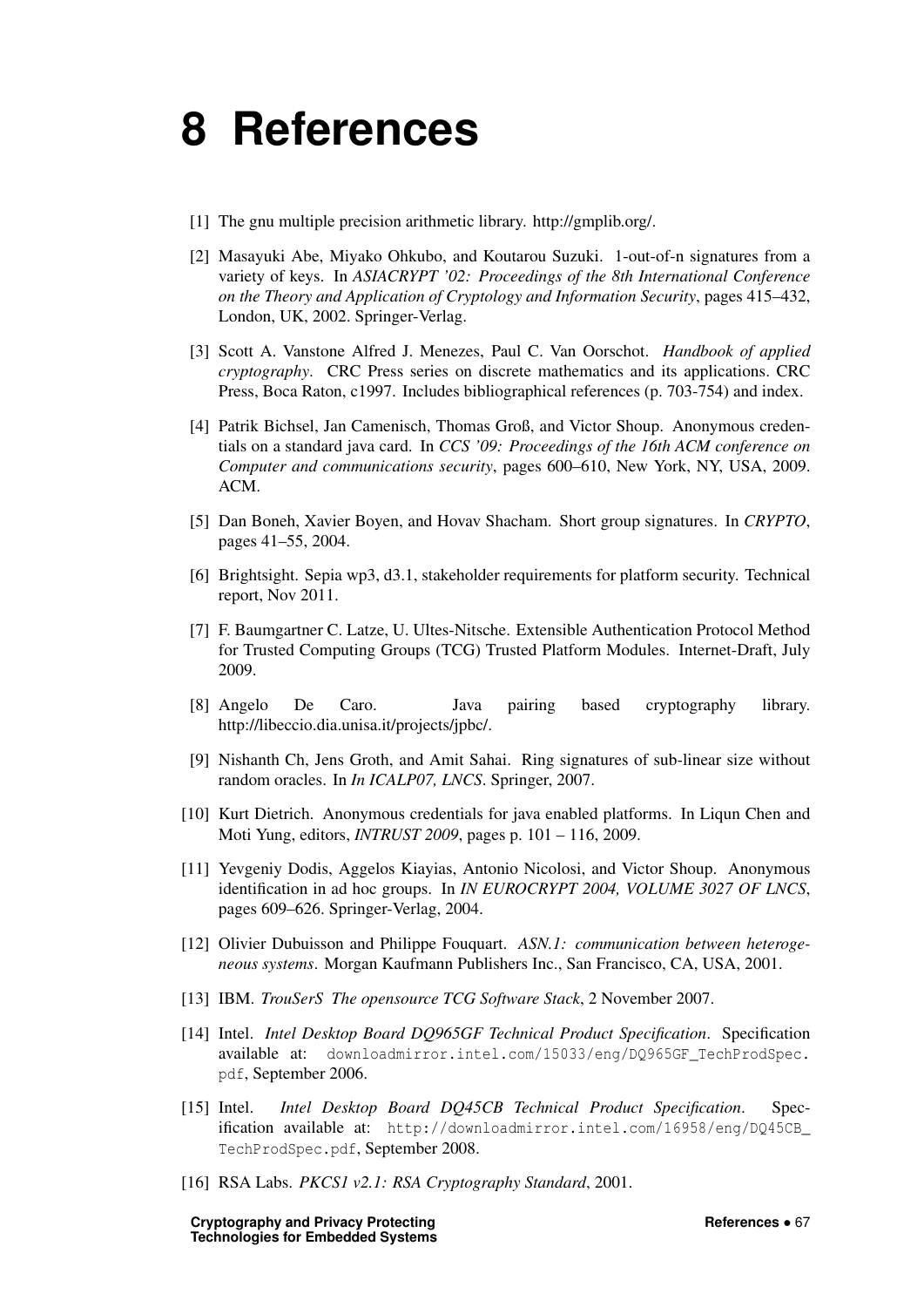- [17] Ben Lynn. The pairing-based cryptography library. http://crypto.stanford.edu/pbc/.
- [18] Ben Lynn. *On the implementation of pairing-based cryptosystems*. PhD thesis, 2007.
- [19] Ben Lynn, Hovav Shacham, Joe Cooley, and David Jao. Pairing-based signature schemes. http://crypto.stanford.edu/pbc/sig/.
- [20] Chris Mitchell. *Direct Anonymous Attestation in Context*. In *Trusted Computing (Professional Applications of Computing)*, pages p. 143–174, Piscataway, NJ, USA, 2005. IEEE Press.
- [21] SUN Community process. *Java Specification Request (JSR-257): Contactless Communication API*. Specification available at: http://jcp.org/en/jsr/detail?id=257, October 2004.
- [22] Ronald L. Rivest, Adi Shamir, and Yael Tauman. How to leak a secret. In *ASIACRYPT '01: Proceedings of the 7th International Conference on the Theory and Application of Cryptology and Information Security*, pages 552–565, London, UK, 2001. Springer-Verlag.
- [23] Claus P. Schnorr. Efficient identification and signatures for smart cards. In *CRYPTO '89: Proceedings on Advances in cryptology*, pages 239–252, New York, NY, USA, 1989. Springer-Verlag New York, Inc.
- [24] Michael Scott. Miracl library. http://www.shamus.ie/, 2011.
- [25] Michael Sterckx, Benedikt Gierlichs, Bart Preneel, and Ingrid Verbauwhede. *Efficient Implementation of Anonymous Credentials on Java Card Smart Cards*. In *1st IEEE International Workshop on Information Forensics and Security (WIFS 2009)*, pages 106– 110, London,UK, 2009. IEEE.
- [26] Stiftung SIC. *The IAIK JCE iSaSiLk v4.4 TLS Library*. Specification available at: http://jce.iaik.tugraz.at/index.php/sic/Products/Communication-Messaging-Security/iSaSiLk.
- [27] Stiftung SIC. *The IAIK JCE MicroEdition Crypto Library J2ME SDK v3.04*. http://jce.iaik.tugraz.at/sic/products/core crypto toolkits/jce me/version.
- [28] Mario Strasser. *TPM Emulator*. Software package available at: http:// tpm-emulator.berlios.de/.
- [29] SUN Microsystems. *Java Cryptography Architecture (JCA) Reference Guide for JavaTM Platform Standard Edition 6*. Specification available at: http://java.sun. com/javase/6/docs/technotes/guides/security/crypto/CryptoSpec.html.
- [30] SUN Microsystems. *JSR 177: Securtiy and Trust Services API*. Specification available at: http://java.sun.com/products/satsa/.
- [31] The OpenSSL Project. OpenSSL. Programa de computador, December 1998.
- [32] Trusted Computing Group Mobile Phone Working Group. *TCG Mobile Trusted Module Sepecification Version 1 rev. 1.0*. Specification available online at: https://www.trustedcomputinggroup.org/specs/mobilephone/ tcg-mobile-trusted-module-1.0.pdf, 12 June 2007.
- [33] Trusted Computing Group TPM Working Group. *TPM Main Part 3 Commands*. Specification available online at: http://www.trustedcomputinggroup. org/files/static\_page\_files/ACD28F6C-1D09-3519-AD210DC2597F1E4C/ mainP3Commandsrev103.pdf, 26 October 2006. Specification version 1.2 Level 2 Revision 103.